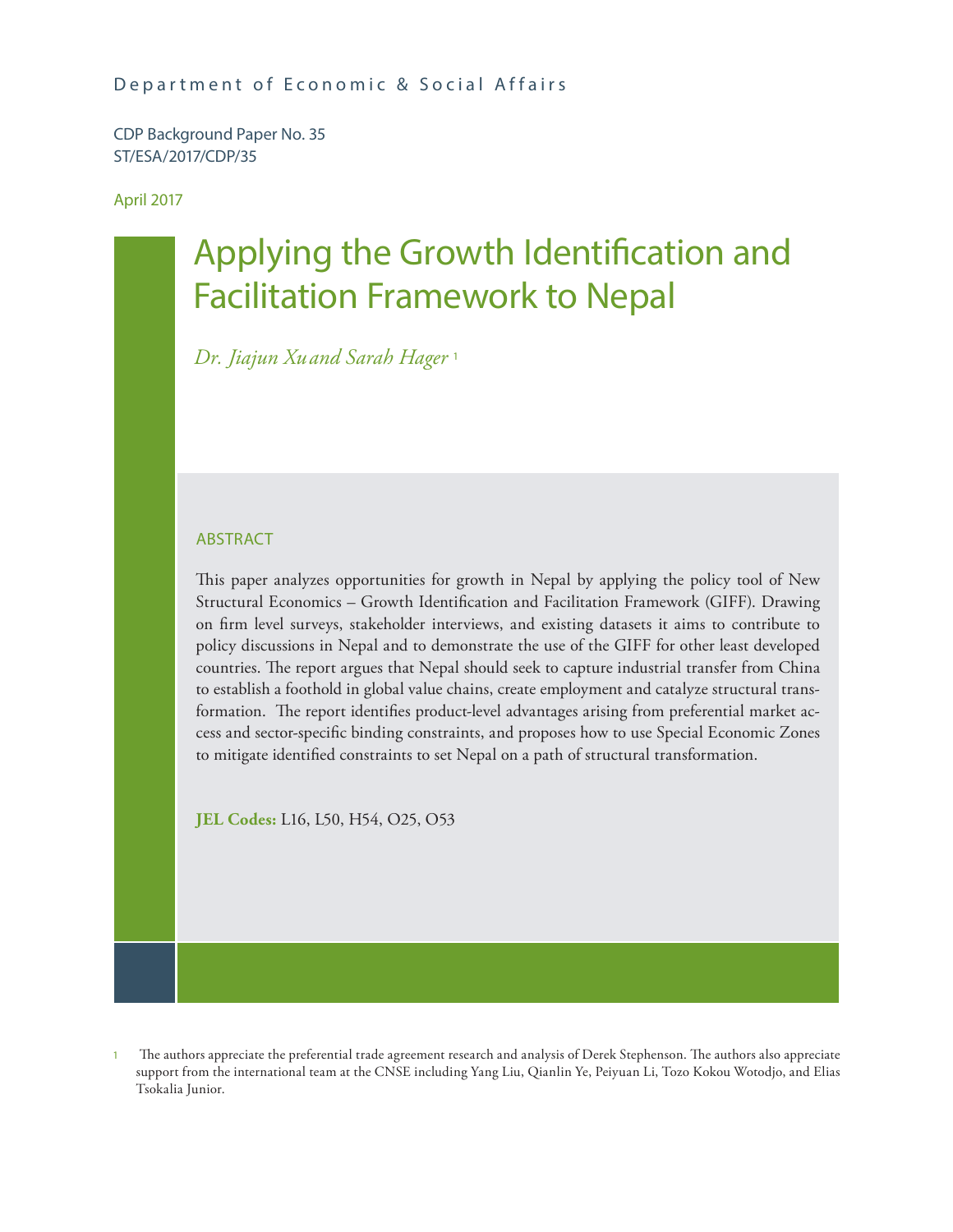## EXECUTIVE SUMMARY

This report draws insights from New Structural Economics (NSE) by applying its practical policy tool, the Growth Identification and Facilitation Framework (GIFF), to Nepal. The GIFF is designed to help policymakers in growth-oriented, developing countries to create feasible and sharply focused policies, enabling leaders to identify and unlock the latent comparative advantage of their country to achieve structural transformation.

The Government of Nepal has decided to invest in structural transformation as part of the 3-year plan running from July 2016-2019. One step on this path is increasing focus on joining global value chains and promoting exports.  $^2$  These efforts come at a time of increasing opportunity as the current international wave of industrial transfer is beginning to take off and labour-intensive firms are seeking new, low-cost production locations. Rising wages in China alone mean that many of the country's 85 million manufacturing jobs<sup>3</sup> will be relocated to low income countries.

The contents of this report are based on primary research conducted with manufacturing firms in Nepal in 2016.4 The results of this research programme are combined with publically available data, a firm-level survey, and confidential government interviews to suggest policies that will support Nepal's ambition to graduate from least developed country (LDC) status by 2022. By applying the GIFF methodology, the present work aims to help Nepal to take advantage of the current wave of industrial transfer in three ways: first, by identifying latent comparative advantages; second, by diagnosing binding constraints, and finally, by suggesting policies for Nepal's SEZ programme which can facilitate growth by mitigating these binding constraints.

The report is organized around four analytical questions:

- Where Should Nepal Look for Industrial Transfer?
- What Should Nepal Produce?
- What is Holding Nepal Back?
- How can Nepal Use Special Economic Zones (SEZs) to Overcome Challenges?

#### Where Should Nepal Look for Industrial Transfer?

Based on the GIFF methodology, Nepal should seek to attract light manufacturing from China. According to New Structural Economics, developing countries should look for inspiration and industrial transfer from specific high growth countries that satisfy two basic conditions. Firstly, the benchmark countries should not be so developed that the technical requirements for their outgoing manufacturing industries are inaccessibly

<sup>2</sup> "Integration of Nepalese trading system to the global economy is a crucial process in achieving enhanced competitiveness and linking trade with poverty reduction and inclusive economic growth as envisaged in the 2030 Agenda." Ministry of Commerce 2016. Nepal Trade Integration Strategy (NITS). Government of Nepal. Kathmandu, Nepal. www.mocs.gov.np/uploads/NTIS 2010 exe sum 160610.pdf

<sup>3</sup> Lin and Wang 2014. China-Africa co-operation in structural transformation: Ideas, opportunities, and finances. https://www. wider.unu.edu/sites/default/files/wp2014-046.pdf

<sup>4</sup> CNSE industrial survey and case studies conducted 2016. The survey sample size was 35 firms and 4 firms participated in historical case studies. A further freight forwarding representative was interviews. Details of the survey collection methodology can be found in Appendix A. The authors would like to thank Shaleen Khanal for his excellent survey work.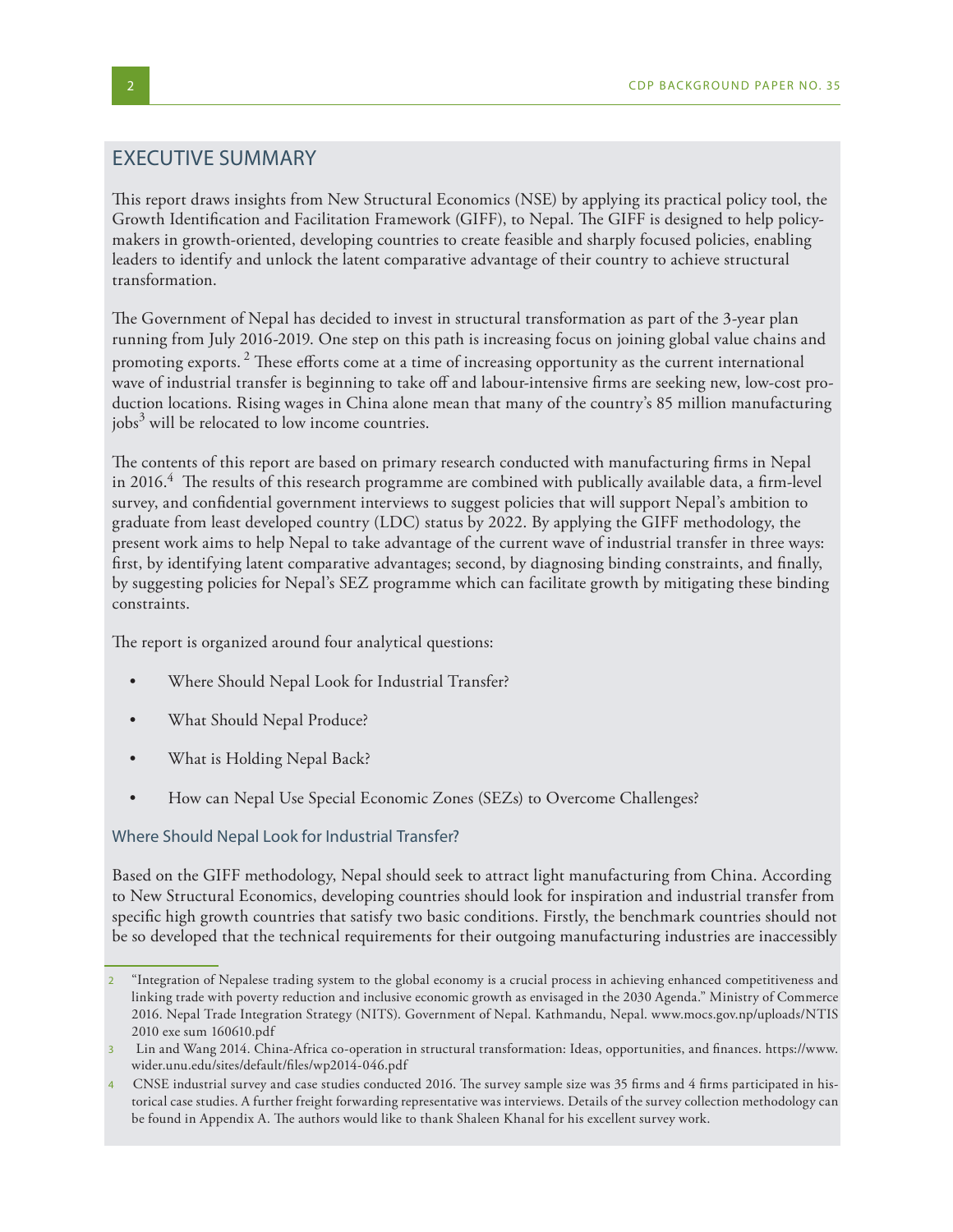inaccessibly advanced relative to the skills and resources available in the developing country. Sustained periods of rapid growth in benchmark countries means that they are likely to be undergoing their own structural transformation. Such transformation can be seen in rising wages and costs that ultimately push low-end manufacturers to find new production locations. Secondly, these high growth countries should have similar factor endowments to the developing country. Similarities in factor endowments mean that products which were successfully produced in the benchmark countries may be produced in the catching-up country and that these outgoing industries are likely to thrive if relocated.

The benchmark countries for Nepal are India, Viet Nam, and China. However, wages in Nepal are high relative to Viet Nam and India due to unusual conditions in Nepal's labour market which is challenged by outgoing migration and labour unrest. In fact, immigration into Nepal from India is common as Indian workers seek higher wages earned in a currency that has been pegged at 1.6:1 to the Indian rupee since 1993. Therefore, it is difficult for Nepal to be able to attract industrial transfer from either India or Viet Nam.

In China, rapidly increasing wages have opened up a historical opportunity based on the sheer scale of the transfer taking place. In the last 25 years, China has become the world's factory and in 2015 produced 14% of the world's merchandise exports.<sup>5</sup> However, structural changes in China have been putting upward pressure on wages, and it is predicted that as many as 85 million manufacturing jobs  $^6$  may need to transfer to new production locations. For context, one of the largest previous rounds of industrial transfers was from Japan in the 1960's and accounted for around 9.7m jobs<sup>7</sup>. Attracting a small percentage of this outward bound production represents a huge opportunity to stimulate growth in Nepal and refresh its laggard manufacturing sector. Foreign Direct Investment (FDI) backed firms bring product knowledge, international buyer networks, management expertise, capital, and equipment from their home markets. These transfers may produce skills spill overs and may encourage the development of local SMEs in the medium term to produce intermediate support goods for the manufactures exported to global markets.

### What Should Nepal Produce?

Following the example set by these benchmark countries, Nepal should focus on increasing competitiveness in light manufactured goods. Products in the top 10 exports of benchmark countries in the last 20 years are called 'stars'. Tracking stars from the beginning of the 20-year period in 1995 to today indicates that many products may be losing comparative advantage in the benchmark countries. Products that were 'stars' but have lost export share are called 'decliners'. A total of 50 decliners were identified across all benchmark countries. Of these, 46% are in light manufacturing including garments, trunks, and footwear.<sup>8</sup>

The fact that the preponderance of decliners is in light manufacturing sectors is intuitive from the standpoint of New Structural Economics. Light manufactured goods are often labour intensive and therefore facing the greatest pressure from rising labour costs in their home countries. Furthermore, labour-intensive industries often require low or easily acquired skills, even for relatively advanced products. For instance, when Singapore opened the pioneering Texas Instruments plant at the Kallang Basin Industrial Estate in 1969 they were able to bring 1,400 workers onto production lines with only three weeks of training.<sup>9</sup>

<sup>5</sup> World Trade Organization 2017. World Trade Organization: Statistics Database. Merchandise Trade, as accessed Feb. 2017. https://www.wto.org/english/res\_e/statis\_e/trade\_datasets\_e.htm

<sup>6</sup> Lin and Wang 2014. China-Africa co-operation in structural transformation: Ideas, opportunities, and finances. https://www. wider.unu.edu/sites/default/files/wp2014-046.pdf

<sup>7</sup> Ibid.

The other sectors include natural resource based, agriculture based, heavy manufactures, and technology related.

<sup>9</sup> History SG 2016. Texas Instruments Plant Officially Opens. Singapore Government: National Library Board. http://eresources.nlb.gov.sg/history/events/1f22a763-35e6-4587-8f50-d77b65e59b3c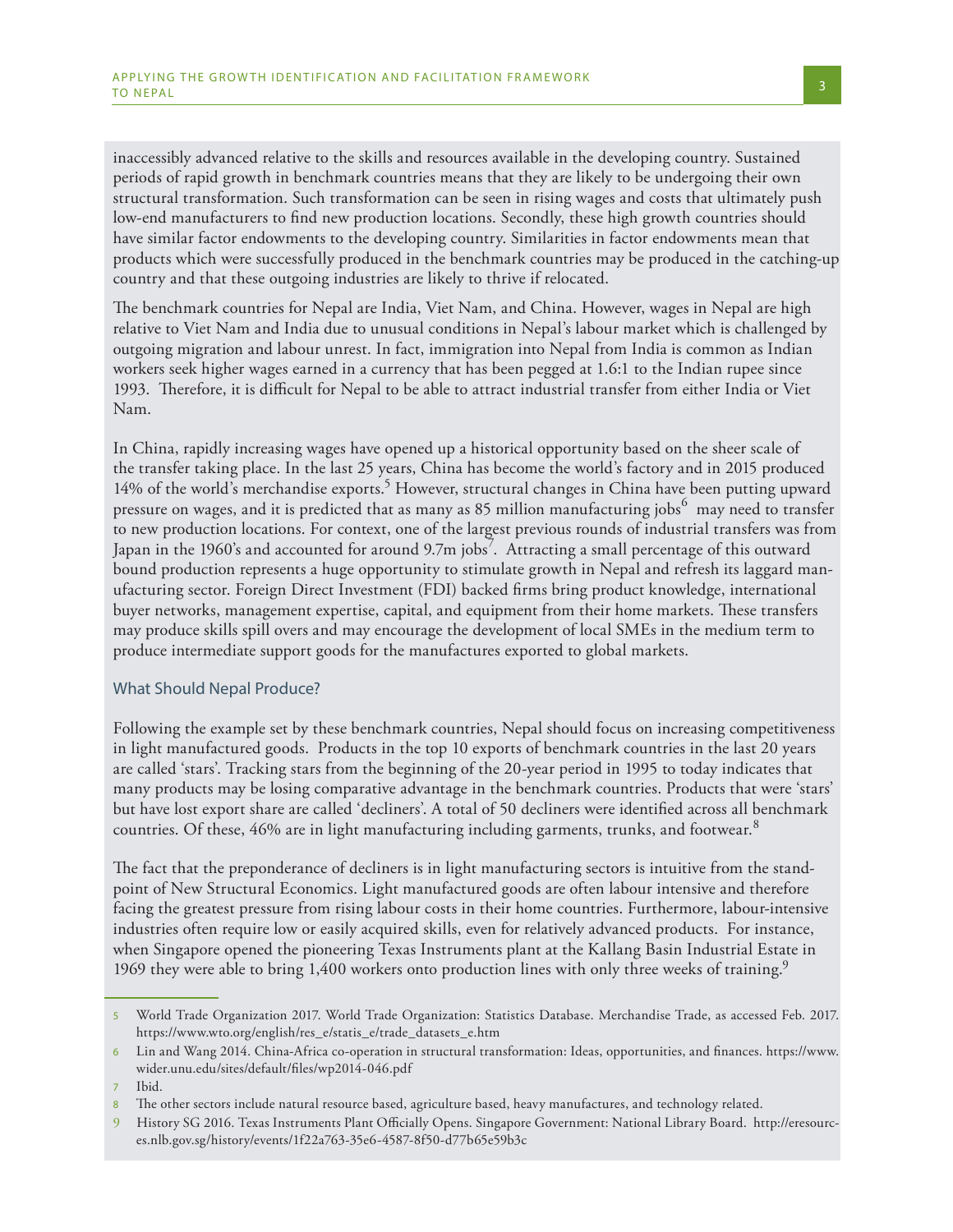It is worth noting that the above proposal on priority sectors is indicative and should not be rigidly interpreted as a top-down sector selection dictated by the Government. The Government should seek to create a dialog between the private sector and government decision makers. The Government should also provide information on what has enabled the success of export-oriented newly industrialized countries. Private sector firms should contribute their sector-specific knowledge and experience to discern which sectors are economically viable for Nepal.

#### What is Holding Nepal Back?

In order to be an attractive location for industrial transfer, an LDC must meet two criteria. The first criterion is that the total costs of production must be at least equal to, or less than ,the total production cost in the country of origin plus some margin for additional risk, new capital investments, and friction costs incurred in the transfer. The second criterion is that the hard and soft infrastructure of the proposed location must meet or exceed minimum standards for production. These minimum standards vary on a sector-wise basis, but in any tradable sector some amount of electricity and transportation infrastructure is required. Meeting these minimum requirements can be challenging for LDC's which face substantial constraints to participation in modern industries. However, binding constraints – introduced by high costs, hard and soft infrastructure deficiencies, or poor business environments – can be mitigated through the use of targeted policies and Special Economic Zones.

Nepal faces significant challenges affecting its manufacturing performance. Manufacturing had actually contracted as a per cent of GDP from 9.57% in 1998 to 6.45% in 2012. By 2015 manufacturing had not significantly rebounded, reaching only 6.51%.<sup>10</sup> The most significant binding constraints in Nepal are unstable electricity, high cost but low dependability transportation, and potentially uncompetitive labour costs. Electricity is most often reported as being a significant strain on business, with load shedding and outages being frequent. As a landlocked and mountainous country, overland transportation to international markets into and out of Nepal is expensive and delays are frequent. The labour market in Nepal is challenged by significant levels of outbound migration and a history of strained labour relations. However, NSE holds that by applying limited resources in a focused way, such as through the use of SEZs, these biding constraints can be mitigated.

#### How can Nepal Use SEZs to Overcome Challenges?

SEZs enable the Government to put the critical policies in place to achieve quick wins while observing the impact of policies on a limited scale. Such limited trials provide information about what actually works in Nepal as it exists today. Both successes and failures offer lessons that can be adapted and applied on a progressive scale. This iterative process of trial and adaptation is one of the several keys to success in the high growth countries such as China and Singapore, which have lifted millions of people out of poverty.

Nepal has seen some success in approaching these challenges with the limited use of industrial estates. Although 80% of respondent firms claimed that electricity instability was a core challenge to their business, some firms operating within Industrial Estates reported that electricity guarantees had been consistently met.<sup>11</sup> This is a highly positive result that points to the great potential for Nepal if the recently passed SEZ bill can be implemented. However, of the firms in our sample, only plastics companies were located in the current industrial estates. There has been some indication that a specific Garment Processing Zone

<sup>10</sup> The World Bank 2016. WDI DataBank: World Development Indicators, [NV.IND.MANF.ZS], as accessed May 2016.

<sup>11</sup> CNSE 2016. Nepal Firm Survey. Peking University, Beijing, CNSE: 2016. 80% of respondents claimed electricity was a core challenge and 89% had either a private electric generator, an inverter, or both.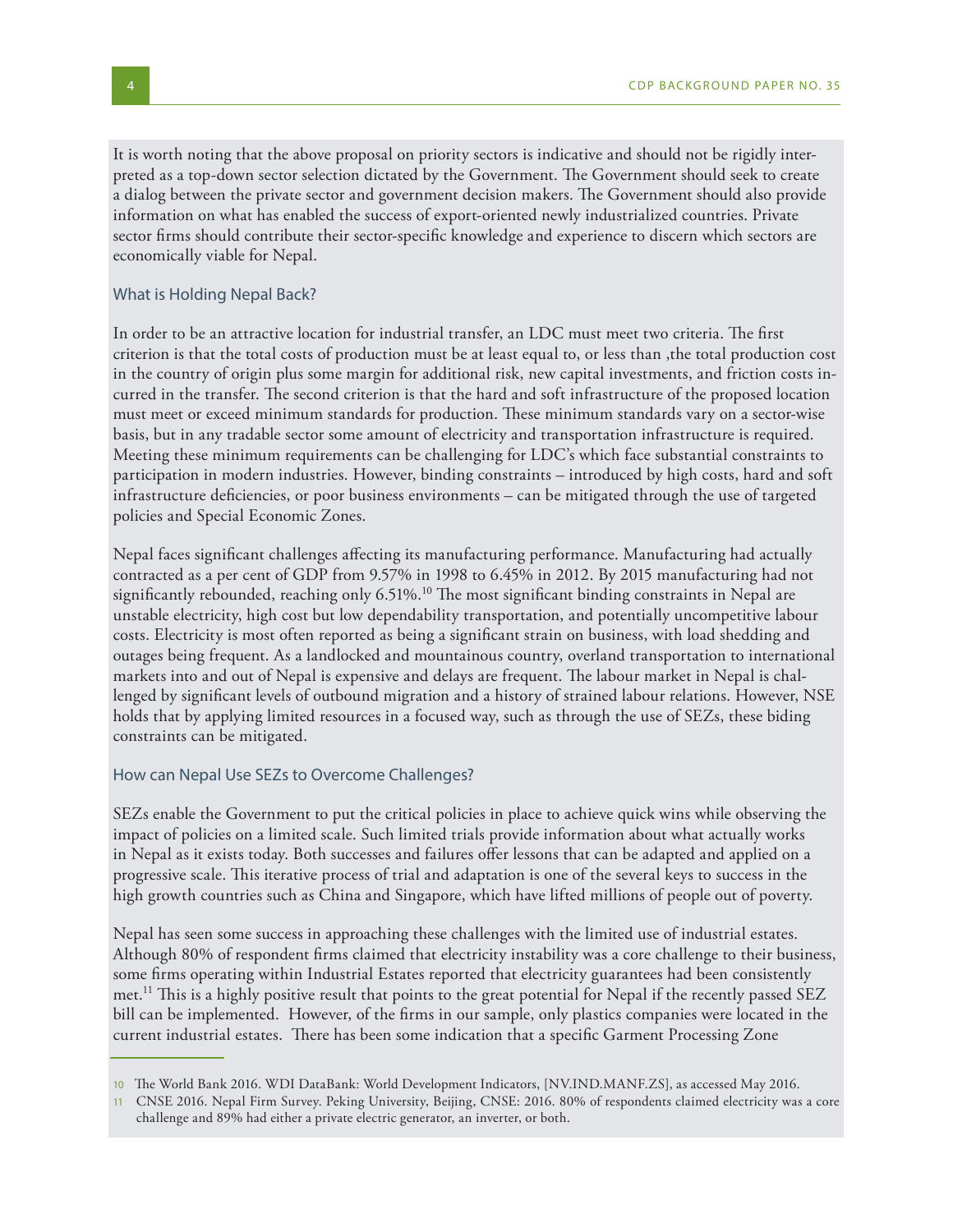Zone may be established in the future and this would be significant if dedicated electricity and other infrastructure could be guaranteed at or above the level of the currently existing industrial estates.

While Nepal has historically experimented with SEZs, political implementation and policy innovations must be brought together to realize a credible industrial vision for Nepal. In the National Trade Integration Strategy (NTIS 2016),  $^{12}$  the Government acknowledges that it has improvements to make in overcoming challenges to political coordination which persist during Nepal's protracted political transition. $^{13}$ 

The Nepalese Government passed the SEZ Bill in September of 2016. $^{14}$  Many of the policies in this act are positive. For instance, the SEZ authority is established in the act and is given power to manage, develop, and monitor the SEZs.<sup>15</sup> Furthermore, the Government encourages cluster development by allowing firms which supply directly to export firms to receive the same benefits as exporters. However, the act contains no firm commitments for infrastructure provision and its success will depend on implementation.

Implementation can be facilitated by bringing experienced zone developers on board and providing stable, attractive incentives that will help to overcome investor reluctance. Attracting a few pioneer firms to prove Nepal as a credible production location will have the greatest effect in jump-starting industrialization and employment growth. The structure and power of the SEZ regulators and managers bear substantially on the likelihood of success. In this regard there is some concern about Nepal's ability to carry this promising programme into implementation due to the potential coordination issues.

व्यवस्था गर्न बनेको विधेयक

विशेष आर्थिक क्षेत्रको स्थापना सञ्चालन र व्यवस्थापन गर्न सम्बन्धमा

<sup>12</sup> Ministry of Commerce 2016. Nepal Trade Integration Strategy (NITS). Government of Nepal. Kathmandu, Nepal. www. mocs.gov.np/uploads/NTIS 2010 exe sum 160610.pdf

<sup>13</sup> Ministry of Commerce 2016. Nepal Trade Integration Strategy (NITS). Government of Nepal. Kathmandu, Nepal. www. mocs.gov.np/uploads/NTIS 2010 exe sum 160610.pdf

<sup>14</sup> As of publication the SEZ Act has no official translation. A private translation has been used and as such, may not accord with a later official translation if one is produced. The Nepalese title of the SEZ Act is:

<sup>15</sup> SEZ ACT 2016. Article 14.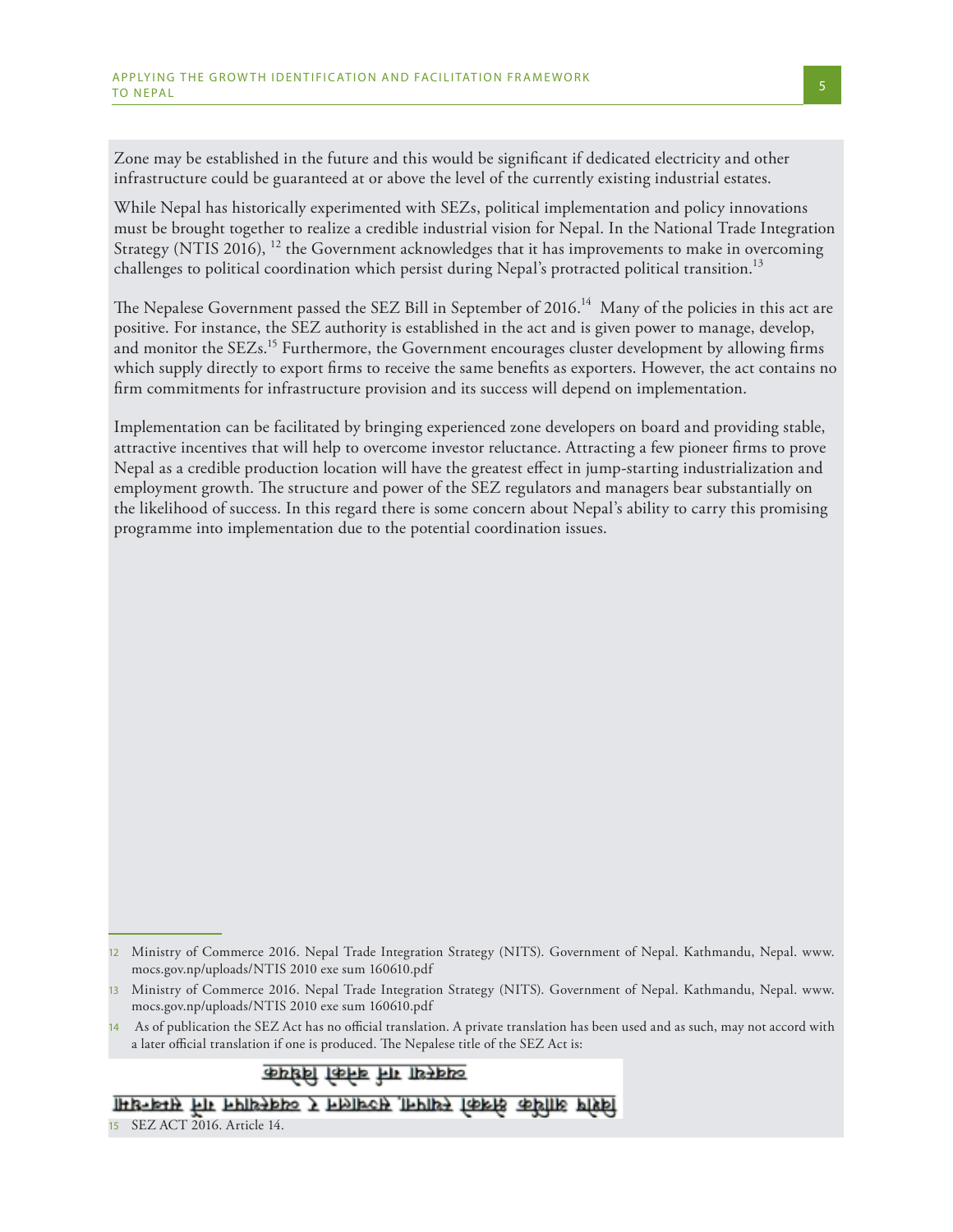## SUMMARY OF POLICY RECOMMENDATIONS

This report contains two kinds of policy recommendations. The first set of recommendations are aimed at using SEZs to mitigate binding constraints. The second are policy recommendations relating to the implementation of the SEZ programme and incentives for pioneer firms.

#### Policies for Mitigating Binding Constraints:

Nepal has already seen some success with 12 hours of electricity guaranteed in industrial estates. The following recommendations could be considered in SEZs to enhance firm productivity in the SEZ:

- Extend electricity provision from 12 hours to 18 or 24. Many factories operate in shifts which increases the productivity of fixed assets and may produce more jobs.
- Take advantage of public-private partnership arrangements provided in the SEZ Act (Article 6) to recruit zone developers with private electricity generation and transmission capabilities.
- Consider using partnerships with China and India to develop border SEZs with shared commitment and investment to electricity stability.

Coordination within Nepalese SEZs may be able to help mitigate transportation pressures in the following ways:

- Goods bound for international markets may be able to be pooled among firms in the SEZs to take advantage of lower cost container rates vs. shipping in open trucks. This is a service typically provided by shippers at international ports, but given the high cost of land transportation, this could be more efficiently handled within the SEZ in Nepal.
- SEZ management may be able to negotiate guarantees from freight forwarding companies on behalf of firms. Price or time guarantees may be secured in exchange for minimum volumes, which can be met by pooling goods, and concessions may be provided to the forwarders, such as exclusive contracts to shipped pooled goods for a fixed duration.
- Locating upstream material production near downstream assembly of final goods may allow firms to take advantage of the temporary benefit of discounted export transportation costs vs. import costs arising from the current trade balance.

SEZs may be able to mitigate challenging labour conditions by:

- Investigating the cause of agricultural workers' lack of participation in formal sector employment and provide appropriate incentives. This may be one reason why the SEZ Act (Article 27) provides additional benefits for firms locating in mountainous regions. Relatively more emphasis should be placed on understanding the incentives for people to move from agriculture and into highly productive areas rather than trying to entice firms toward formerly agricultural land.
- Reducing the effective wage level within the SEZ by regulating existing piece work payment schemes. This allows the wage to be more closely linked to worker productivity, stabilizing the unit labour cost. It also may reduce employee turnover as increasing skill enables the worker to achieve higher take-home wages. As part of this regulation, consider allowing piece work contracts to benefit from relaxed nonwage benefit and mandatory contribution requirements. This may bring more workers and firms into the formal sector.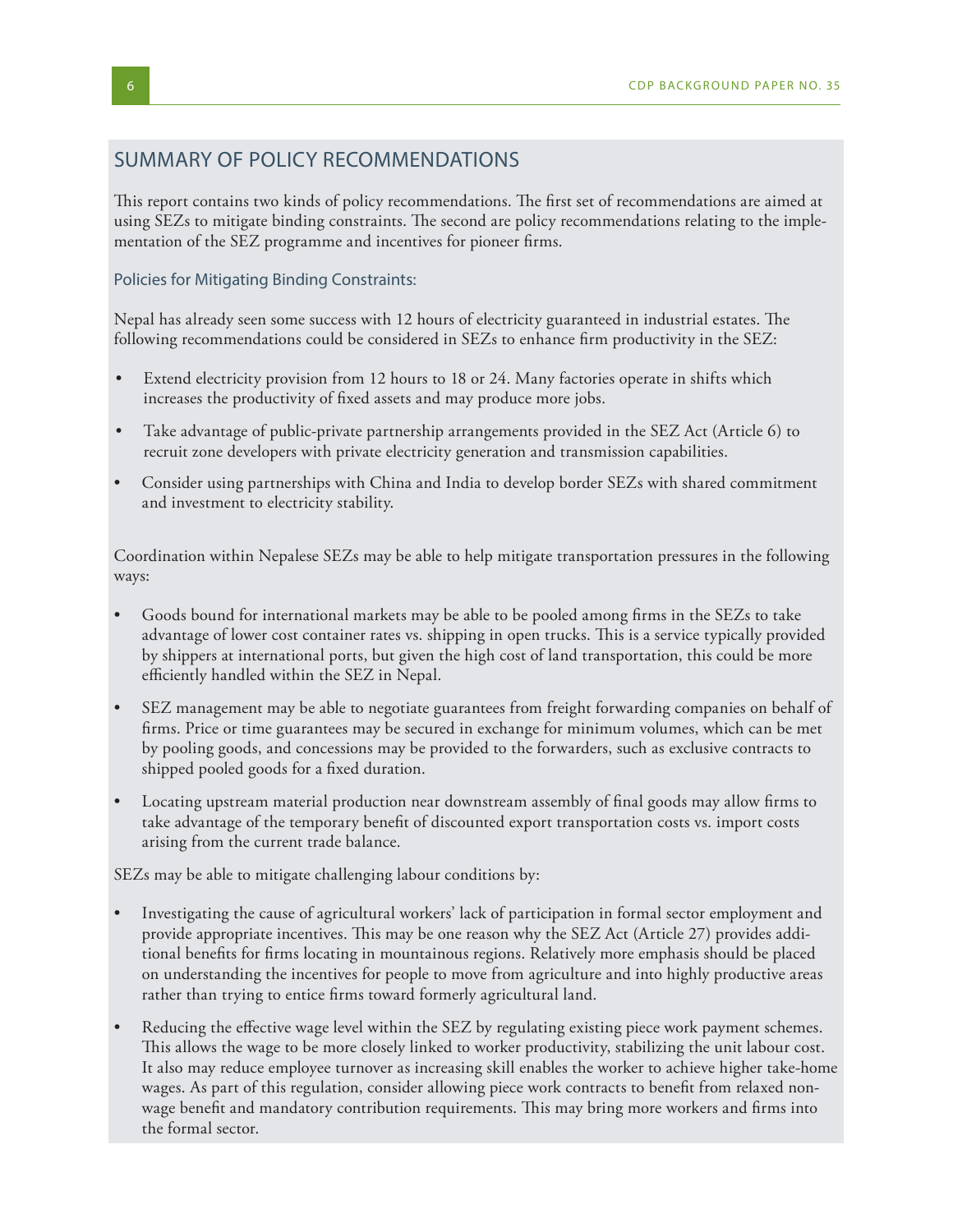- Working with developers to provide non-wage benefits to workers such as accommodation, meals, education, and health services that can benefit from economies of scale within the SEZ. This may improve the attractiveness of the SEZ as a work location and increase labour buy-in to the newly regulated piece-work contracts.
- Allowing the use of skilled foreign labour in SEZs and allow economic migration to support a competitive labour market at least until outbound migration trends slow or reverse.

### Policies for the Implementation of the SEZ Programme:

As the SEZ programme in Nepal moves from act to implementation, the Government may consider the following recommendations:

- Ensure that the representative steering committee does not suffer from coordination issues despite the large number of agencies engaged.16 To guard against such issues, the steering committee should be responsible for the determination of guiding principles while simultaneously ensuring the SEZ Authority is strong and agile with responsibility for practical implementation. In particular, the Authority should be invested with power to incentivize pioneer firms. In addition to being legally vested with powers over the SEZ programme, it is essential that the Authority be given sufficient financing and enough financial independence to meet its commitments.
- Consider involving the head of Government directly in the SEZ Authority. The active involvement of the head of Government may help to shorten the lead time on decision making and problem solving.
- Undertake a thorough study of SEZ incentives and services in other countries seeking to attract FDI from China, with the current incentives defined in the Act taken as minimum guarantees. This will enable the SEZ programme to effectively respond to changes in the market and develop a competitive offering while avoiding falling into the race-to-the-bottom pitfall.
- Ensure the one stop shop is effective and business registration procedures can be completed with the maximum of ease in the shortest period of time. For most foreign companies the one stop shop will be the primary point of contact with the Government of their host country. Potential investors compare investment destinations on service and ease of doing business in addition to financial incentives.
- Consider the involvement of SEZ experts or experienced zone managers, at least in the early stages, to provide fast learning and avoid some common management mistakes that can jeopardize the effectiveness of SEZ programs and lead to a poor reputation with potential investors.

<sup>16</sup> The design of the committee under the current act is chaired by the Secretary of Ministry of Industry and consisting of Joint Secretaries from Ministry of Commerce, Ministry of Industry, Ministry of Labour, Ministry of Law; Director Generals from Department of Industries, Department of Customs, Inland Revenue Department, Department of Immigration, Deputy Governor from Nepal Rastra Bank, Registrar from Company Registrar's Office; representatives from Federation of Nepal Chamber of Commerce and Industries (FNCCI), Chamber of Nepalese Industries (CNI), Federation of Small and Cottage Industries (FoSCI), Federation of Women Entrepreneurs; and three eminent experts from industries, commerce and tourism sectors (Article 19).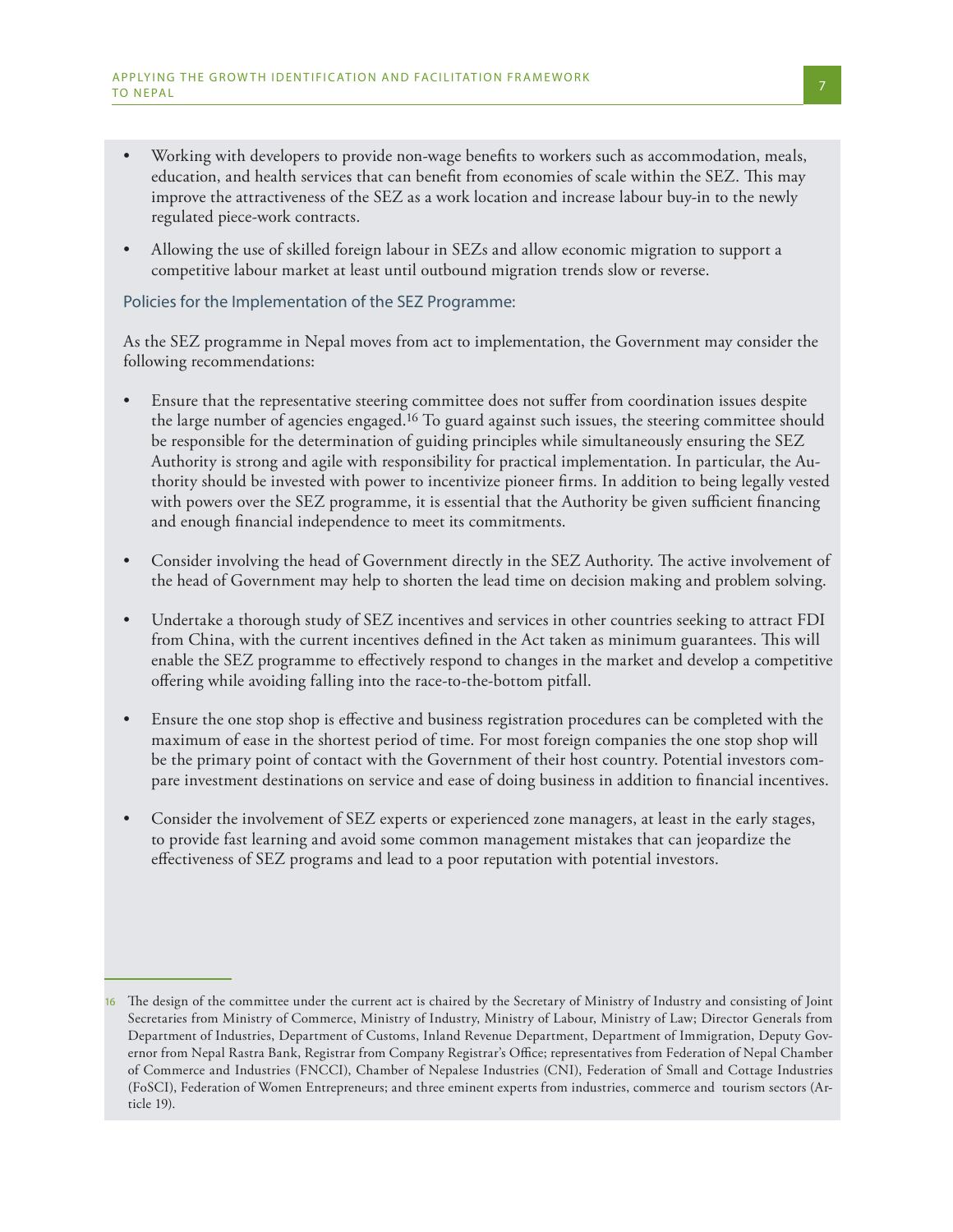# TABLE OF CONTENTS

| Appendix G: Overlapping Codes from Light Manufacturing Decliners with US and EU Tariff Exemption (2016) 68 |
|------------------------------------------------------------------------------------------------------------|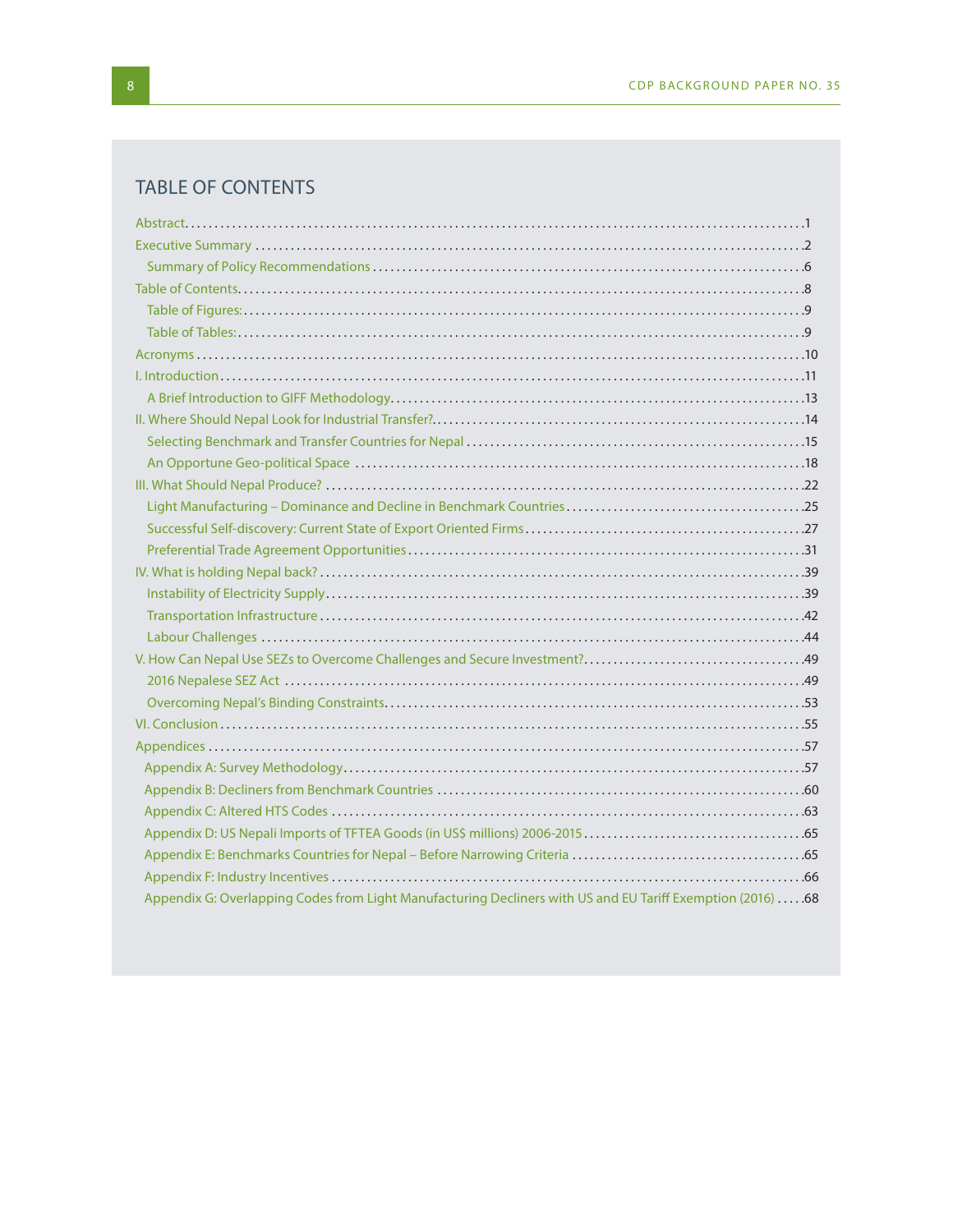#### FIGURES AND TABLE

#### Figures:

| Figure 1: Absentee Population in Nepal 11                                                    |
|----------------------------------------------------------------------------------------------|
| Figure 2: Share of Value Added by Sector (% GDP) 12                                          |
| Figure 3: Comparison of Chinese and Indian FDI to                                            |
| Figure 4: Global FDI by Sector for Nepal (FY 2009-2014)                                      |
| Figure 5: Products Produced by 35 Firms - Count of<br>Firms Producing Product 24             |
| Figure 6: Value Chain Activities in Nepal24                                                  |
| Figure 7: Visualization of Nepal's Beneficial Trade                                          |
| Figure 8: Visualization of Calculated Discount for Nepal<br>Tariff Exemptions (EU) 35        |
| Figure 9: Nepal's Export of Ready-made Garments to<br>United States (million Rs.)1998-201637 |
| Figure 10: Major Challenges for Surveyed<br>Manufacturing Firms: 2016 40                     |
| Figure 11: Challenges in the Manufacturing Sector in                                         |
| Figure 12: Advances in Minimum Wage Plotted Against<br>Political Events: 2000-201347         |

#### Tables:

| Table 1: Change in Key Manufacturing Statistics Index -                                  |
|------------------------------------------------------------------------------------------|
|                                                                                          |
| Table 2: Growth and Manufacturing Value Added in<br>Nepal and Benchmark Countries (%) 16 |
| Table 3: Minimum Wage Comparison, Nominal US\$17                                         |

CDP Background Papers are preliminary documents circulated in a limited number of copies and posted on the DESA website at https://www.un.org/development/desa/dpad/ document\_cdp/cdp-background-paper-series/ to stimulate discussion and critical comment. The views and opinions expressed herein are those of the author and do not necessarily reflect those of the United Nations Secretariat. The designations and terminology employed may not conform to United Nations practice and do not imply the expression of any opinion whatsoever on the part of the Organization.

Typesetter: *Si Chen*

| Table 4: Taxonomy of Decliners across Benchmark                                                                                                                                                                           |
|---------------------------------------------------------------------------------------------------------------------------------------------------------------------------------------------------------------------------|
| Table 5: Top Export Destinations and Products 27                                                                                                                                                                          |
| Table 6: Key Nepali Exports to Major Markets (2015). 28                                                                                                                                                                   |
| Table 7: Tariff Savings from the United States Trade<br>Facilitation and Trade Enforcement Act (TFTEA) for<br>Products Not Currently Exported by Nepal to the United<br>States with Proposed Tariff Savings Exceeding 15% |
| Table 8: Top 10 US Nepali Imports Eligible for the US<br>Trade Facilitation and Trade Enforcement Act (TFTEA)                                                                                                             |
| Table 9: Electricity, Total Energy Available, 2010-2014,                                                                                                                                                                  |
| Table 10: Electricity Prices for 5 Major South Asian.<br>Countries as well as benchmark countries (US\$ per kWh)                                                                                                          |
| Table 11: Regional Comparison of Costs and Times for<br>Transportation (2014)  42                                                                                                                                         |
| Table 12: Railway Comparison in South Asia Region                                                                                                                                                                         |
| Table 13: Number of Workers Abroad by Year  45                                                                                                                                                                            |
| Table 14: Employment by Sector (% of Total<br>45                                                                                                                                                                          |
| Table 15: Agricultural Employment in Nepal (Millions) 45                                                                                                                                                                  |
| Table 16: Labour Costs Beyond Wages 48                                                                                                                                                                                    |
| Table A.1: Initial Firm Categorization and Additional                                                                                                                                                                     |
| Table A.2: Survey and Case Study Firms Introduced by<br>Associations or Snowballing  59                                                                                                                                   |
| Table A.3: Case Study Firms  59                                                                                                                                                                                           |

#### UNITED NATIONS

Department of Economic and Social Affairs UN Secretariat, 405 East 42nd Street New York, N.Y. 10017, USA e-mail: undesa@un.org

https://www.un.org/development/desa/dpad/document\_cdp/ cdp-background-paper-series/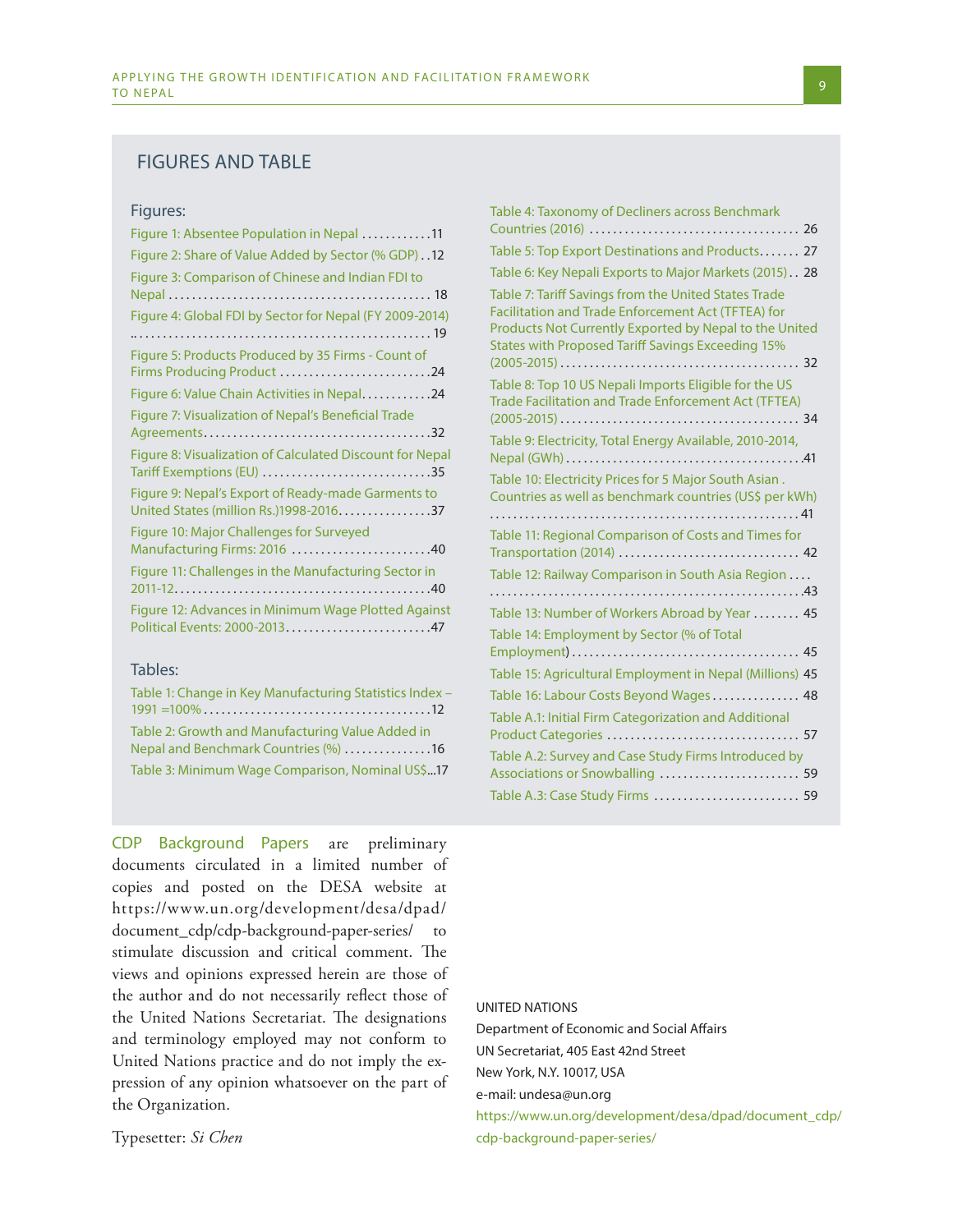# Acronyms

| <b>ATC</b>   | Agreement on Textiles and Clothing                               |
|--------------|------------------------------------------------------------------|
| <b>CMEs</b>  | <b>Census of Manufacturing Establishments</b>                    |
| <b>CNI</b>   | <b>Chamber of Nepalese Industries</b>                            |
| EBA          | Everything but Arms                                              |
| <b>FNCCI</b> | Federation of Nepal Chamber of Commerce and<br><b>Industries</b> |
| FoSCI        | Federation of Small and Cottage Industries                       |
| <b>FDI</b>   | Foreign Direct Investment                                        |
| <b>GAN</b>   | <b>Garment Association of Nepal</b>                              |
| <b>GSP</b>   | <b>Generalized System of Preferences</b>                         |
| <b>GDP</b>   | <b>Gross Domestic Product</b>                                    |
| <b>GIFF</b>  | Growth Identification and Facilitation Framework                 |
| <b>HTS</b>   | Harmonized Tariff Schedule                                       |
| <b>IDM</b>   | <b>Industrial Districts Management</b>                           |
| <b>LDC</b>   | <b>Least Developed Country</b>                                   |

| <b>NTIS</b>   | National Trade Integration Strategy              |
|---------------|--------------------------------------------------|
| <b>NEA</b>    | <b>Nepal Electricity Authority</b>               |
| <b>NEFFA</b>  | Nepal Freight Forwarders Association             |
| NSE           | New Structural Economics                         |
| <b>NTMs</b>   | non-tariff measure                               |
| RCA           | Revealed Comparative Advantage                   |
| <b>SMEs</b>   | Small and Medium-sized Enterprises               |
| <b>SAWTEE</b> | South Asia Watch on Trade, Economics and         |
|               |                                                  |
|               | Environment                                      |
| <b>SEZs</b>   | Special Economic Zones                           |
| <b>TEPC</b>   | Trade and Export Promotion Centre                |
| <b>TFTEA</b>  | Trade Facilitation and Trade Enforcement Act     |
| <b>UNDSS</b>  | United Nations Department of Safety and Security |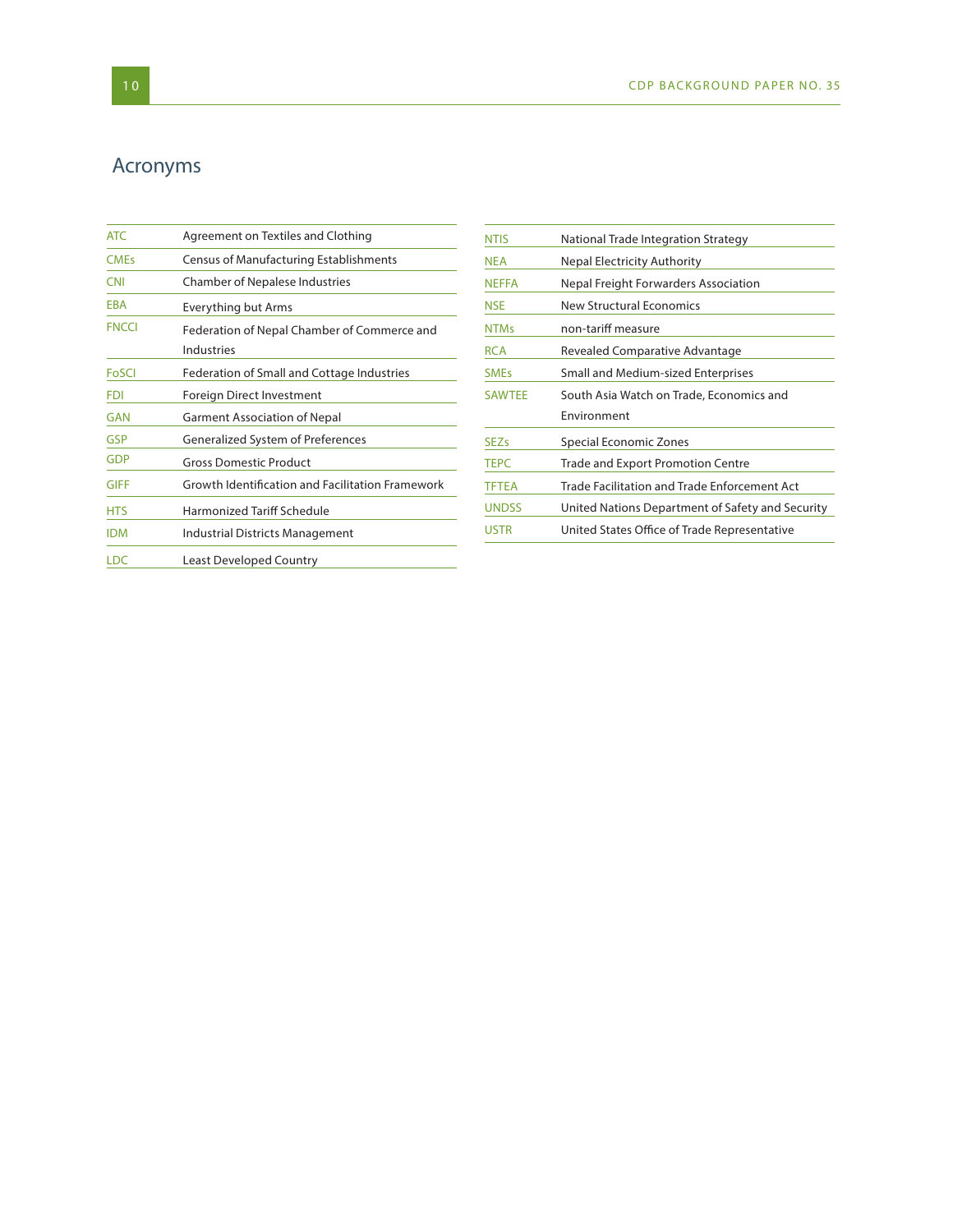# Applying the Growth Identification and Facilitation Framework to Nepal

# **I** Introduction

The purpose of this report is to suggest policies to support the Government of Nepal in their attempt to revitalize the country's manufacturing industry and create economic growth. The Government recognizes the value of manufacturing recovery and expansion to creating structural change and reducing outbound migration (see Figure 1).<sup>17</sup>

The country's manufacturing performance over the last 20 years has stagnated. Decomposition of GDP shows that industry and manufacturing shares lag behind service and agriculture and have been declining. The contribution of Nepalese industry to its GDP has decreased from 17.20% in 2006 to 15.63% in 2014, which is a sharp contrast to its more rapidly growing regional peers which saw an average industrial share from 27.83% in 2006 to 28.85% in 2014 (see Figure 2). $^{18}$ 

### Figure 1 Absentee Population in Nepal



Sources: Sanjay Sharma, Shibani Pandey Dinesh Pathak & Bimbika Sijapati-Basnett 2014. State of Migration in Nepal. Center for the Study of Labor and Mobility.

<sup>17</sup> Ministry of Commerce 2016. Nepal Trade Integration Strategy (NTIS). Government of Nepal. Kathmandu, Nepal. http:// www.moc.gov.np/uploads/Strategy/NTIS%202016.pdf

<sup>18</sup> The World Bank 2016. WDI DataBank: World Development Indicators, [NV.IND.TOTL.ZS], as accessed May 2016. The South Asia region consists of Afghanistan, Bangladesh, Bhutan, India, Maldives, Nepal, Pakistan, and Sri Lanka.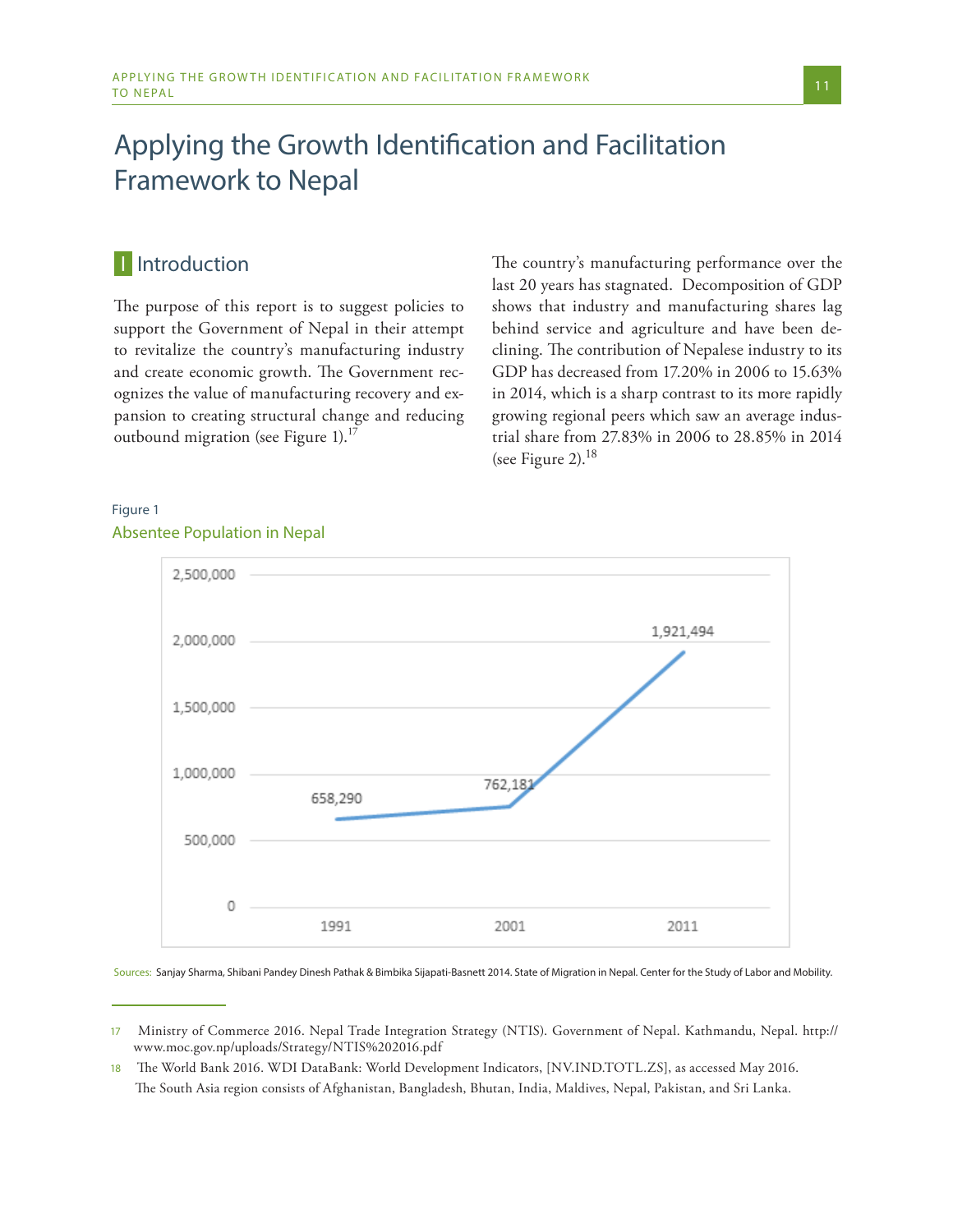The situation is challenging as both the number of firms and employees per firm have declined. As is demonstrated in the table 1, there were some signs of the beginning of a recovery during the last industrial census in 2011/12, but declines may have

become entrenched as wages rise rapidly even as firm efficiency<sup>19</sup> continues to fall. Swift action is needed to foster new sources of growth and reverse these unsustainable manufacturing trends.

# 0 0.1 0.2 0.3 0.4 0.5 0.6 Agriculture Manufacturing Industry Services 1994 1999 2004 2009 2014

### Figure 2 Share of Value Added by Sector (% GDP)

Sources : The World Bank 2016. WDI DataBank: World Development Indicators, [NV.SRV.TETC.ZS, NV.IND.TOTL.ZS, NV.IND.MANF.ZS, NV.AGR. TOTL.ZS], as accessed May 2016.

#### Table 1

### Change in Key Manufacturing Statistics Index: 1991 =100%

| <b>Indicators</b>            | 1996   | 2001   | 2006   | 2011  |
|------------------------------|--------|--------|--------|-------|
| Number of Firms              | $-17%$ | $-25%$ | $-19%$ | $-5%$ |
| Number of Employees per Firm | $-12%$ | $-15%$ | $-20%$ | $-9%$ |
| Real Wages (incl. benefits)  | $-11%$ | 14%    | 14%    | 46%   |
| Inputs per Unit of Output    | 3%     | 12%    | 18%    | 22%   |

Sources : 'Development of Manufacturing Industries in Nepal', National Planning Commission Secretariat, Central Bureau of Statistics 2014

<sup>19</sup> As measured by inputs per unit of output.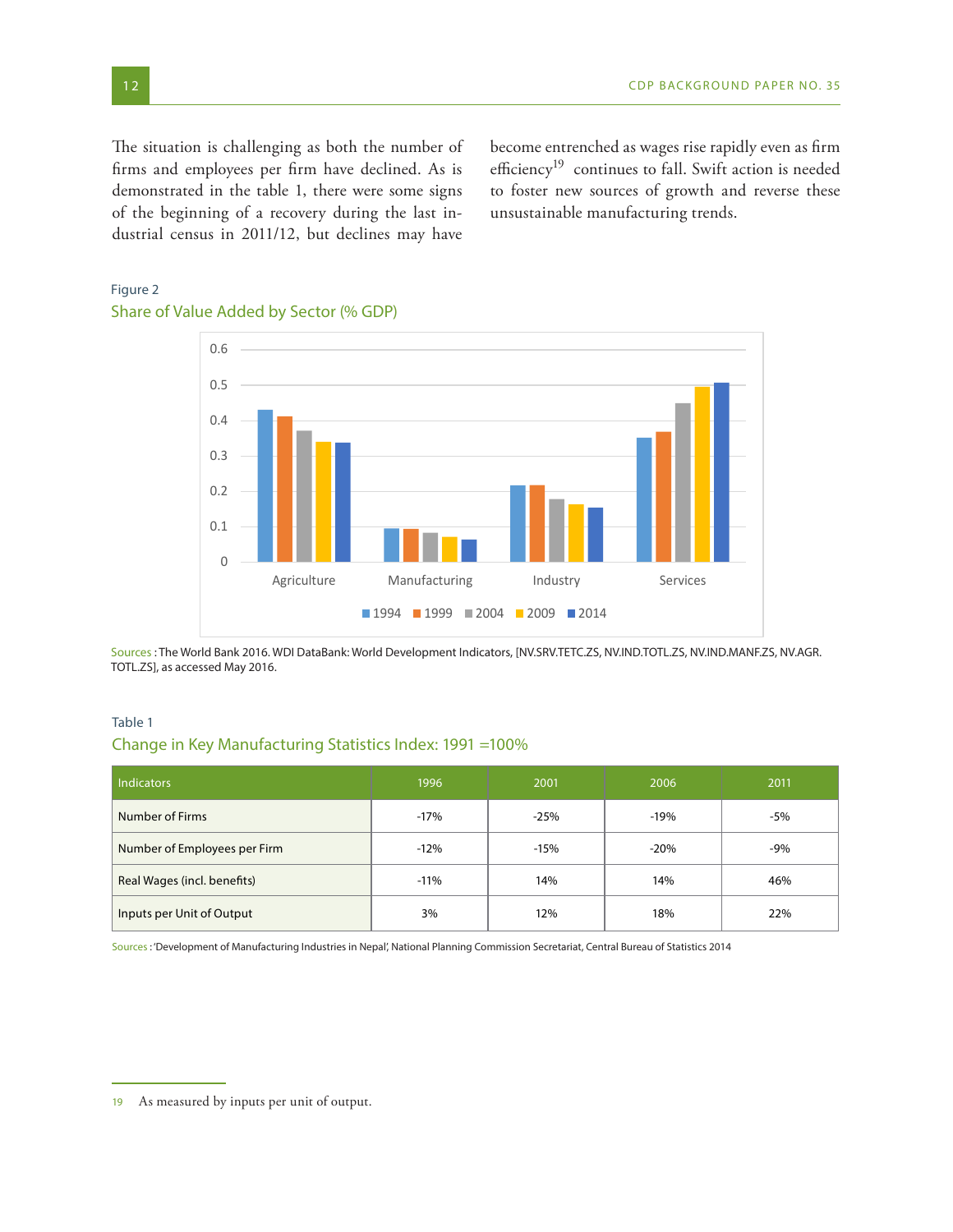By way of regional comparison, Nepal continues to lag behind other South Asian economies and has not improved significantly despite the peace treaty in 2006. The average annual per capita GDP growth rate of Nepal was 2.29% from 1996 to 2005, compared with an average of 4.06% during the period for other South Asian economies. There was little comparative improvement from 2006-2014, where Nepal averaged only 3.29% annual growth against 5.48% for the region.  $20$ 

# A Brief Introduction to GIFF Methodology

New Structural Economics emphasizes the role of both an effective market and a facilitating government in successfully seizing the opportunity created by industrial transfer. The first firms that enter a new production market are pioneers. They undertake additional risks and create information benefits for other firms. If they fail, other firms will know that the market was not yet mature or the product was ill-suited to the country's conditions. The failed firm will bear these costs alone. However, if they can demonstrate quick wins, other firms will enter and create a competitive market that will drive down the margins and profitability of the pioneer firm. The emergence of a competitive market may be challenging for the pioneer firm, but it is good for the economy because it creates opportunities for small and medium-sized enterprises (SMEs) to take over parts of the intermediate value chain, initiates spill overs in skills and technology, and supports the accumulation of capital. This is called the first mover problem, and it is difficult to resolve without the assistance of a facilitating government.

The GIFF helps policymakers to understand how to use the limited resources available to solve the first mover problem and attract labour intensive industries to invest in their country. The following sections analyse Nepal according to the six steps of the GIFF (Lin 2012). <sup>21</sup> These steps include choosing the right target, removing binding constraints, attracting global investors, scaling up successful self-discoveries, recognizing the power and magic of industrial parks, and providing limited incentives to priority industries.

This report proceeds along four analytical questions. The first question is 'Where Should Nepal Look for Industrial Transfer?' This section explains the logic and efficacy of industrial transfer and introduces the ideas of benchmark and transfer countries. Benchmark countries are countries whose high growth and similarity of factor endowments may suggest priority sectors for Nepal to produce. The benchmark countries for Nepal are China, Viet Nam, and India. Transfer countries are countries which Nepal should seek to engage in order to attract industrial transfer and foreign direct investment (FDI). These industrial transfer firms bring much needed expertise and global value chain participation and offer the best opportunity to launch Nepal's industrial rejuvenation.

The second question is 'What Should Nepal Produce?' This section expands upon the benchmark countries and argues that, based on the success and possible decline of these sectors in the benchmark countries, similar products may be suitable for Nepal. Following the analysis of potentially new sectors, we consider instances of successful self-discovery and argue that firms in Nepal are doing somewhat well but are heavily constrained by local conditions.

The third question is 'What is Holding Nepal Back?' In this section we identify three binding constraints which are strongly impeding firms in Nepal. Binding constraints cause firms to change their behaviour in order to overcome constraints and limit the firm's ability to be internationally competitive. Almost all firms in our survey reported the use of independent electricity generation through inverters and diesel fuel driving up costs. Confidential interviews with the Government and firms indicate that blackouts

<sup>20</sup> The World Bank 2016. WDI DataBank: World Development Indicators, as accessed May 2016.

<sup>21</sup> Lin, Justin Yifu 2012. New Structural Economics: A Framework for Rethinking Development and Policy. Washington, DC: World Bank Press, pg. 181-182.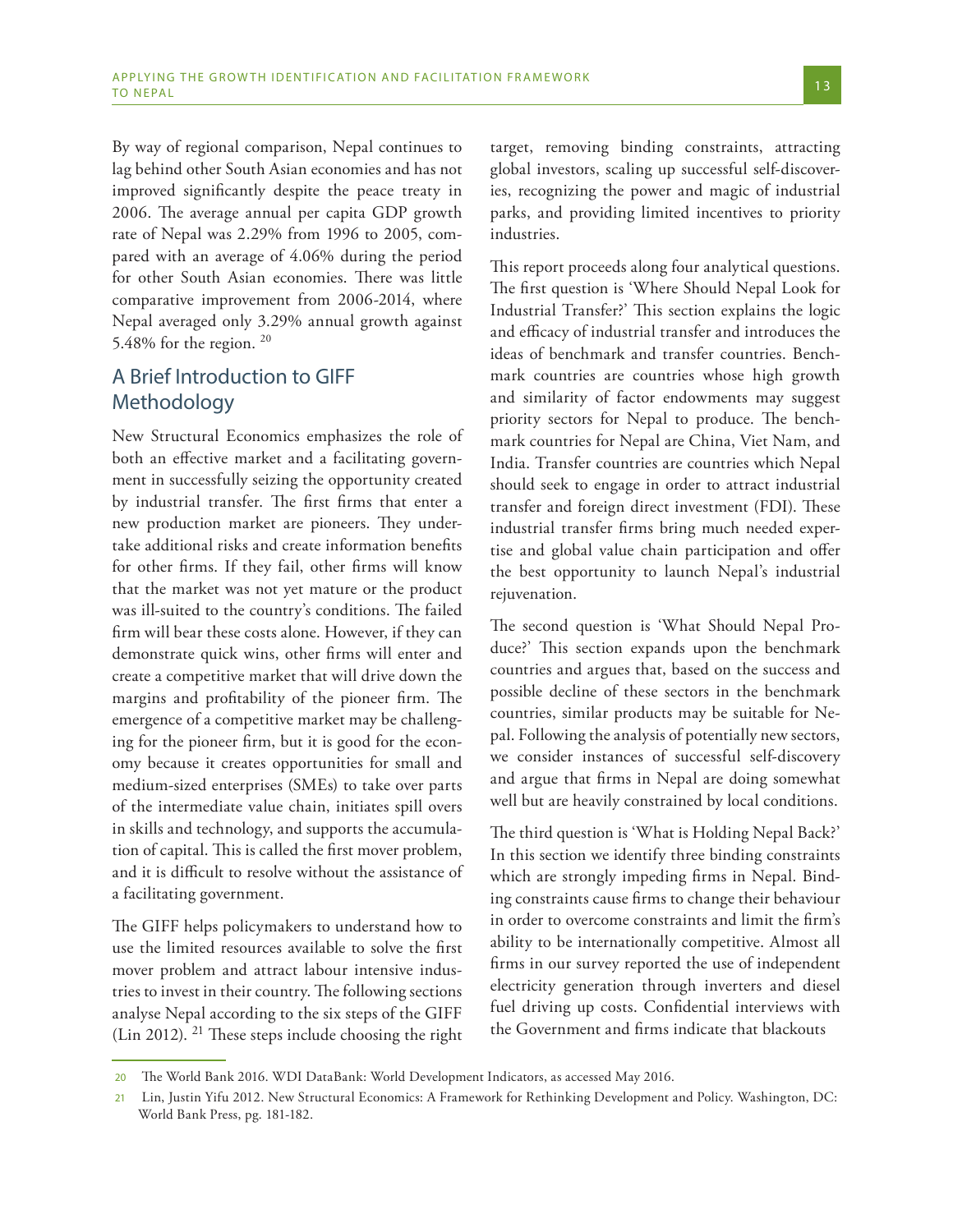can extend more than 12 hours in a given day causing substantial disruption to manufacturing operations. The second binding constraint is transportation. Firms in Nepal face high transportation costs, long delays, and have a weak position relative to the freight forwarders they depend on due to low volumes. The third and final binding constraint is the challenging labour market in Nepal. Wages are high relative to regional neighbours and countries at a similar level of development, and worker relations with companies are often strained. These problems are compounded by outgoing economic migration which increases employee trust and reduces employer investment.

The fourth and final analytic question is 'How Can Nepal Use Special Economic Zones (SEZs) to Overcome Challenges and Secure Investment?' This section analyses the recent SEZ Act passed by the Government in September of 2016 and argues that the act has many positive features including measures to encourage the development of clusters and provide for streamlined business services in the One Stop Shop. The SEZ Act is not without concern, however, and emphasis should be placed on ensuring that the SEZ Authority is empowered to carry out its mandates. Finally, we consider several concrete actions the SEZ Authority may take to help mitigate the binding constraints identified in the previous section.

In this report we apply the Growth Identification and Facilitation Framework (GIFF) to help Nepal to identify potential sources of growth and use SEZs to overcome binding constraints that have held back competitive production in Nepal. By looking at potential sources of investment, priority sectors, and the new SEZ policy, this report strives to provide tangible recommendations to Nepal and inspiration to other Least Developed Countries trying to stimulate economic growth and job creation.

## Where Should Nepal Look for In-<br>dustrial Transfer? II

In the past, economies including Singapore, China, South Korea, and Mauritius achieved remarkable economic development. They experienced per capita growth rates of more than 5% annually for more than a decade, lifting millions of people out of poverty and creating jobs that enabled them to achieve economic transformation. The success of these economies followed a distinct pattern – they attracted FDI from countries with rising labour costs. The FDI-backed firms brought their own supply chains, management expertise, capital finance, and even production equipment. In the destination country they used only lower cost labour and other geographically dependent factors of production including utilities and land. Mainland China once took over labour-intensive sectors from the Four Asian Tigers (Singapore; Hong Kong Special Administrative Region (SAR) of China; Taiwan Province of China; and South Korea), but now its own labour costs are rising, initiating a new wave of industrial transfer.

In this section we consider the benchmark and transfer countries which may be appropriate targets for Nepal to aim for. Benchmark countries are selected from countries with economies that are larger than Nepal's, but not so large as to be unattainable. In addition to being the right size, benchmark countries should have experienced strong and consistent growth and have similar factor endowments as Nepal. The benchmark countries for Nepal are China, Viet Nam, and India. Transfer countries are countries which are undergoing their own structural transformation and facing pressure to relocate from their country of origin. A transfer country should, at a minimum, have higher wage costs vs the potential destination country. Owing to the relatively high wages in Nepal, the only potential transfer country is likely to be China.

Wages in China have risen in step with its increasing role as a global producer. China's minimum wage in 2000 was 50 US\$.<sup>22</sup> At that time, its share of global merchandise trade was around  $4\%$ <sup>23</sup> Tracking

<sup>22</sup> Source: International Labour Organization. 2016. ILOSTAT Database, as accessed November, 2016.

<sup>23</sup> World Trade Organization 2017. World Trade Organization: Statistics Database. Merchandise Trade, as accessed Feb. 2017. https://www.wto.org/english/res\_e/statis\_e/trade\_datasets\_e.htm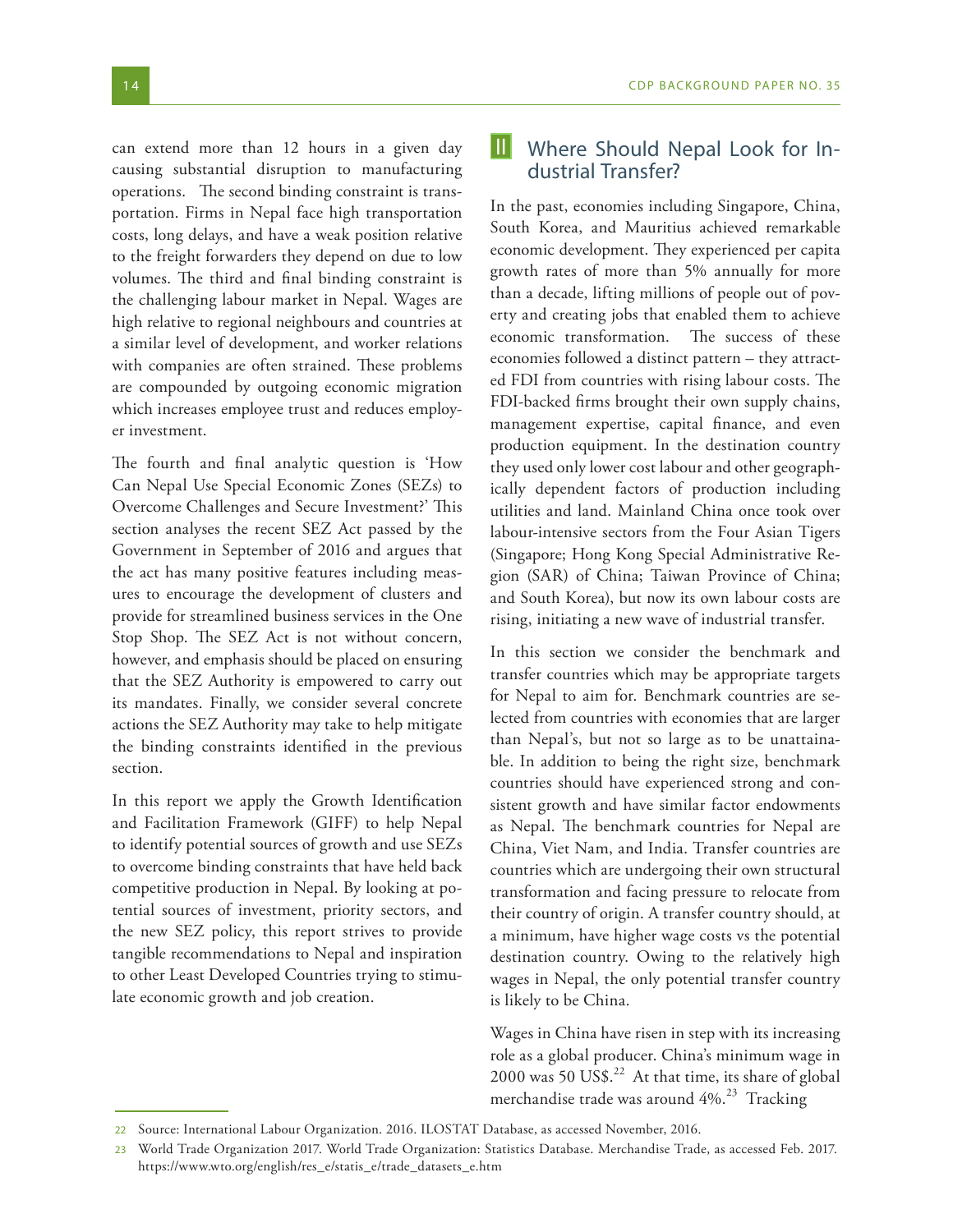forward to 2013, we see that nominal minimum wages in China have more than quadrupled, to \$226 USD with China's percentage of global merchandize trade having nearly tripled, to around 12%. Looking specifically at manufacturing, China's percentage of global trade is even higher than general trade in goods. Having reached 19% of global manufactures trade in 2015, and showing strong positive growth since data were collected, barring a shock in 2009 from the global financial crisis. The dollar value of Chinese manufacturing export dropped by 3% between 2014 and 2015.<sup>24</sup>

In a Revealed Comparative Advantage  $(RCA)^{25}$ comparison of the WTO's manufacturing<sup>26</sup> and total merchandise $^{27}$  indexes, China has shown a decreasing revealed comparative advantage in manufactures since its peak in 2012. This is the first drop since 2000, again excluding 2009 in the aftermath of the global financial crisis. While this is insufficient to certify a loss of comparative advantage we can see evidence that China's comparative advantage in manufactures may be diminishing.<sup>28</sup> Altogether, 85 million manufacturing jobs are projected to leave China $^{29}$ , as rising wages put increasing pressure on manufacturing production.

## Selecting Benchmark and Transfer Countries for Nepal

The first step of the GIFF is to identify a list of tradable goods and services that have been produced for about 20 years in dynamically growing

countries with similar factor endowment structures. The following section discusses two classifications of countries that Nepal can learn from–benchmark countries and transfer countries.

Benchmark countries help to identify product classes which may be consistent with Nepal's comparative advantage. If these countries, which were recently at the same level of development as Nepal is today, were able to grow and generate employment from very low skill and capital bases by producing these products then Nepal is likely to realize some success by making these same goods.

Transfer countries are countries which have been identified as benchmarks that may be facing incentives to relocate from their country of origin. Most of these incentives are caused by structural transformation in the country of origin. As the country has grown, the products which were most appropriate for its early development gradually decline as sources of growth because rising wages and expectations force firms to upgrade to a higher position on the value chain or relocate to a more competitive location. At a minimum, a transfer country must have higher factor costs than the proposed destination country. Due to Nepal's high wages, only China is a potential transfer country for Nepal.

Benchmark countries are selected from those with GDP per capita about 100%-300% higher than that of Nepal or countries with a similar per capita GDP

<sup>24</sup> World Trade Organization 2016. World Commodity Profiles: Trade in Manufactures. https://www.wto.org/e nglish/res\_e/ statis\_e/world\_commodity\_profiles16\_e.pdf

<sup>25</sup> The formula for the RCA calculation is: (Chinese Manufactures/World Total Manufactures)/(Chinese Total Merchandise/ World Total Merchandise Trade). All data calculated as value of exports in US\$.

<sup>26</sup> Manufactures includes SITC sections 5, 6, 7, 8 minus division 68 and group 891. [Iron and Steel; Chemicals; Other semi-manufactures: (leather, rubber, cork, wood, etc.); Machinery and transport equipment; Textiles; Clothing; Other manufactures (Personal household goods, scientific instruments, etc.)]

<sup>27</sup> It covers all types of inward and outward movement of goods through a country or territory including movements through customs warehouses and free zones. Goods include all merchandise that either add to or reduce the stock of material resources of a country by entering (imports) or leaving (exports) the country's economic territory.

<sup>28</sup> 2015 Data is projected. World Trade Organization 2016. WTO Statistics Database: Time Series on International Trade. [Manufactures, Total Merchandise]. https://www.wto.org/english/res\_e/statis\_e/statis\_e.htm

<sup>29</sup> Lin and Wang 2014. China-Africa co-operation in structural transformation: Ideas, opportunities, and finances. https://www.wider.unu.edu/sites/default/files/wp2014-046.pdf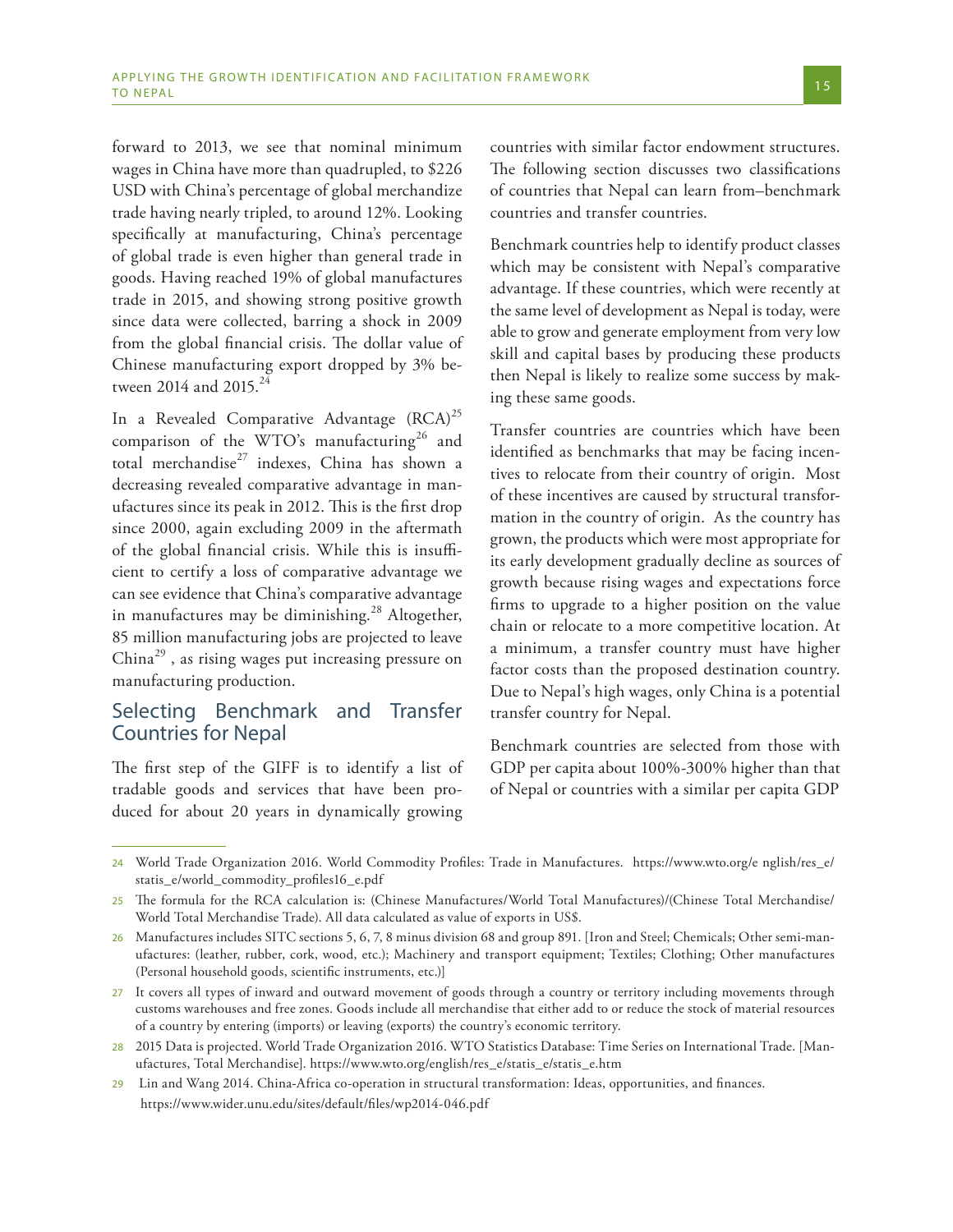20 years ago. The list of potential countries is further narrowed down by the requirement of having maintained strong per capita GDP growth rates (between 5% and 9%) over the past 20 years, and having similar factor endowments as Nepal. The benchmark countries for Nepal are China, Viet Nam, and India.

Table 2 shows the growth rates and manufacturing value added for Nepal and each of the three benchmark countries. Benchmarking begins by looking at the economies' sizes based on per capita GDP. At that stage, there were 40 potential benchmarks for Nepal. Once countries are identified by economic size, they are progressively excluded based on criteria including the strength and consistency of their growth rates, manufacturing value added, $30$  and availability of resources. In order to be considered for a benchmark, the country must have a higher level of industrialization, as measured by manufacturing value added. Furthermore, a potential benchmark should not derive a substantial amount of their economic activity from natural resource rents, as Nepal is not a resource rich country.

It is worth mentioning that the decision to select China as a benchmark country for Nepal was undertaken with caution. China's per capita GDP today is 587% of Nepal's and this ratio was 190% 20 years ago. The reasons for selecting the relatively larger China are four-fold: 1) minimum wages in Viet Nam and India are significantly lower than wages in Nepal and therefore would not be able to become transfer countries; 2) China has most likely entered an early phase of industrial transfer, with much more expected in the future as wages continue to rise rapidly; 3) the cause of these wage rises in China was the remarkable growth it has experienced over the last 20 years; and finally, 4) Nepal's advantages include its border with China and the two countries' deepening development relationship.

#### Table 2

| Growth and Manufacturing Value Added in Nepal and Benchmark Countries (%) |  |
|---------------------------------------------------------------------------|--|
|---------------------------------------------------------------------------|--|

| Country  | Ratio of Per Capita GDP<br>to Nepal $(2015)$ | 10 year Average Per<br>Capita GDP Growth Rate<br>(2015) | 20 year Average Per<br>Capita GDP Growth Rate<br>(2015) | <b>Manufacturing Value</b><br>Add as a per cent of<br>GDP (2013) |  |
|----------|----------------------------------------------|---------------------------------------------------------|---------------------------------------------------------|------------------------------------------------------------------|--|
| Nepal    | 100                                          | 3.77                                                    | 2.87                                                    | 6.58                                                             |  |
| Viet Nam | 245                                          | 4.52                                                    | 5.24                                                    | 13.34                                                            |  |
| India    | 248                                          | 5.40                                                    | 5.25                                                    | 16.52                                                            |  |
| China    | 579                                          | 8.17                                                    | 8.65                                                    | 29.74                                                            |  |

Sources : The World Bank 2016. World Development Indicators, [NY.GDP.PCAP.PP.KD], as accessed Feb. 2017 and author's calculations.

The logic of industrial transfer is that an economy which has enjoyed rapid growth will be experiencing change in its initial endowments. Rising wages and more abundant capital mean that the products which built the early stages of growth will no longer be most compatible with the country's comparative advantage. At this point firms must relocate production, transform to new industries, or face

diminishing margins and eventual closure in a competitive market. While most benchmark countries will have some industries which are candidates for transfer, their choice of destination will depend highly on their assessment of their potential savings. In general the pattern appears to have been driven by rising labour costs.

<sup>30</sup> A short list of considered countries can be found in Appendix E.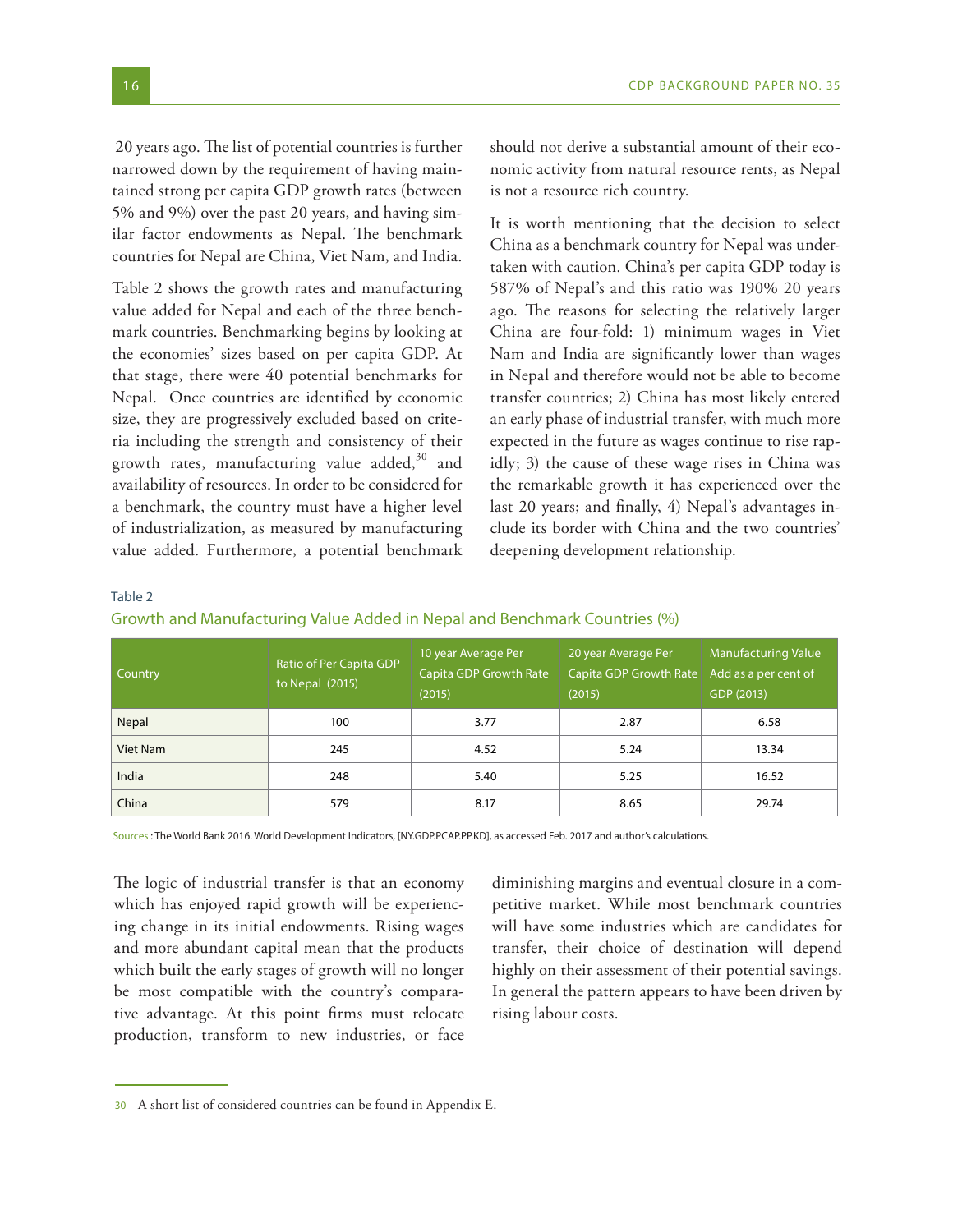Out of the benchmark countries, only China has a higher nominal minimum wage than Nepal. By contrast, both India and Viet Nam have lower minimum wages than Nepal. Table 3 shows the nominal minimum wage differences among the countries. $^{31}$  It

is worth noticing that wages are rising much faster in Nepal than in India despite the afore mentioned currency peg. In 2000 Nepal and India had almost the same minimum wage, but by 2013 India's minimum wage was only 59% of Nepal's.

#### Table 3

| Year | <b>Nepal</b> | India | Viet Nam | China |
|------|--------------|-------|----------|-------|
| 2000 | 26           | 26    | 12       | 50    |
| 2001 | 26           | 25    | 12       | 53    |
| 2002 | 25           | 27    | 14       | 56    |
| 2003 | 32           | 28    | 19       | 56    |
| 2004 | 33           | 38    | 18       | 66    |
| 2005 | 32           | 39    | 22       | 71    |
| 2006 | 46           | 38    | 28       | 80    |
| 2007 | 52           | 41    | 34       | 96    |
| 2008 | 59           | 48    | 32       | 115   |
| 2009 | 62           | 54    | 36       | 117   |
| 2010 | 64           | 57    | 39       | 142   |
| 2011 | 73           | 64    | 40       | 180   |
| 2012 | 71           | 56    | 50       | 200   |
| 2013 | 81           | 51    | 55       | 226   |

## Minimum Wage Comparison, Nominal US\$ 32

Sources : International Labour Organization. 2016. ILOSTAT Database, as accessed November, 2016.

In addition to the wage differential, India and Viet Nam also have sea access via container ports and significantly more integration in global value chains. For example, Nepal's 2015 dollar value exports were 0.3% of India's and 0.6% of Viet Nam's.<sup>33</sup> Given these wage, infrastructure, and trade considerations, it is hard to conceive that firms have any compelling incentives to move to Nepal under current

conditions. Companies may be willing to contend with some degradation of conditions, such as slightly longer lead times on goods, if they are saving a substantial amount on their wage bill. However, it is difficult to conceive of the incentives which would prompt companies to relocate in mass to a more expensive labour market that also has correspondingly poorer conditions.

<sup>31</sup> The nominal wage is of greatest interest when comparing potential transfer locations. This is because the overall rate of increase in wages, whether due to policy, currency translations, or inflation will be the wages paid by transferring firms which are usually spending a foreign currency. In the short run, export oriented FDI backed firms are less subject to local inflation as they buy materials and sell finished goods on the international market.

<sup>32</sup> All conversions are individually converted by the yearly average exchange rate, as calculated by the International Financial Statistics of the IMF. International Monetary Fund (IMF) 2016. International Financial Statistics (IFS). IMF Data: Access to Macroeconomic and Financial Data. data.imf.org

<sup>33</sup> UN Comtrade Database 2016. Trade Database. United Nations, Department of Economic and Social Affairs, Statistics Division. http://comtrade.un.org/data/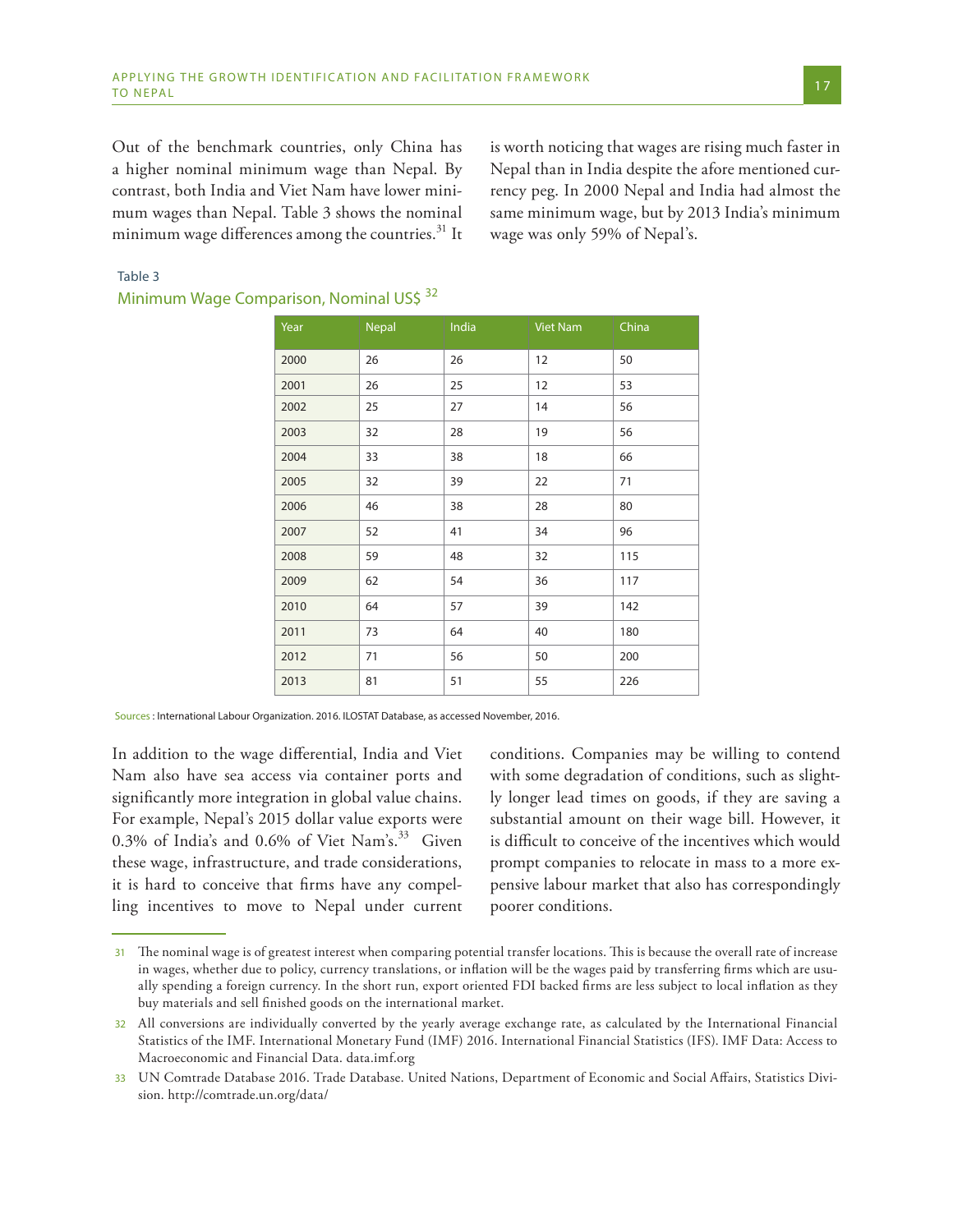## An Opportune Geo-political Space

Nepal's location between the giants of India and China is an advantage not shared by many other LDCs. While being landlocked drives up transaction costs and impedes access to international markets, sharing a border with two large and dynamic economies provides Nepal with opportunities for trade, development assistance, and knowledge transfers. Historically, country analysis has focused on what a developing country lacks, whereas the emphasis in New Structural Economics is on what the country has and can use to further its development goals.

The pattern of FDI engagement with India and China is substantially different. Chinese firms are more likely to invest in diverse economic activities including the 11% in manufacturing shown in figure 3. Although the range of these data are limited,  $34$  there are reasons to believe that this pattern is persistent including interviews with governments and private firms in both China and Nepal.

Indian firms are predominantly investing in energy based projects in Nepal. Despite their own structural upgrading, they are more likely to look for lower cost countries for manufacturing than Nepal. This may go some way to explaining the narrowness of their FDI sectorial profile. However, it is also important to consider the conditions in the benchmark countries and their physical relationship with the developing country. India and Nepal have a number of power sharing arrangements including border interconnections that allow for the exchange of power in the event of deficit on either side and a Power Trade Agreement (1996) to support public and private sector collaboration.<sup>35</sup>

Figure 4 shows the global pattern of FDI into Nepal from 2009-2014. The diversity of sectors attracting investment is encouraging as it demonstrates that even with its current challenges the market is willing to invest in Nepalese manufacturing. In this five year period manufacturing accounted for almost a quarter of total investment, roughly equal to services but lagging behind the energy sector.

#### Figure 3

## Comparison of Chinese and Indian FDI to Nepal



Sources : Nepal-India Chamber of Commerce and Industry (NICCI) 2016. "Foreign Investment Projects in Nepal", as accessed October 14th 2016. http://www.nicci. org/pdf/FDI%20in%20Nepal%20in%20the%20last%206%20months%20in%20FY%202014-15%20(2071-72).pdf

<sup>34</sup> Additional sources of sector and country wise FDI breakouts were not available as of this publication.

<sup>35</sup> Independent Power Producers' Association Nepal (IPPAN) and Confederation of Indian Industry (CII) 2006. "Research on Nepal India Cooperation on Hydropower (NICOH)".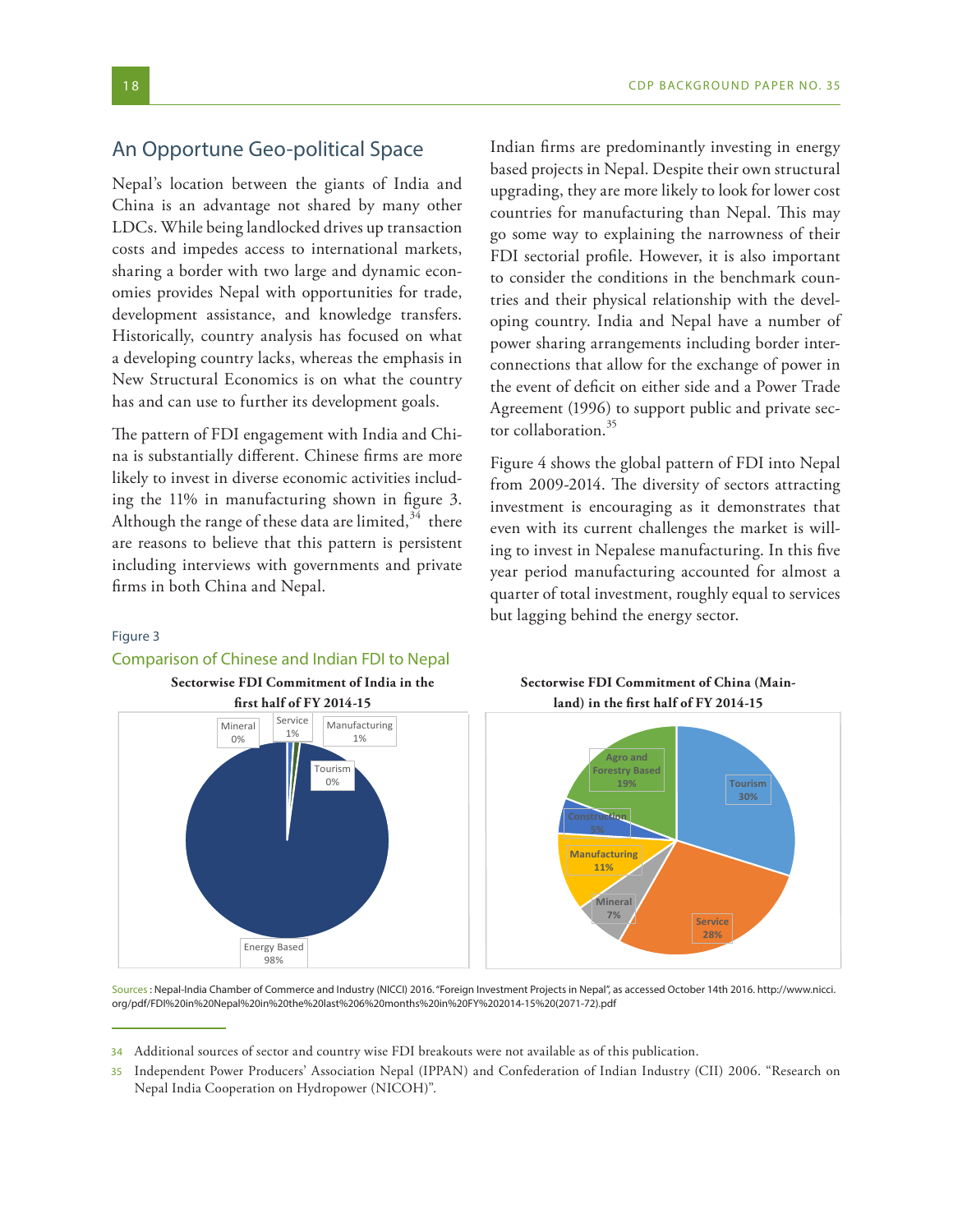#### Figure 4

Global FDI by Sector for Nepal (FY 2009-2014)



Sources: Nepal – India Chamber of Commerce and Industry (NICCI) 2015. "Last 5 Fiscal Year-wise Sector-wise Trend of FDI in totality".

The fact that India is not a likely transfer country and appears to be investing narrowly in Nepal does not mean that India has no role in Nepal's development ambitions. Rather, the Government should focus its efforts on creating the most effective cooperation possible with its large neighbours given the existing advantages and incentives. The strategic pattern of engagement with Nepal's neighbours should provide as much impetus to growth and joining global value chains as possible. This is likely to mean seeking industrial transfer from China, while strengthening energy cooperation with India.

India and Nepal have long had a special relationship with cultural and economic ties stretching back before the 1950 Indo-Nepal Treaty of Peace and Friendship which granted an open border and residential rights to citizens of both countries. As of 2014, approximately 600,000 Indians were domiciled in Nepal. 36 Four aspects of this relationship are particularly salient for Nepal's development efforts

– the currency peg, trading ties, transportation, and energy development.

The peg between Nepalese and Indian rupees has advantages and disadvantages for Nepal. On the one hand, India's growth and inflation have affected Nepal which has had persistent inflation above 8% since 2008, suppressing real per capita GDP growth. This currency peg contributes to making Nepalese exports more expensive than Indian exports given the higher labour and transportation costs. On the other hand, the currency peg enables Nepalese firms to have some purchasing power for imported materials which our survey indicates come primarily from China and India. Furthermore, the currency peg protected the Nepalese rupee from possible freefall during the worst of its internal struggles.

India is Nepal's most important trade partner comprising more than 65% of the trade volume in both export and import. China is the second largest source of imports and sixth largest export destination. $37$ 

<sup>36</sup> Indian Ministry of External Affairs 2016. "India–Nepal Relations", as accessed October 19th 2016. http://mea.gov.in/Portal/ ForeignRelation/Nepal\_July\_2014\_.pdf

<sup>37</sup> Central Bureau of Statistics 2014. Statistical Pocketbook. Govt. of Nepal: National Planning Commission Secretariat. Nepal. http://cbs.gov.np/image/data/Publication/Statistical%20Pocket%20Book%202014.pdf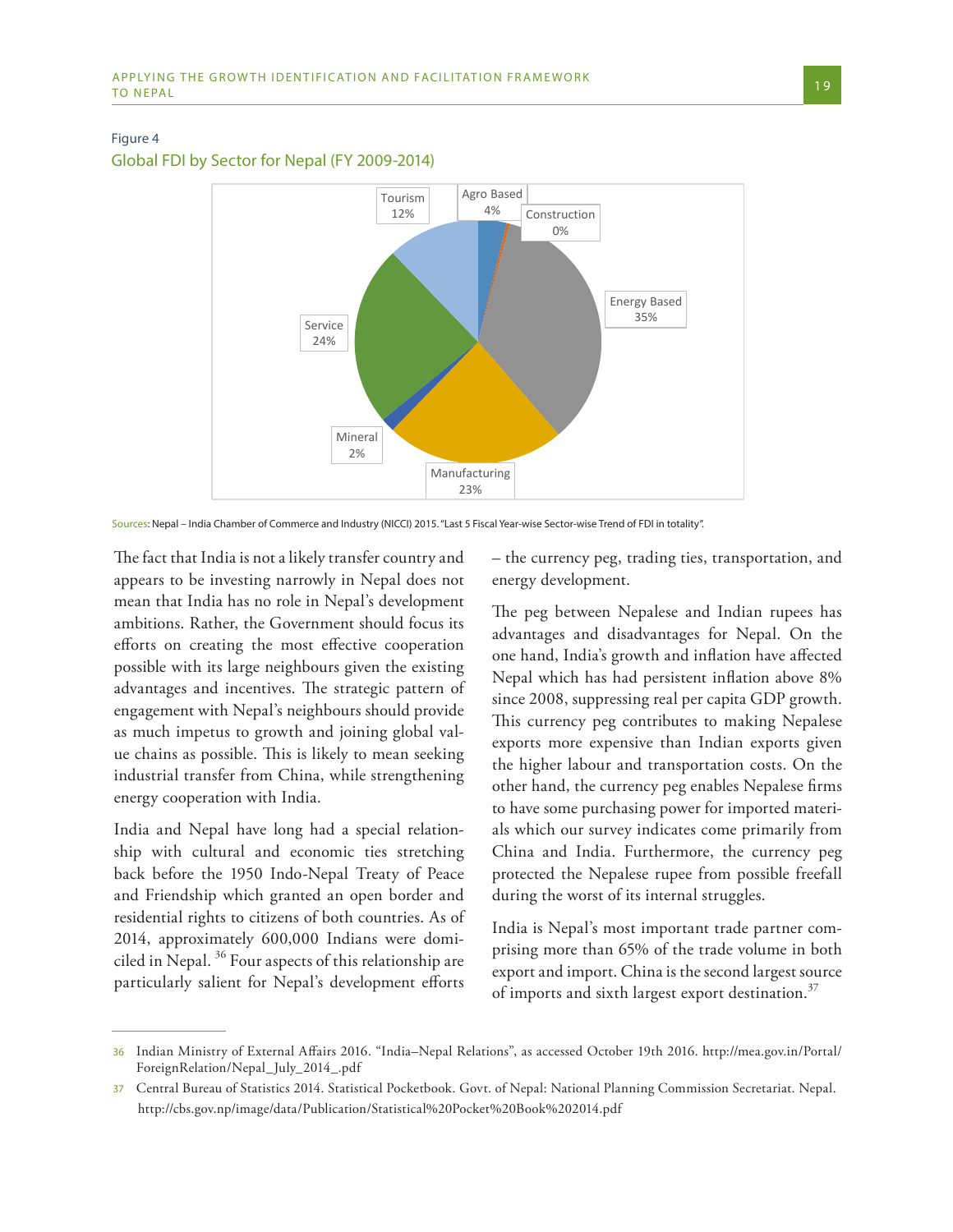The governments of India and Nepal have advanced

partner, the export basket is not very diverse.<sup>38</sup> For instance, almost 17% of India's import of Nepalese goods are beverages, sprits, and vinegar. Improving the export efficiency and reducing the cost of Nepalese exports may make the large markets in India more attractive. Although greater benefit is still likely to come from the more developed markets in the United States of America and Europe,<sup>39</sup> it is worth considering ways to diversify exports to India as most goods bound for international markets move through the international shipping terminal in Kolkata.

In addition to being Nepal's largest trading partner, India is also the primary route through which Nepalese goods reach international markets. Goods destined for export to the United States, EU, and even China transport through Kolkata as this is the closest point for international shipping. In order to reach this port, goods must travel nearly 1000 km overland. However, according to an in-depth interview with a member of the Nepal Freight Forwarders Association (NEFFA), this access point suffers from substantial problems.<sup>40</sup> The port at Kolkata is affected by seasonal variation. The port itself is less efficient in winter when some of the water dries up, and overland road transportation is held up during periods following summer monsoons. When our representative was interviewed in October, there were 745 vehicles with containers that had cleared customs and were waiting for rail passage to the final loading at port and exporting firms rarely managed to load the containers within the 21 day demurrage free period.

transportation cooperation granting access to Nepali goods through the port of Vishakhapatnam. Although this port may eventually be able to reduce some of the back log, it is 50% farther away (approximately 1500 km from Katmandu) and requires higher freight volumes to be economically efficient.<sup>41</sup> However, even if volumes can be increased, the primary route to Vishakhapatnam is over roads. State tolls and variable driver efficiency increase the costs further on a per container basis that cannot be substantially mitigated by volume. There are substantial opportunities for Nepal and India to deepen transportation infrastructure

As mentioned above, energy cooperation is in the interests of both India and Nepal. Nepal has substantial hydropower potential. Bhutan, which shares similar geographic characteristics with Nepal, provides an instructive case for what could be possible. Bhutan has the capacity to produce 1,500 MW and exports electricity to India. In contrast, Nepal continues to import electricity from India.<sup>42</sup> Nepal's commercially viable hydropower generation potential is estimated at 43,000 MW, and currently less than one per cent is being exploited.<sup>43</sup> According to sources such as Nepalese authorities and the World Bank, four large hydropower projects have been confirmed and are being developed by Nepalese, Indian and Chinese firms.<sup>44</sup> These hydropower resources have the potential to drive down electricity costs as Bhutan has some of the cheapest electricity in the world, and it is conceivable that Nepal could emulate this success. However, these energy project will take a long time to develop and solutions should be sought to provide energy to productive sectors immediately.

<sup>38</sup> For a list of Nepalese exports imported by major trading partners see Appendix B.

<sup>39</sup> These markets have greater demand and purchasing power as well as allowing the firm to accumulate foreign exchange in attractive currencies.

<sup>40</sup> CNSE 2016. Nepal Freight Forwarding Case Study. Peking University, Beijing, CNSE: October 2016.

<sup>41</sup> CNSE 2016. Nepal Freight Forwarding Case Study. Peking University, Beijing, CNSE: October 2016.

<sup>42</sup> NEA 2015. Annual Report 2015. Dubar Marg, Kathmandu, Nepal. http://www.nea.org.np/images/supportive\_docs/year-review-2014-15.pdf

<sup>43</sup> Dr. Amit Kumar 2015. "Indo-Nepal Hydropower Cooperation: The Way Forward". Indian Council of World Affairs. http:// www.icwa.in/pdfs/PB/2014/IndoNepalHydropowerCooperationPB.pdf

<sup>44</sup> International Monetary Fund (IMF) 2015. IMF Country Report No. 15/317. Washington, D.C. http://www.imf.org/external/ pubs/ft/scr/2015/cr15317.pdf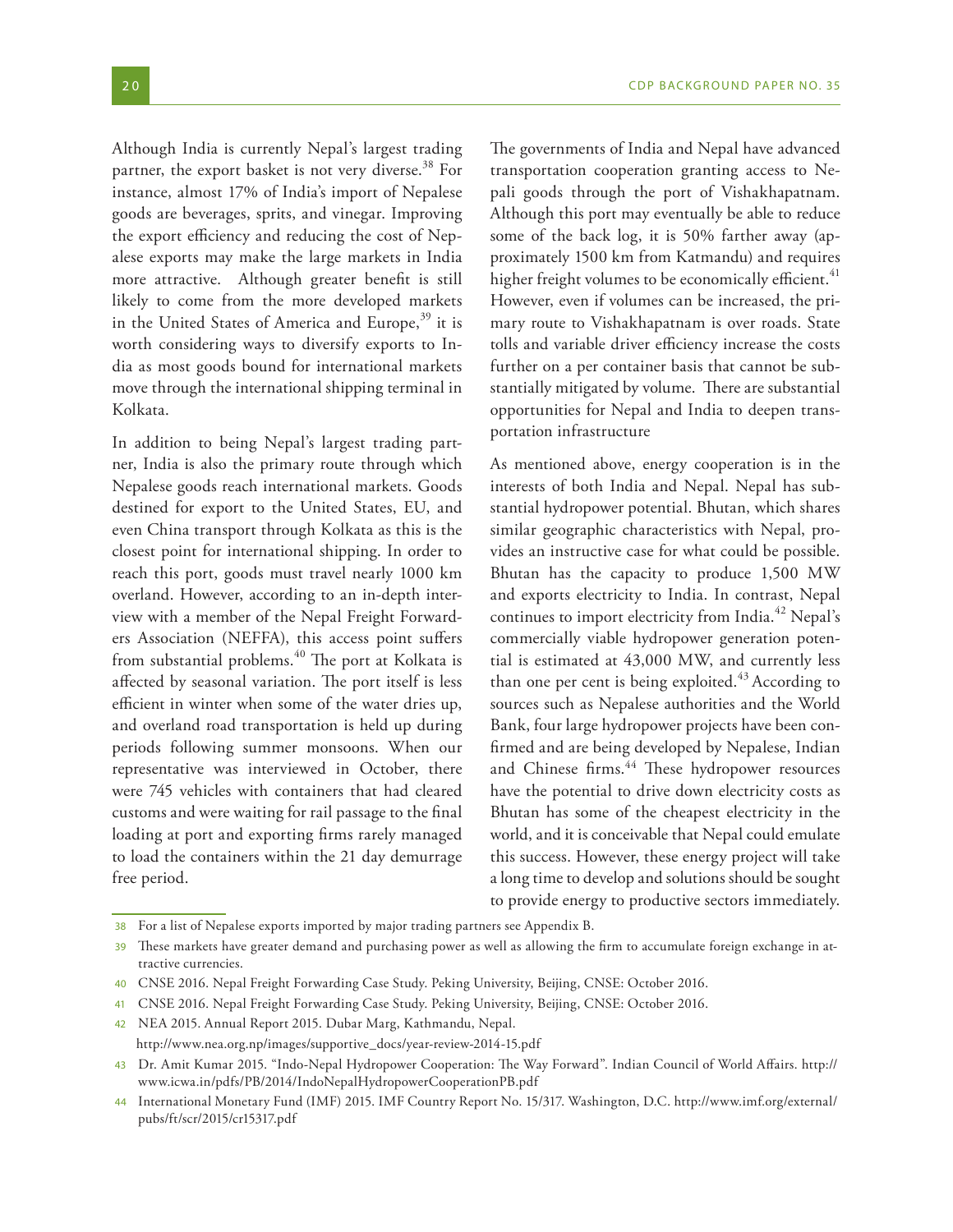As India is unlikely to be a source of industrial transfer, the Government should focus its implementation of SEZ policy and infrastructure development to attract the right kind of investment and tailor its proposal to the most likely source of that investment. This means that Nepal should focus on using SEZs to attract Chinese firms. Like Indian firms, Chinese firms could find lower cost locations to produce their manufacturing than Nepal. However, unlike Indian firms, Chinese firms are still likely to find substantial wage savings in Nepal vs. their home market and may be able to be persuaded if the total package of infrastructure and incentives is competitive for a specific sector or segment.

As shown in table 3, China's nominal minimum wage in 2000 was \$50 US\$<sup>45</sup> with both India and Nepal having minimum wages around \$26 US\$. From 2000 to around 2005, minimum wages in India and Nepal were comparable, with the higher nominal minimum wage changing between the two countries. However, after this, Nepal's wages took a series of significant jumps, landing around \$81 US\$ in 2013. By contrast, both India and Vietnam had nominal minimum wages around \$50 US\$, or the same level as China in 2000.

There are signs that the Government of Nepal and the market are sensitive to the potential for Chinese firms to engage with the Nepalese SEZ programme. Reports indicate that shortly after signing the SEZ bill in to law, Chinese firm Ping An Insurance sought permission to conduct SEZ feasibility studies for the development and management of an SEZ in partnership with Lhasa SEZ.<sup>46</sup> If this or similar deals go through, it will enable Nepalese SEZs to learn from Chinese expertise in managing zone projects and create conditions that meet or exceed transferring firms expectations.

In addition to these market based push factors, the Government of China is showing signs of embracing structural change and encouraging firms from some regions to invest abroad. Furthermore, the 'Belt and Road' initiative seeks to promote enhanced cooperation across the region and is providing development financing for infrastructure projects.

A case in point is the MOU signing between Nepal and China to work together to promote the Silk Road Economic Belt in December 2014. Since then, China-Nepal cooperation has gained momentum. In the recent visit of then Prime Minister, Rt. Hon. K.P. Sharma Oli of Nepal to China in March 2016, the two countries published a Joint Statement where China promised to enhance their infrastructure connectivity with great construction projects, including two highways' repair and opening maintenance projects, one bridge construction, Kathmandu Ring Road's 2nd phase,<sup>47</sup> a 434 MW Hydro Power Project, and a 400 KV Cross-Border Transmission Lines Project.

In addition, the Chinese agreed to provide financial support on preferential terms for the Pokhara Regional International Airport. Both sides also agreed to explore establishing cross-border economic cooperation zones via existing frontier ports and to start the joint feasibility study of the China-Nepal Free Trade Agreement. The Chinese side encourages local government, social groups, and Chinese enterprises to tap the potential of the Nepalese side on production capacity cooperation and economic and trade cooperation zones.

Together the rising costs and Chinese Government facilitation are providing the foundation for potential industrial transfer on a scale that is likely without precedent. If the Government of Nepal is able to overcome challenges to project implementation and coordination, the country may be able to position itself as one of prime destinations for manufacturing investment.

<sup>45</sup> Source: International Labour Organization. 2016. ILOSTAT Database, as accessed November, 2016.

<sup>46</sup> Xinhua 2016. "Two Chinese Investors Show Interest in Developing SEZ in Nepal". "Mo Hong'e" http://www.ecns.cn/business/2016/10-05/228991.shtml

<sup>47</sup> Xinhua 2016. "China-assisted Ring Road Expansion Project Underway in Nepal". http://news.xinhuanet.com/english/photo/2016-01/15/c\_135011105.htm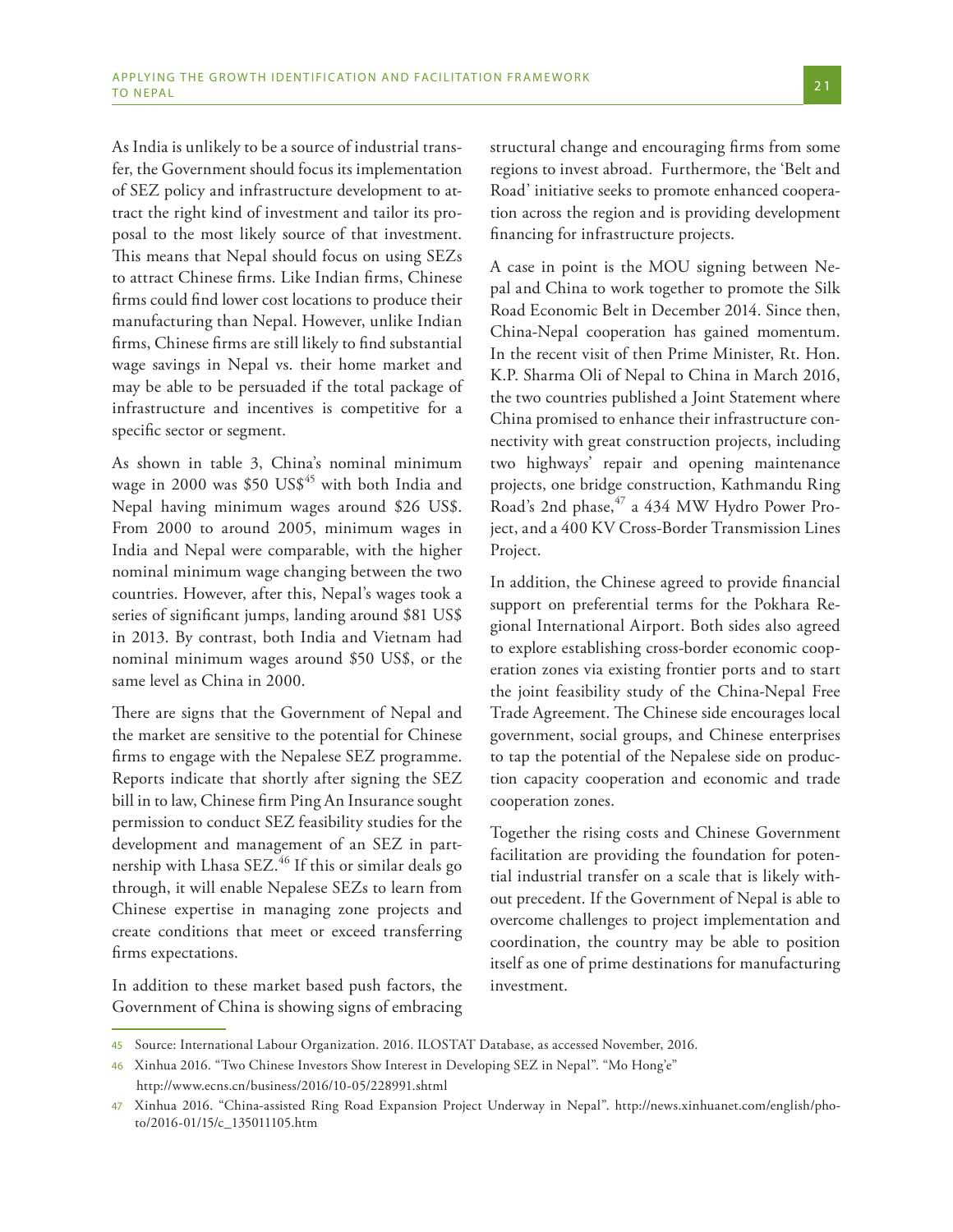In the case of Nepal, its geographic proximity, deepening relationships, and improving connectivity with China and India should be an important part of its development programme. Continuing to cooperate with India on developing a more diverse export basket and energy projects while seeking industrial transfer from China will give Nepal the best possible chance to take advantage of its position between two large and high growth neighbours. One telling mark of the potential for regional cooperation between Nepal and its larger neighbours was the side line meeting of Chinese President Xi Jinping and Nepalese Prime Minister Pushpa Kamal Dahal in the western Indian state of Goa.<sup>48</sup>

#### What Should Nepal Produce? III

Under the NSE framework there are two ways of identifying products that may be consistent with a countries latent comparative advantage. The first is to identify tradable goods from the benchmark countries, and the second is to scale up successful self-discoveries where private enterprises have been able to show some participation in global value chains and could be competitive with government facilitation. In both cases, the progress of these industries may be accelerated by receiving FDI from countries with deeper links to the global market and firms with expertise, equipment, and existing buyer relationships.

Benchmark analysis on 20 years of trade data from China, India, and Viet Nam revealed that the preponderance of historically high performing exports that may be losing comparative advantage. We identify sectors which may be losing comparative advantage as revealed by declining export share<sup>49</sup> from 1995-2013/4.<sup>50</sup> Of these 'decliners', 46% are in light manufacturing including garments, trunks, and footwear.

The recommendations in this section are only indicative and were developed to contribute to robust consideration by stakeholders of priority sectors. The viability of proposed product groups depends on the investment decisions of private firms. These firms respond to the total package of incentives produced by the local market, policy conditions, and their private motivations. Among these private motivations are network effects produced from knowing firms which have relocated to a specific outbound location. This is one of the reasons that attracting pioneer firms is so powerful. Once the viability of a sector is demonstrated in a new market, word spreads and produces a compounding effect. Achieving this effect is the reward of effectively using incentives to overcome the first mover problem.

One of the limitations in the present state of international trade and global value chain research lies in the way that trade is measured. There are at least four shortcomings in the current international Harmonized System (HS)– disparities between trade categories and firms' production decisions, differences among products within a single trade category, the opacity of relative factor intensities, and the inability to see which value chain activities are undertaken by exporting firms in that country.

<sup>48</sup> Side line meeting held during the eighth summit of the emerging-market bloc of BRICS, which groups Brazil, Russia, India, China and South Africa. Xinhua 2016. "Xi Suggests China, Nepal Forge Community of Shared Destiny". Huang Mingrui. http://www.ecns.cn/2016/10-16/230381.shtml

<sup>49</sup> Declining export share of any particular product is not conclusive proof that a product is losing comparative advantage. There could be other factors such as product obsolesce (fax machines), or the relatively faster expansion of other exports by the country as the country enters new sectors. The former has been dealt with in the case of Nepal by excluding all technology decliners. In the latter case, even if the country has not yet lost comparative advantage in these sectors they may be squeezed out by more efficient uses of capital and labour in the faster growth industries.

<sup>50</sup> Table of identified products by country can be found in Appendix B.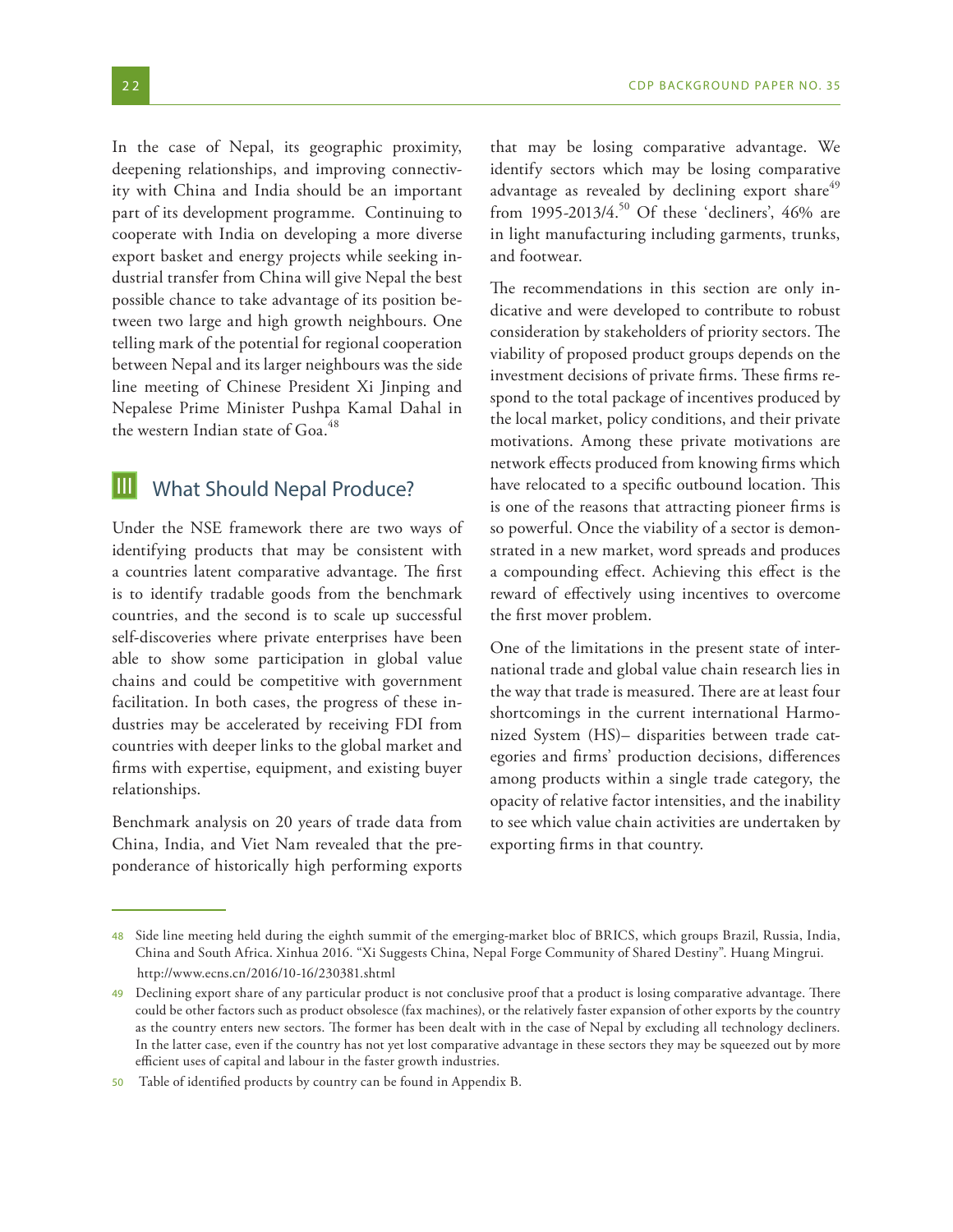Despite this, existing trade studies rely almost exclusively on various models applied to UN Comtrade data.51 While this has historically been the best we can do, the considerations above point to a clear imperative for international institutions and national statistics bodies to continue to collect and disseminate firm level data. As the importance for global value chain participation is increasingly recognized by the international development community, the weaknesses in our current data are becoming increasingly apparent.

Where we have used trade data, it is at a highly aggregated level and used to spot overall trends in historical product exports from the benchmark countries. Aggregation helps to remove synthetic distinctions such as the differences between producing women's or girl's swimwear or shoes made of synthetic or real leather. However, these differences often do make a substantial difference for import tariffs, for instance men's overcoats<sup>52</sup> only cost \$.386 US\$/kg + 10% of market value, while women's are \$.644 US\$/kg + 18.8% of value for import to the United States.<sup>53</sup> Aggregating across all benchmark countries also reduces the noise that may be introduced by the complex export dynamics within any individual country. If the pattern of decline holds across several countries it is more likely to be robust. While we cannot claim with confidence that any specific product is losing comparative advantage in a given benchmark country, we can see a strong pattern of light manufacturing decline across all countries despite increasing global demand from rising levels of disposable income in large, high growth countries like China and India.

The survey and case studies conducted as part of this study on Nepal go some way toward describing the experiences of manufacturers in Nepal. However, we have not produced a nationally representative sample. For this report we relied on the advice of local experts to identify sectors which had export oriented manufactures where at least five firms could be interviewed in each sector. An overview of the survey methodology can be found in Appendix A.

In undeveloped markets it is common for firms to demonstrate low levels of specialization, producing a large variety of loosely related products. This pattern is similar in Nepal where our sample of 35 firms claimed to produce a total of 55 products.

Furthermore, this lack of specialization extends to value chain activities in addition to product production choices. Figure 6 shows the value chain activities of the 35 surveyed firms. Among these firms we observed 83 instances of a firm reporting a given activity such as the packaging of products. Overall, the preponderance of activities (40%) were reported to be the production of parts for products, with the design of new products (29%) and the wholesale of products (14%) coming in second and third place respectively.

<sup>51</sup> United Nations 2016. UN Comtrade International Trade Statistics Database. http://comtrade.un.org/data/

<sup>52</sup> Specifically containing 23% or more wool of fine animal hair (by weight).

<sup>53</sup> It is these customs considerations that have led to the current system of trade data as UN Comtrade is based on national reporting. All trade data is reported and summarized by individual countries and submitted to UN Comtrade who are not responsible for omissions due to failure to report.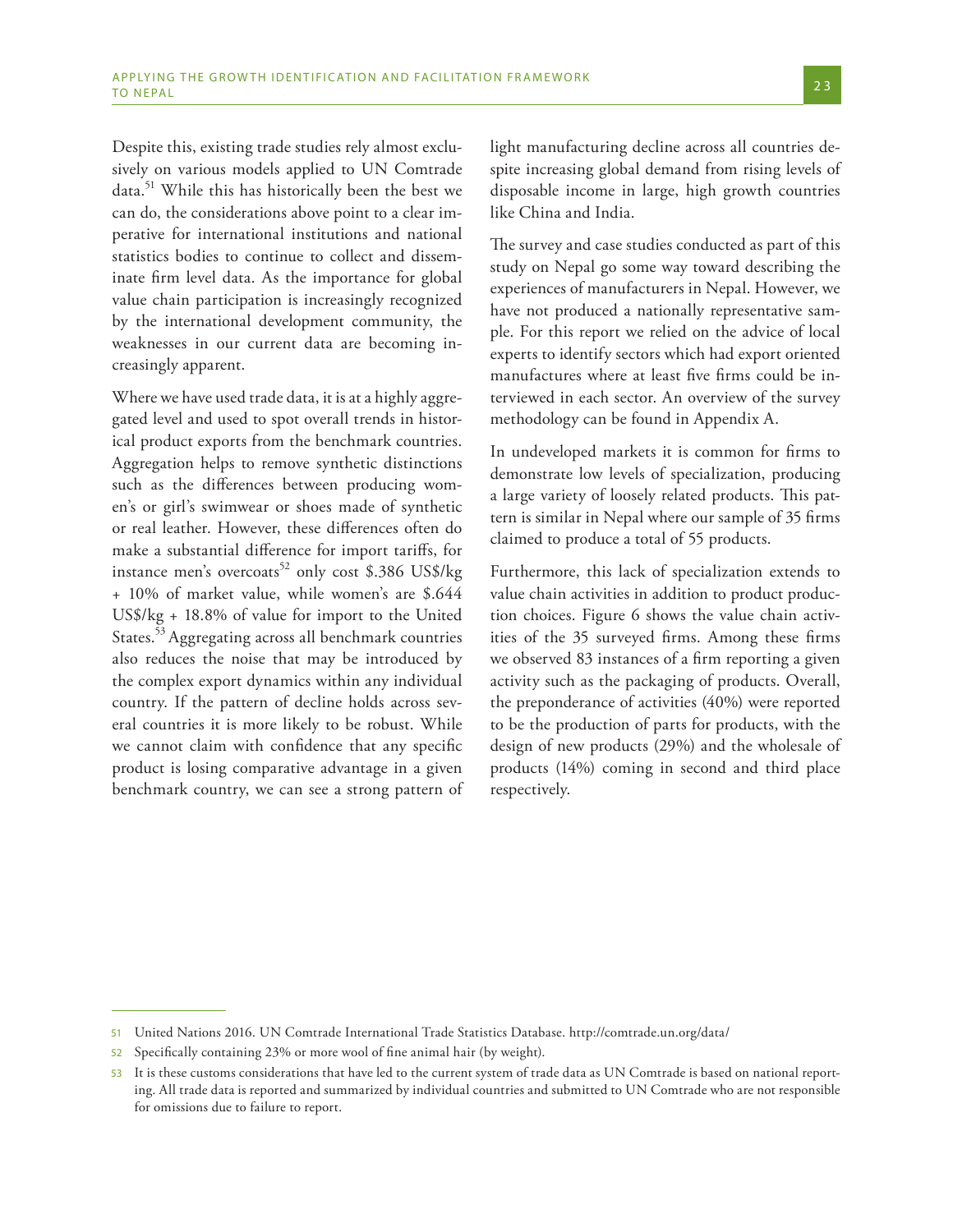## Figure 5 Products Produced by 35 Firms - Count of Firms Producing Product



Sources: CNSE 2016. Nepal Firm Survey. Peking University, Beijing, CNSE: 2016.



## Figure 6 Value Chain Activities in Nepal

Sources: CNSE 2016. Nepal Firm Survey. Peking University, Beijing, CNSE: 2016.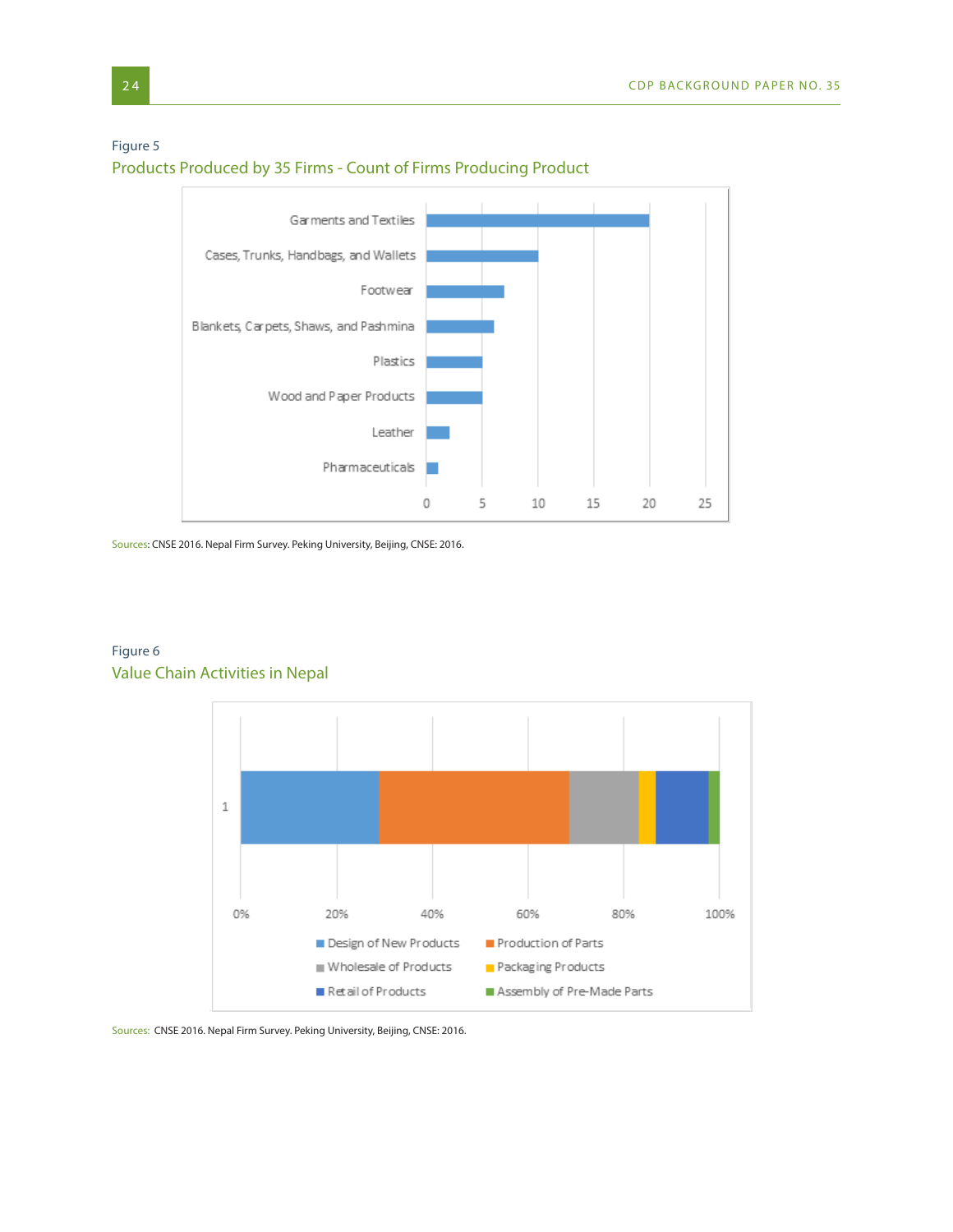More work should be done to produce a comprehensive understanding of Nepalese conditions and to map the value chains and cost structures in benchmark countries with greater reliability. However, even within the current limitations, there is evidence that increasing firm specialization and encouraging cluster development would positively impact manufacturing competitiveness in Nepal.

## Light Manufacturing – Dominance and Decline in Benchmark Countries

After identifying top export sectors, we take a step further to look for sectors which have contributed to the growth of the benchmark countries over the last 20 years and which may be losing their comparative advantage as revealed by declining export share from 1995-2013/4.<sup>54</sup> Products in the top 10 exports of benchmark countries by trade volume in any of the 20 study years are called 'stars'. By having made it into the top 10 exports during the high growth years, these products are likely to have been a driver of growth in the benchmark countries.

Tracking stars from the beginning of the 20-year period in 1995 to today show that some may be losing comparative advantage in benchmark countries ('decliners'). A total of 50 decliners were identified across all benchmark countries. Of these the preponderance (23 codes, 46%) are in light manufacturing including garments, trunks, and footwear. Looking closely at the dynamics of change in the export baskets of benchmark countries, we can often see that top performing exports based on natural resources often hold their importance while the composition of goods which could theoretically be produced anywhere show the greatest changes over time (see Table

4). For instance, Indian diamonds and Vietnamese crude oil stayed consistently in the top 1-2 export position despite these countries relatively low GDP contribution from natural resource rents.<sup>55</sup> See Appendix B for a detailed trade analysis of the benchmark countries.

It is worth mentioning that technology related products have been decomposed from light manufactured goods despite some overlap in skill requirements and labour intensities in some products. If they had been included the per cent of light manufactured goods would increase to more than 60%. The reason for their exclusion is twofold. First, we are not able to tell on the basis of the available trade data which products are declining due to obsolesce. Secondly, although technology related goods may require similar skill levels for the production of many products, controlled facilities are required for their production, such as clean rooms and temperature control. These facilities are more capital intensive and require higher levels of infrastructure, particularly electricity.

The fact that the preponderance of decliners is in light manufacturing is intuitive from the standpoint of New Structural Economics. Light manufactured goods are often labour intensive and therefore are well suited to countries with abundant, low skilled labour. This frequently observed labour condition in developing countries is one aspect of the 'advantage of backwardness'. "Every developing country can have similar opportunities to sustain rapid growth for several decades and reduce poverty dramatically if it exploits the benefits of backwardness, imports technology from advanced countries, and upgrades its industries."56

<sup>54</sup> Table of identified products by country can be found in Appendix B.

<sup>55</sup> In 2014, India's contribution to GDP from natural resource rents was 4.9% and Viet Nam's was 7.6%. For comparison, Nepal's contribution from natural resource rents was 7.1% in 2014.

<sup>56</sup> Yifu Lin 2014. Demystifying the Chinese Economy. Cambridge University Press.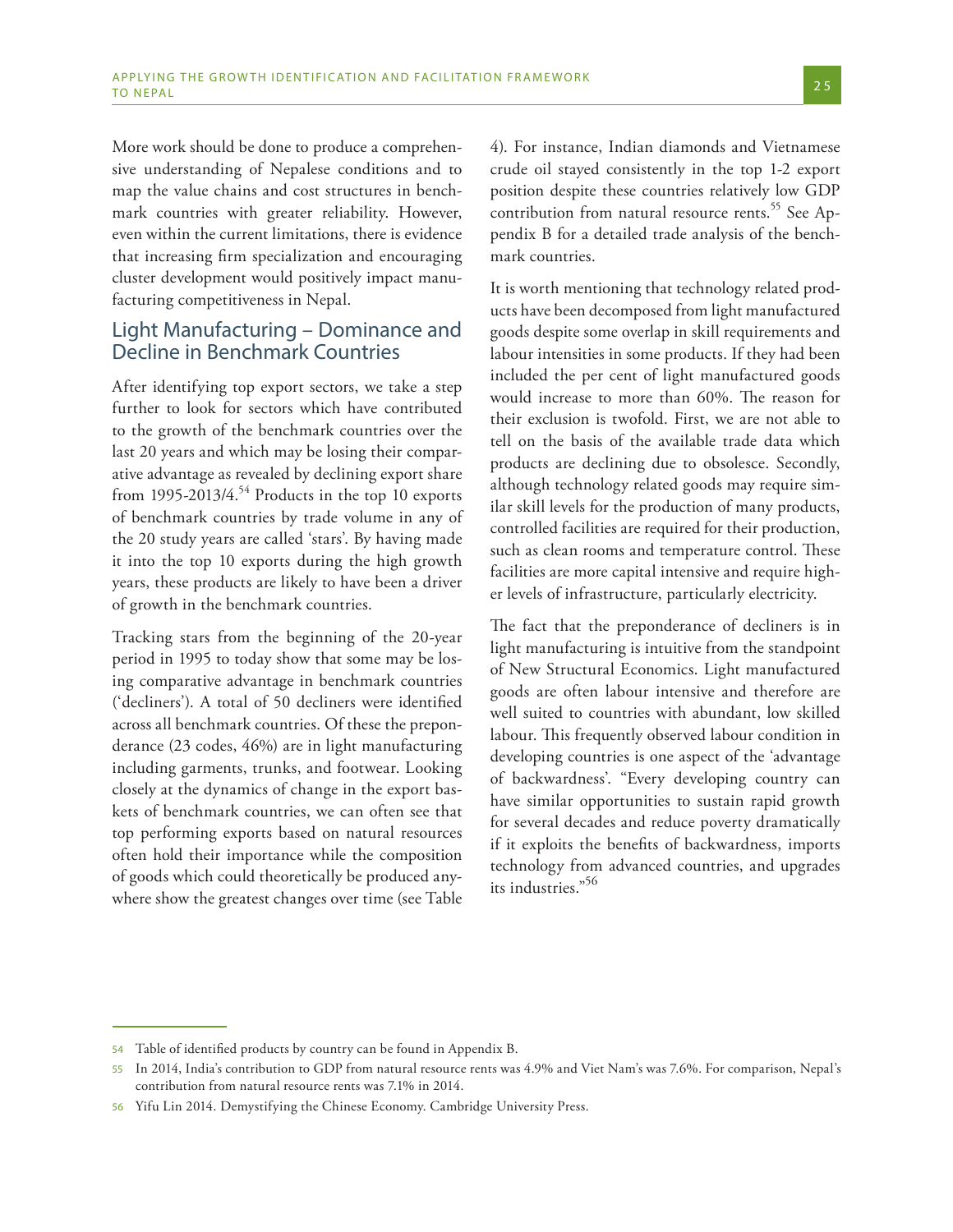### Table 4:

# Taxonomy of Decliners across Benchmark Countries (2016)

| Category                      | 4-Digit Import Categories                                                                                                                                                                                                                                                                                                      | Number of<br>4-Digit HS<br>Codes | Total(%) |
|-------------------------------|--------------------------------------------------------------------------------------------------------------------------------------------------------------------------------------------------------------------------------------------------------------------------------------------------------------------------------|----------------------------------|----------|
| Light manufacturers           | Other plastic articles; trunks and cases; leather apparel; cotton yarn; light woven cotton;<br>knit men's shirts; knit T-shirts; knit sweaters; non-knit coats; non-knit suits; non-knit shirts;<br>non-knit active wear; house linens; bedspreads; leather, textile, and other footwear; seats;<br>models and stuffed animals | 23                               | 46       |
| Natural resource<br>based     | Animal fodder; iron ore; crude petroleum; refined petroleum; other organic compounds;<br>rubber; jewellery                                                                                                                                                                                                                     | $\overline{7}$                   | 14       |
| Agriculture based<br>products | Crustaceans; molluscs; coconuts, brazil nuts and cashews; coffee; tea; rice                                                                                                                                                                                                                                                    | 6                                | 12       |
| Heavy<br>manufacturers        | cargo containers; passenger and cargo ships; Ferro-alloys; hot-rolled iron; coated flat-<br>rolled iron; other large iron pipes                                                                                                                                                                                                | 6                                | 12       |
| Technology related            | Office machine parts; electric heaters; telephones; broadcasting equipment; radio receiv-<br>ers; broadcasting accessories; video recording equipment; video and card games                                                                                                                                                    | 8                                | 16       |
| Total                         |                                                                                                                                                                                                                                                                                                                                | 50                               | 100      |

Sources: Authors' own taxonomy, United Nations. 2016. UN Comtrade Database, as accessed May, 2016.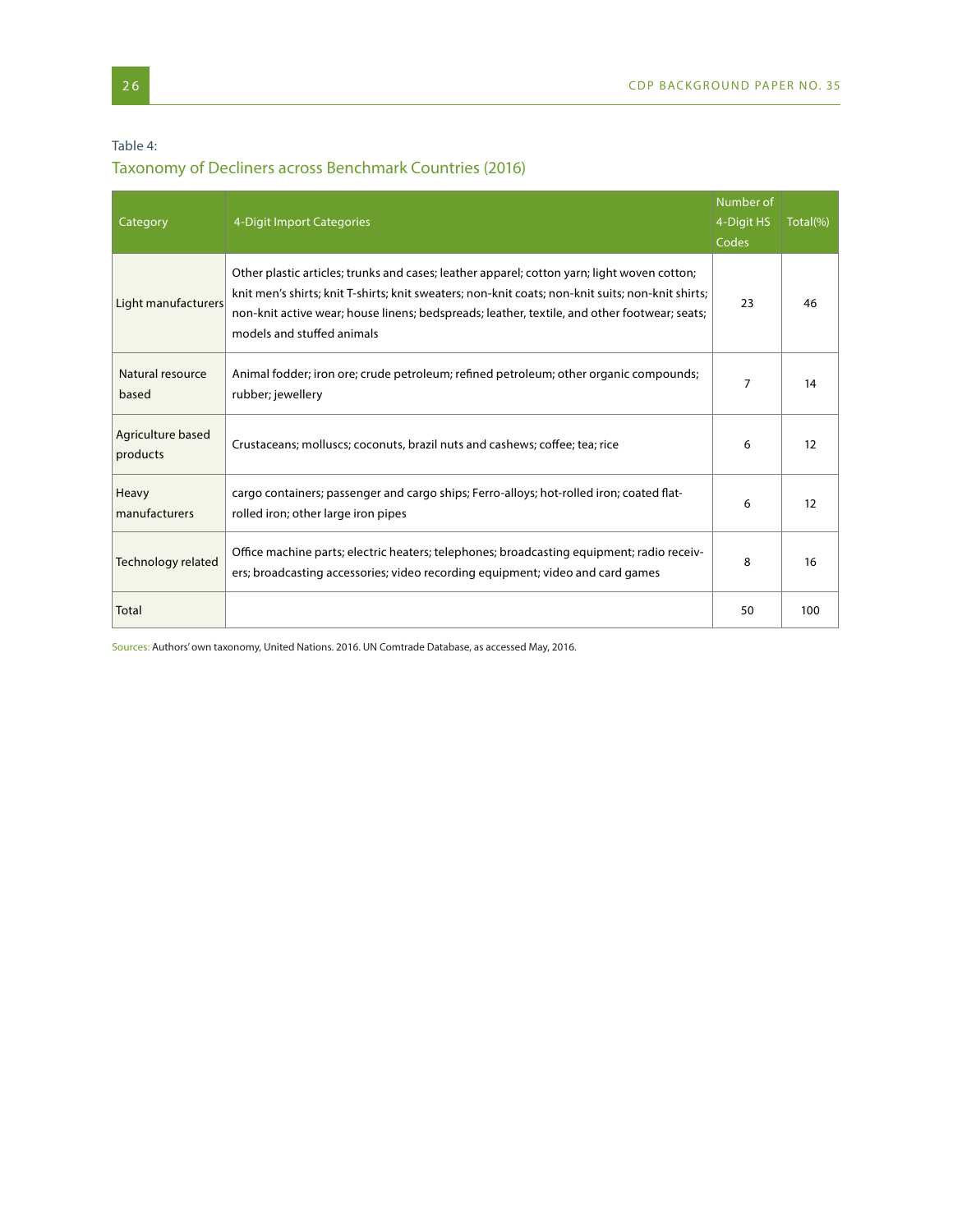The 'advantage of backwardness' describes a condition wherein developing countries can experience rapid economic growth from relatively low cost increases to their production base. These technologies and processes, often brought by FDI firms in low end manufacturing, are far from the technology frontier but can represent a significant improvement over domestic practice. In our survey many firms reported using outdated production methods, and few firms demonstrated appetite for new capital investment. As a result, moving into more modern production processes is likely to require the participation of foreign firms or a substantial change in local conditions. The Government of Nepal has made the purchase of a new plant and equipment a qualifying condition for firms to enter into SEZs which may help to overcome barriers to domestic upgrading and investment. <sup>57</sup>

## Successful Self-discovery: Current State of Export Oriented Firms

Successful self-discovery refers to activities by private firms that produce goods valuable in the international market but are currently held back. These firms may be constrained by conditions in the market, lack of information, or lack of access to international markets. The Government should pay attention to spontaneous self-discovery by private enterprises in Nepal and give support to scale up successful innovations by using SEZs to overcome binding constraints, providing information such as international production methods to improve efficacy, or facilitating introductions to suppliers and buyers.

From our limited industrial sample,<sup>58</sup> we see that textiles, garments, cases and trunks, wood and paper products, footwear and leather are all being exported. However, the scale of these exports is small, and production and export are often completed on a per order basis. Our sample indicates that the largest export markets for these manufacturing sectors are the EU, India, and the United States (see Table 5).

|                                         | <b>EU</b> | India | United<br><b>States</b> | Australia/New<br>Zealand | Canada                   | Japan                    | South East Asia (ex.<br>India) | <b>Product Total</b> |
|-----------------------------------------|-----------|-------|-------------------------|--------------------------|--------------------------|--------------------------|--------------------------------|----------------------|
| <b>Garments and Textiles</b>            | 15        | 7     | 10                      | 9                        | 2                        | $\overline{2}$           |                                | 45                   |
| Cases, Trunks, Handbags,<br>and Wallets | 6         | 3     | $\overline{2}$          | 3                        | 2                        | $\overline{2}$           |                                | 18                   |
| Wood and Paper Products                 | 5         |       | $\mathcal{P}$           |                          | 3                        | $\overline{\phantom{a}}$ |                                | 12                   |
| Footwear                                |           | 5     | 1                       |                          | ۰                        | $\blacksquare$           |                                | 11                   |
| Leather                                 |           | 2     |                         |                          | $\overline{\phantom{0}}$ |                          |                                |                      |
| <b>Country Total</b>                    | 27        | 18    | 16                      | 15                       | 7                        | 5                        |                                |                      |

## Table 5: Top Export Destinations and Products<sup>59</sup>

Sources: CNSE 2016. Nepal Firm Survey. Peking University, Beijing, CNSE: 2016, author's taxonomy.

<sup>57</sup> SEZ Act 2016.

<sup>58</sup> Sampling methodology can be found in Appendix A.

Locations with only one firm, including Turkey and Uganda, were removed. Similarly, categories such as plastics for which we found no exporters are not recorded. As noted in Appendix A, blankets, shawls and carpets were aggregated into textiles and garments. This is because the blankets, carpets, shawls, and pashmina category was not a unique response provided in the survey but was frequently written in under 'other'.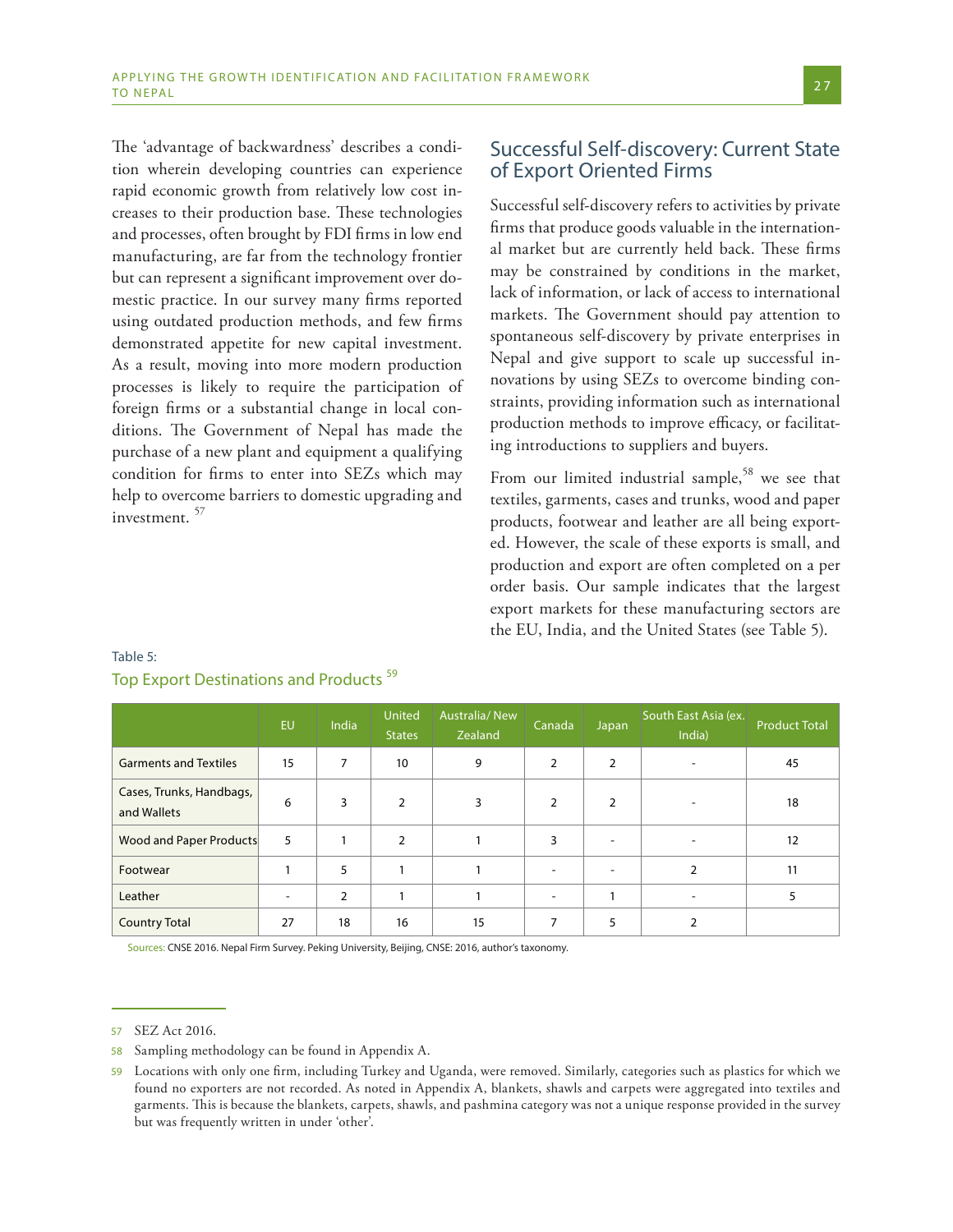In order to corroborate this sample, we cross referenced these figures with trade data from UN Comtrade. According to these data the top five export destinations for Nepal are India (62.2%), the EU (14.9%), United States (10.5%), Turkey (1.9%), and China (1.7%). Although we failed to find strong evidence for Turkey and China<sup>60</sup> and we see greater participation in trade with Australia and New Zealand, the overall pattern is reasonable. Analysis of exports of these key markets indicate that the EU and United States are more favoured destinations for light manufacturing while exports to India include more agricultural products. Given that our sample targeted export oriented manufacturers, the relatively weaker trade with India vs the EU and United States is not concerning. As we have described, Nepalese manufactured goods struggle to compete with lower prices in the Indian market which benefits from lower wages and often better infrastructure. However, the presence of some intermediate goods on the export list, such as shoe gaiters, points to the hope that Nepal will be able to improve the value of the goods it exports to the Indian market or participate in intermediate goods trade for Indian final production if firms can become more competitive.

Nepal's export basket is limited. Carpets and textiles form the majority of Nepal's exports to the EU and United States markets. Exports to India are composed of food, raw materials, and resources, whereas exports to the United States and EU are for finished manufactured products. One exception, represented both in the trade data and the firm survey, is footwear. Footwear parts are a significant portion of exports to India; however, footwear products seem to not be strongly observed the United States and EU markets, although some firms demonstrated limited success in this regard, this follows the pattern seen within our survey with a few small exceptions. First, our sample records higher export of textiles and garments to India than can be observed the UN-COMTRADE data. Secondly, 'Trunks, Cases and Bags' are reported in our sample but do not conform to a suitable single trade code. Despite the mismatch between trade code descriptions and firm production decisions, we do see that in our sample the largest market for 'Cases, trunks, handbags and wallets' is the EU. UNCOMTRADE data does show leather goods including handbags at about 2% of Nepalese exports into that market (see Table 6).

#### Table 6:

### Key Nepali Exports to Major Markets (2015)<sup>61</sup>

| European Union                                                                      |                                                                                    |                                                                     |  |  |  |
|-------------------------------------------------------------------------------------|------------------------------------------------------------------------------------|---------------------------------------------------------------------|--|--|--|
| Commodity                                                                           | <b>Total Trade Value</b><br>of Imports from<br>Nepal into the EU (US\$<br>million) | Percentage of Total<br><b>Imports from Nepal</b><br>into the EU (%) |  |  |  |
| Articles of apparel and clothing accessories, not knitted or crocheted              | \$30.560                                                                           | 26.29                                                               |  |  |  |
| Carpets and other textile floor coverings                                           | \$29.690                                                                           | 25.54                                                               |  |  |  |
| Articles of apparel and clothing accessories, knitted or crocheted                  | \$21.555                                                                           | 18.54                                                               |  |  |  |
| Other made up textile articles; sets; worn clothing and worn textile articles; rags | \$4.869                                                                            | 4.19                                                                |  |  |  |
| Raw hides and skins (other than fur skins) and leather                              | \$3.646                                                                            | 3.14                                                                |  |  |  |
| Headgear and parts thereof                                                          | \$2.923                                                                            | 2.51                                                                |  |  |  |

<sup>60</sup> Each of which had only one report in our sample.

<sup>61</sup> Distinctions were drawn at the 2 digit HS level.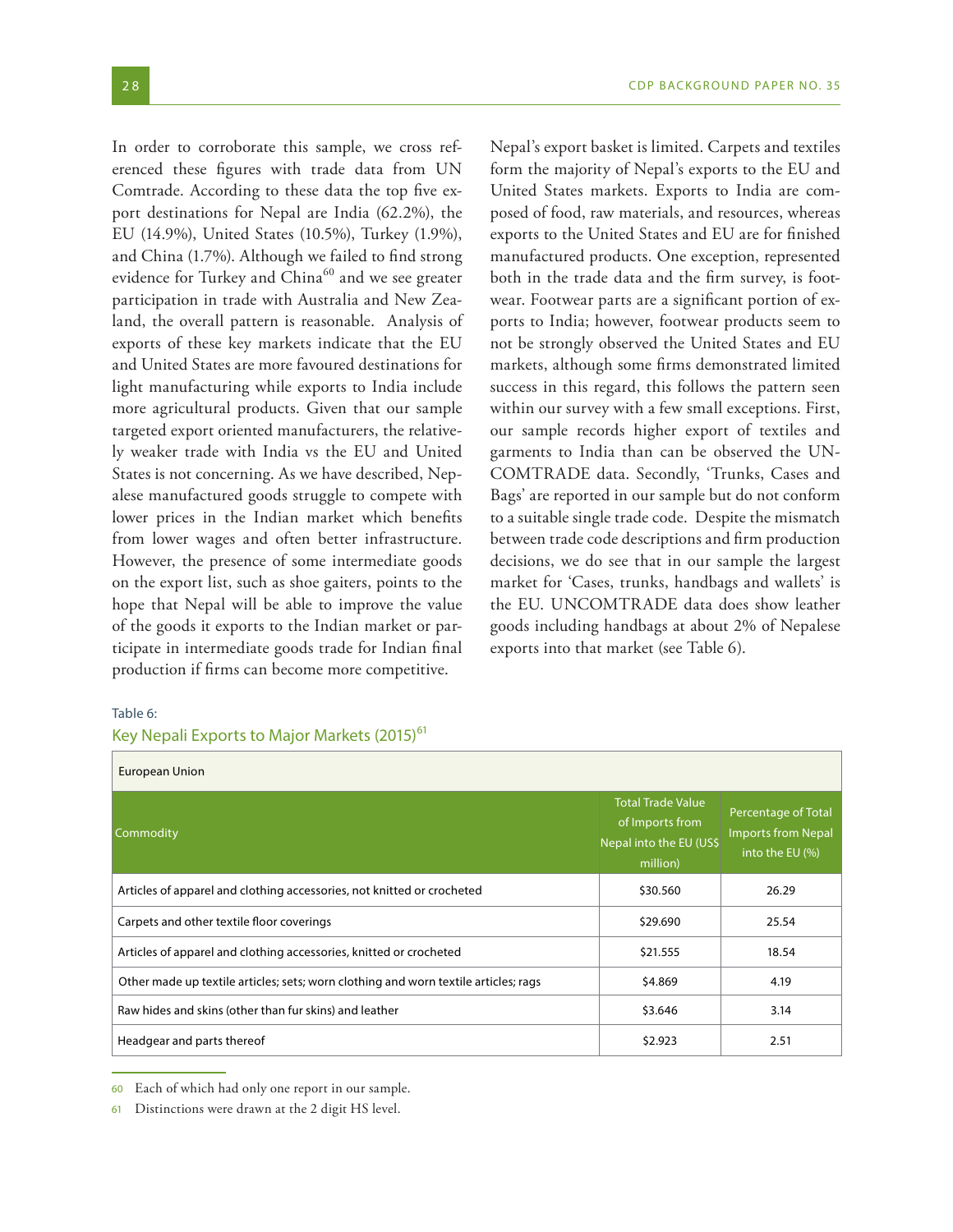| (Continued) European Union                                                                                                                                         | Total Trade Value of Im- Percentage of Total                                                   | <b>Imports from Nepal</b>                                          |  |
|--------------------------------------------------------------------------------------------------------------------------------------------------------------------|------------------------------------------------------------------------------------------------|--------------------------------------------------------------------|--|
| Commodity                                                                                                                                                          | ports from Nepal into<br>the EU (US\$ million)                                                 | into the EU (%)                                                    |  |
| Natural or cultured pearls, precious or semi-precious stones, precious metals, metals<br>clad with precious metal, and articles thereof; imitation jewellery; coin | \$2.785                                                                                        | 2.40                                                               |  |
| Articles of leather; saddlery and harness; travel goods, handbags and similar containers;<br>articles of animal gut (other than silk-worm gut)                     | \$2.066                                                                                        | 1.78                                                               |  |
| Miscellaneous articles of base metal                                                                                                                               | \$1.669                                                                                        | 1.44                                                               |  |
| Paper and paperboard; articles of paper pulp, of paper or of paperboard                                                                                            | \$1.598                                                                                        | 1.37                                                               |  |
| India                                                                                                                                                              |                                                                                                |                                                                    |  |
| Commodity                                                                                                                                                          | <b>Total Trade Value of</b><br><b>Imports from Nepal</b><br>into India (US\$ million)          | Percentage of Total<br><b>Imports from Nepal</b><br>into India (%) |  |
| Beverages, spirits and vinegar                                                                                                                                     | \$92.736                                                                                       | 16.54                                                              |  |
| Plastics and articles thereof                                                                                                                                      | \$69.465                                                                                       | 12.39                                                              |  |
| Iron and steel                                                                                                                                                     | \$60.732                                                                                       | 10.83                                                              |  |
| Man-made staple fibres                                                                                                                                             | \$49.247                                                                                       | 8.78<br>7.52<br>6.64<br>5.08                                       |  |
| Coffee, tea, and spices                                                                                                                                            | \$42.141                                                                                       |                                                                    |  |
| Articles of iron or steel                                                                                                                                          | \$37.220                                                                                       |                                                                    |  |
| Footwear, gaiters and the like; parts of such articles                                                                                                             | \$28.509                                                                                       |                                                                    |  |
| Edible fruit and nuts; peel of citrus fruit or melons                                                                                                              | \$25.013                                                                                       | 4.46                                                               |  |
| Other made up textile articles; sets; worn clothing and worn textile articles; rags                                                                                | \$20.240                                                                                       | 3.61                                                               |  |
| Miscellaneous chemical products                                                                                                                                    | \$17.080                                                                                       | 3.05                                                               |  |
| <b>United States</b>                                                                                                                                               |                                                                                                |                                                                    |  |
| Commodity                                                                                                                                                          | Total Trade Value of Im- Percentage of Total<br>ports from Nepal into<br>the US (US\$ million) | <b>Imports from Nepal</b><br>into the US (%)                       |  |
| Carpets                                                                                                                                                            | \$41.721                                                                                       | 45.21                                                              |  |
| Non-knit woman's suits                                                                                                                                             | \$11.411                                                                                       | 12.37                                                              |  |
| Knit sweaters                                                                                                                                                      | \$7.426                                                                                        | 8.05                                                               |  |
| Works of art, collectors' pieces and antiques                                                                                                                      | \$5.910                                                                                        | 6.40                                                               |  |
| Soybean meal                                                                                                                                                       | \$3.561                                                                                        | 3.86                                                               |  |
| Other made up textile articles; sets; worn clothing and worn textile articles; rags                                                                                | \$3.206                                                                                        | 3.47                                                               |  |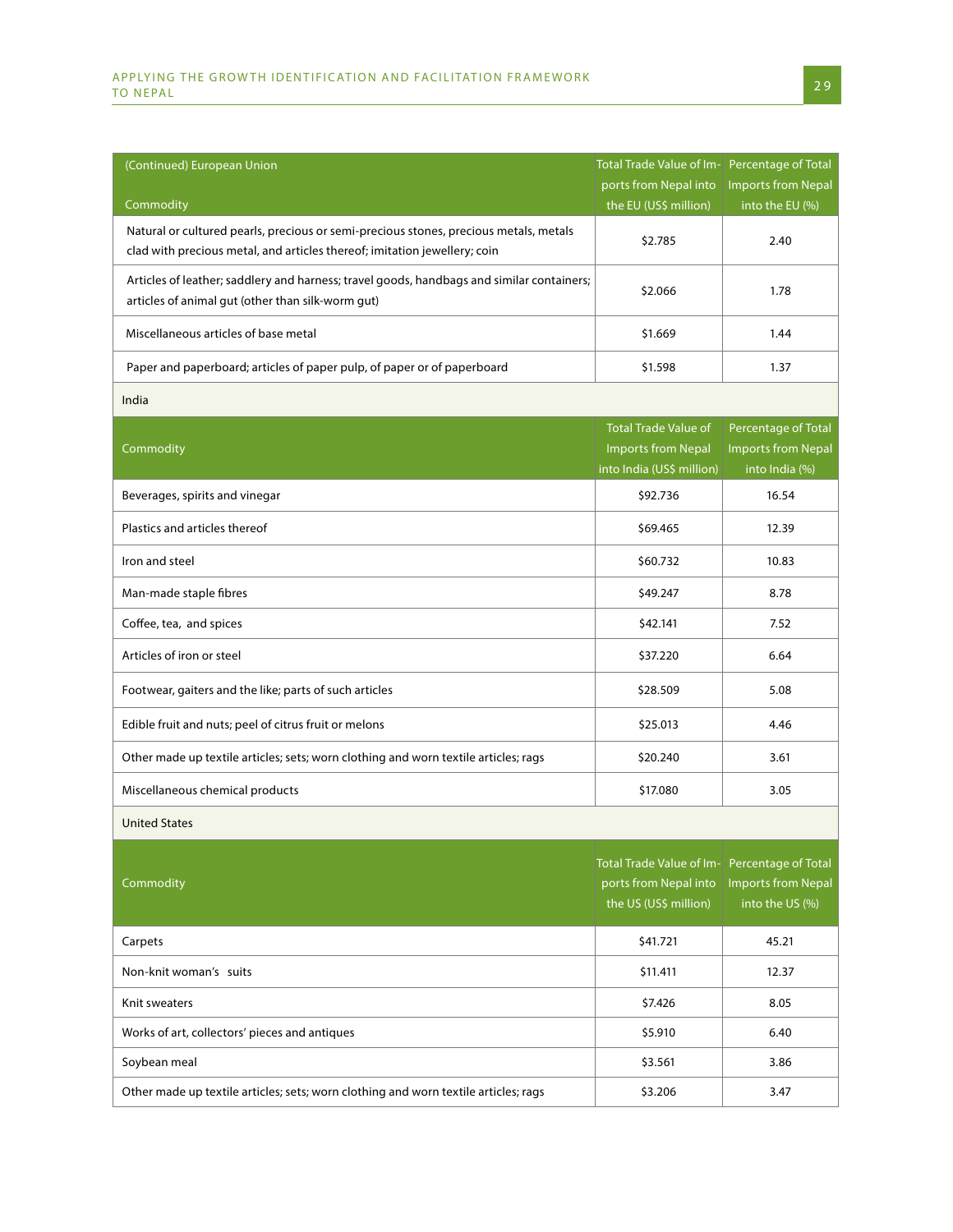| (Continued) United States                                                                 | <b>Total Trade Value of</b>                | <b>Percentage of Total</b> |  |
|-------------------------------------------------------------------------------------------|--------------------------------------------|----------------------------|--|
|                                                                                           | Imports from Nepal into Imports from Nepal |                            |  |
| Commodity                                                                                 | the US (US\$ million)                      | into the US (%)            |  |
| Articles of leather; saddlery and harness; travel goods, handbags and similar containers; | \$2.715                                    | 2.94                       |  |
| articles of animal gut (other than silk-worm gut)                                         |                                            |                            |  |
| Commodities not specified according to kind                                               | \$2.402                                    | 2.60                       |  |
| Headgear and parts thereof                                                                | \$1.957                                    | 2.12                       |  |
| Natural or cultured pearls, precious or semi-precious stones, precious metals, metals     | \$1.926                                    | 2.09                       |  |
| clad with precious metal, and articles thereof; imitation jewellery; coin                 |                                            |                            |  |

Sources: UN Comtrade Database 2016. Trade Database. United Nations, Department of Economic and Social Affairs, Statistics Division. http://comtrade.un.org/ data/

#### Box 1

## **Case Study: Global Value Chains as a Source of Information and Upgrading1**

An entrepreneur in Nepal began working in the traditional carpet industry. During this time she developed contacts with importers. She attended the Canton Fair in Guangzhou, China. Using these networks, the entrepreneur developed into an agent supplying textile materials into the local market. Through these activities she was able to gather more market information and eventually establish a strong buyer relationship.

Deciding that she could not be cost competitive with Indian and Chinese garment production, the entrepreneur built on this strong buyer relationship to identify niche segments of the garment market with high value added in Europe.

Failure to produce innovative product designs eventually led that buyer to cancel their orders leaving the firm without any income for several months. However, the experience in navigating international trade relationships enabled the entrepreneur to take initiative and locate a new buyer in another European country using the internet. This eventually led to the formation of an

exclusive partnership and consistent demand for the Nepalese firm's outputs.

Moving into niche markets required the firm to upgrade to better quality machines. The entrepreneur is confident and has plans to continue investing by purchasing computer aided drafting software and digitized fabric pattern printing.

Through the gradual development and expansion of participation in different segments of the global value chain, the entrepreneur has been able to sustain her firm for more than 10 years and employs about 100 people. Since the original trade fair participation, the company's supplier network has grown to buy from 20-30 Chinese firms.

Despite successfully navigating global value chains under her own auspices, the entrepreneur reported that the most effective way that the Government could support export oriented manufacturing in Nepal would be to supply information. She urged the Government to step into a facilitating role and encourage other entrepreneurs to find international buyers and suppliers.

1 Sources: CNSE 2016. Nepal Survey. Peking University, Beijing, CNSE: April 2016.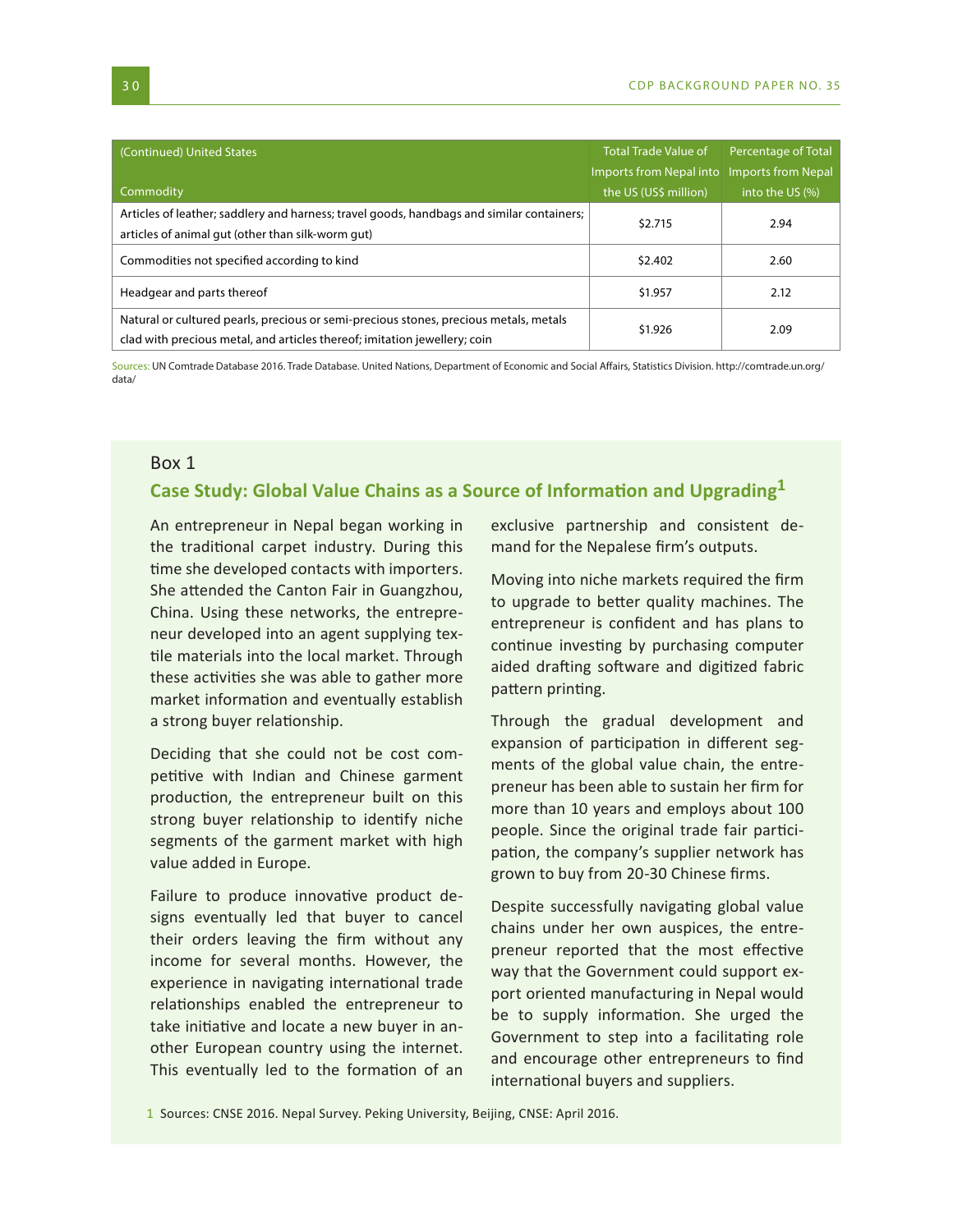## Preferential Trade Agreement **Opportunities**

Firms relocating from manufacturing giants like China have a choice of destinations from which they can produce their goods. While international buyers are often the importers and thus beneficiaries of the tariff reductions, they are also the power holders in many demand-driven manufacturing supply chains. Using this power and incentives, such as rebating some portion of tariff savings back to suppliers, buyers can encourage producers to locate manufacturing in a specific country. Buyers are likely to want manufacturers to produce from countries where they can get the best import trade terms while maintaining sufficient quality.

Trade preferences typically confer an advantage to a block of countries based on regional or income levels. These preferences do not usually differentiate between two developing countries, but rather confer advantages on LDCs vs middle and high income countries. However in some instances, trade preferences have been extended to individual countries, and Nepal is a benefit of one such trade preference act.

The Trade Facilitation and Trade Enforcement Act (TFTEA) (2015) was granted to Nepal as a form of disaster relief following the earthquake in April of 2015. The president signed the act into law in February of 2016, and policy makers have up to one year to make the case if they believe some of the preferences granted pertain to goods that require tariff protections for American producers. Currently, a report is to have been submitted to the United States Trade Representative for review and approval of the TFTEA product terms. As part of this review

process, Nepal submitted comments on April 27th, 2016 concerning their eligibility for these trade concessions. The United States International Trade Commission was due to transmit their confidential reports to the United States Office of Trade Representative (USTR) on September 29th of 2016 for an individual assessment of each line of the bill. <sup>62</sup>

In addition to these belaboured processes to extend trade concessions to Nepal, the landscape is further muddied by frequent shifts in Harmonized Tariff Schedule (HTS) of the United States. On June 1st, 2016 the United States Government made changes to the GSP+ system that eroded Nepal's advantage. According to the law, these category shifts should not interfere with Nepal's benefits. As an LDC which qualifies for GSP+, Nepal has not been directly penalized by the change in the classification system but some of its proposed trade concessions are now shared with other LDCs. However, some products remain unique to Nepal<sup>63</sup> and not shared with all LDCs or GSP (Generalized System of Preferences) countries. A review of the altered codes is provided in Appendix C.

Figure 7 illustrates the relationship between the various United States trade preference schemes. At the far left are countries which do not qualify for any trade tariff reductions. As our analysis for the United States focuses on the unique preferences granted to Nepal, countries which qualify for GSP or GSP+ would face the same tariff rates as MFN nations in these product categories. China is an MFN country for import to the United States and so these tariff savings may be read as specific savings vs. production in China from the standpoint of a potential investor.

https://www.usitc.gov/secretary/fed\_reg\_notices/332/332\_558\_notice04152016sgl.pdf?source=govdelivery

<sup>62</sup> United States International Trade Commission 2016.Nepal: Advice Concerning Whether Certain Textile and Apparel Articles Are Import Sensitive.

<sup>63</sup> None of these preferences are entirely unique. They are frequently shared with the United States' neighbours and developed allies (Examples include Australia, Canada, Mexico, Chile, Columbia, Israel, Jordan, Panama, and Peru.) The trade agreement itself, however, is unique to Nepal.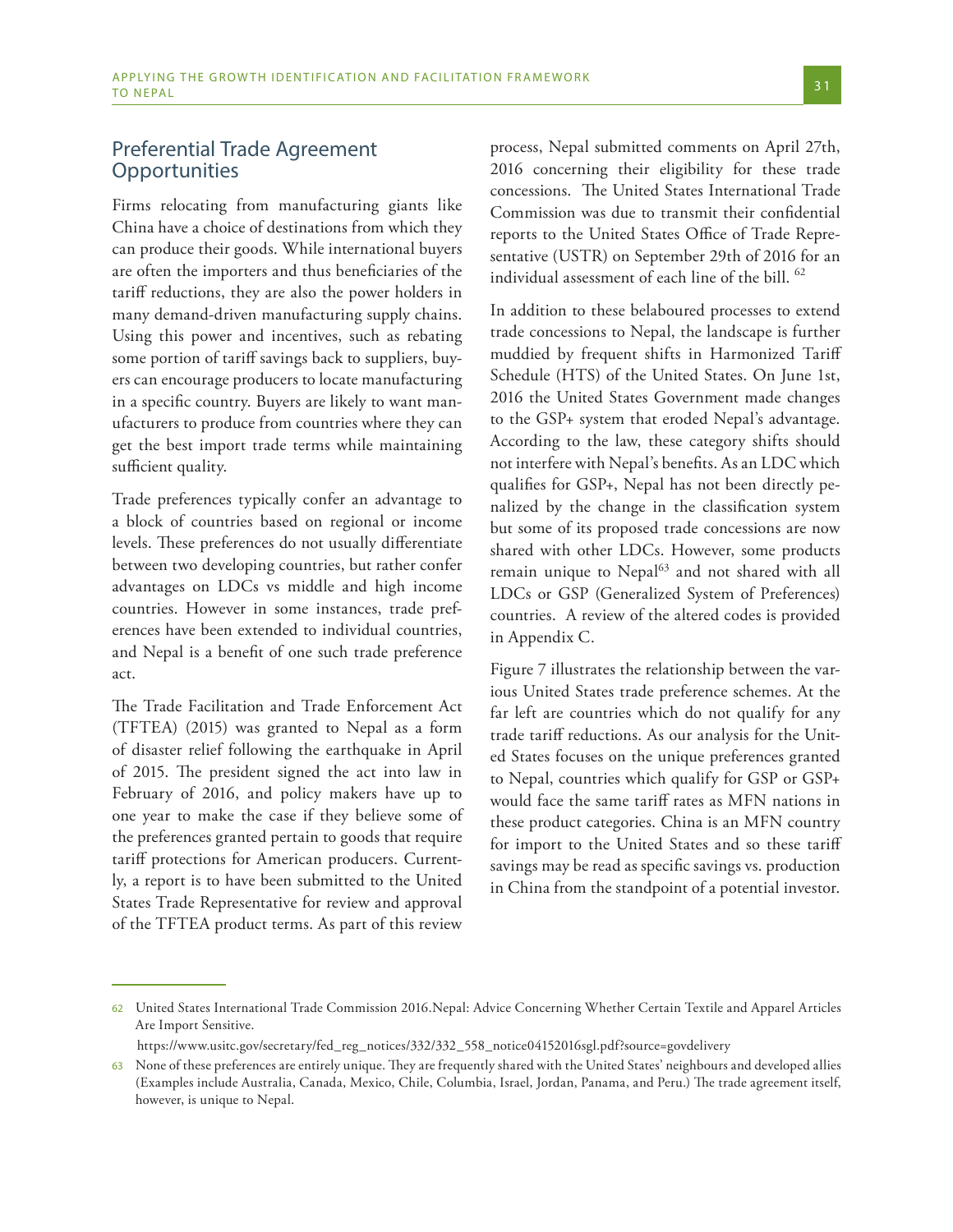#### Figure 7:

Visualization of Nepal's Beneficial Trade Agreements



The United States' Generalized System of Preferences (GSP), GSP+ (the LDC exclusive extension of the GSP), and the Trade Facilitation and Trade Enforcement Act (TFTEA) (2015) define products with differing import rates. In our analysis of trade preferences for the United States, we focus on the trade concessions that are only enjoyed by Nepal. In some of these product classes, Nepal has an advantage of up to 20% tariff savings vs other LDCs.

For export to the United States, there are five sub-segments of trunks and cases which receive 20% preference and 17 which receive a 17.6% preference vs MFN, GSP or GSP+ qualifying countries. Only one of these products is currently being exported from Nepal–'handbags of material not elsewhere stated'. Table 7 shows the full list of proposed TFTEA products which would grant greater than 15% tariffs savings if produced in Nepal but which are not currently being exported by Nepal into the United States market.

#### Table 7:

Tariff Savings from the United States Trade Facilitation and Trade Enforcement Act (TFTEA) for Products Not Currently Exported by Nepal to the United States with Proposed Tariff Savings Exceeding 15% (2005-2015)

| Tariff Rate (%) | <b>Commodity</b>                                                                   |  |
|-----------------|------------------------------------------------------------------------------------|--|
| 20.00           | Attaché cases, brief cases, and similar containers of plastics                     |  |
| 20.00           | School satchels, surface of plastics rigid on all sides                            |  |
| 20.00           | Attaché cases, briefcases, etc., of plastics (not elsewhere stated)                |  |
| 20.00           | School satchels, and similar containers, surface of plastic (not elsewhere stated) |  |
| 17.60           | Attaché cases, briefcases, 85%+ by weight of silk/silk waste                       |  |
| 17.60           | Attaché cases, briefcases, etc., of cotton                                         |  |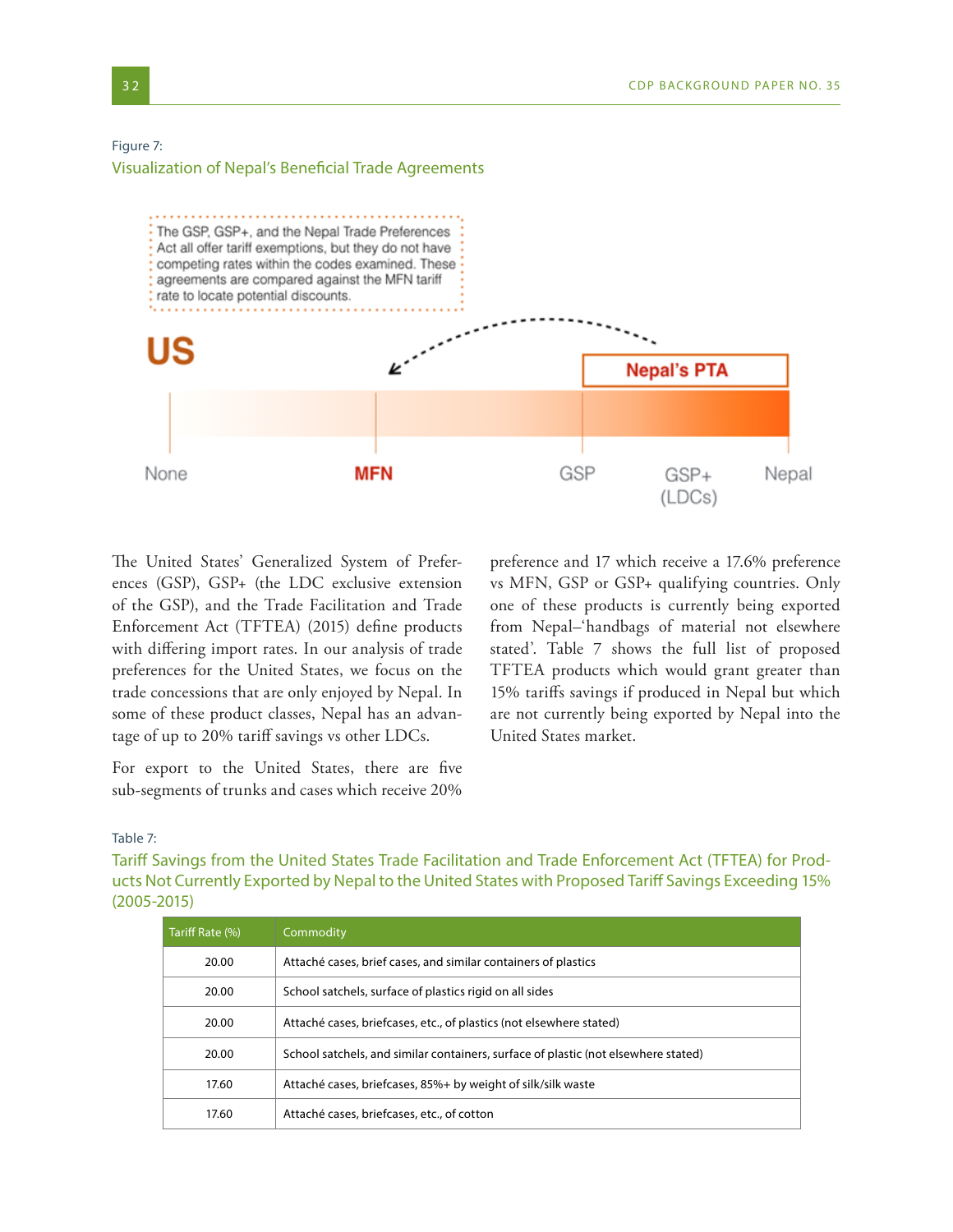| (Continued) Tariff<br>Rate (%) | (Continued) Commodity                                                        |
|--------------------------------|------------------------------------------------------------------------------|
| 17.60                          | Attaché cases, briefcases, school satchel, etc. (not elsewhere stated)       |
| 17.60                          | Trunks, suitcases, vanity, 85%+ by weight of silk/silk waste                 |
| 17.60                          | Trunks, suitcases, vanity cases, etc., of cotton                             |
| 17.60                          | Trunks, suitcase, vanity case, etc., surface textiles (not elsewhere stated) |
| 17.60                          | Handbag w/ outer surface textiles material of cotton (not elsewhere stated)  |
| 17.60                          | Handbags, outer surface textiles, ex braid, pile/tuft, of paper yarn         |
| 17.60                          | Handbags, outer Surface Textiles, ex braid, pile/tuft (not elsewhere stated) |
| 17.60                          | Art for pocket or handbag, of cotton                                         |
| 17.60                          | Travel, sports and similar bags, of paper yarn                               |
| 17.60                          | Travel, sports and similar bags, 85%+ by weight silk/silk waste              |
| 17.60                          | Travel, sports bags, etc. of cotton                                          |
| 17.60                          | Other bags, outer surface 85%+ by weight silk/silk waste                     |
| 17.60                          | Other, jewellery boxes, and similar containers, retail, w/ contents          |
| 17.60                          | Other bags, outer surface textiles materials (not elsewhere stated)          |

Sources: United States Census Bureau 2016. USA Trade Online, as accessed Oct, 2016. https://usatrade.census.gov/

Although not as strong a savings as demonstrated in the untraded products above, there are some active exports from Nepal which would receive trade

preference under the current text of the TFTEA. It is worth noticing that these goods are exclusively garments and textiles (see Table 8).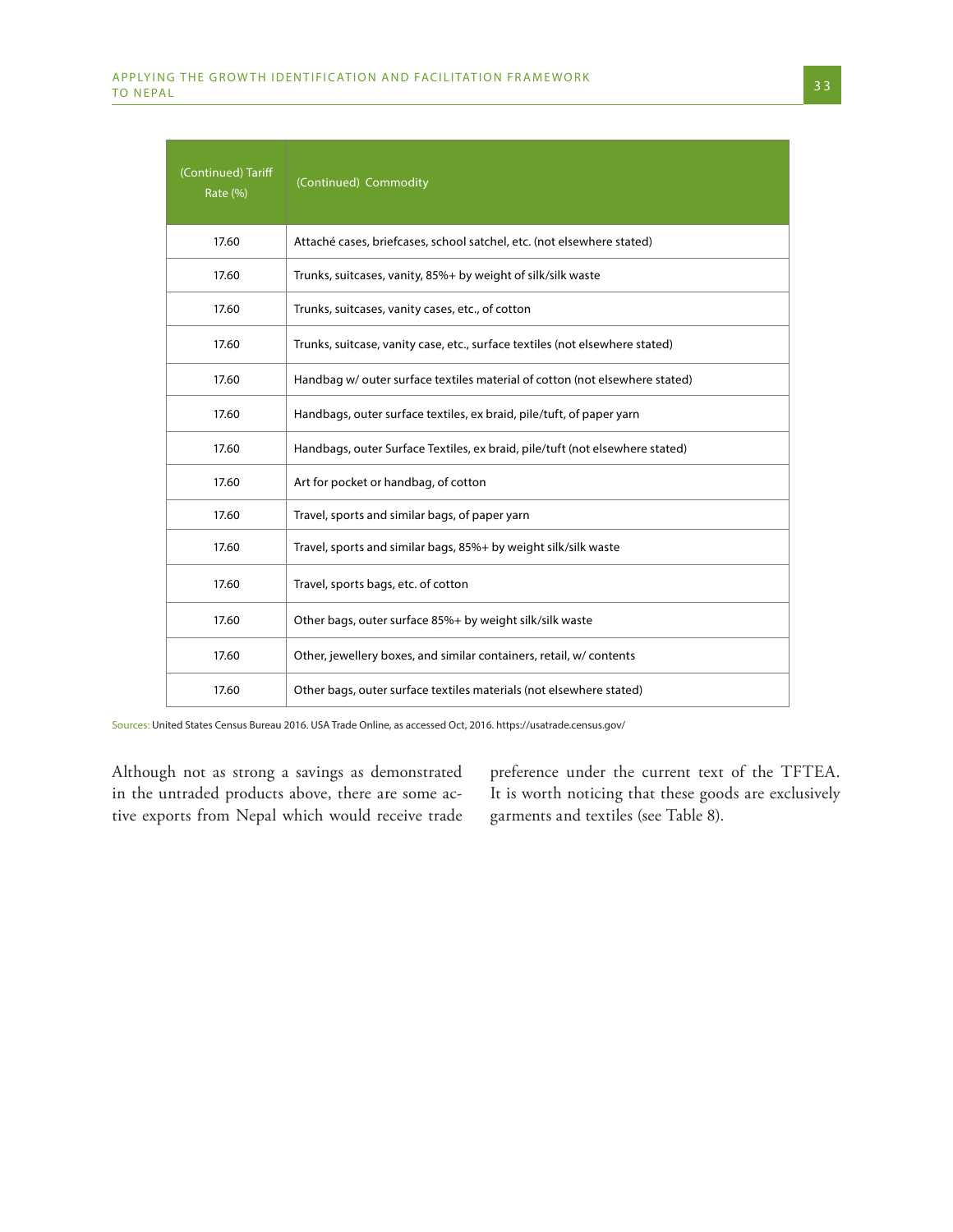Table 8:

| Tariff Rate (%)  | 10 Year Total Import Value<br>(US\$ million) | Commodity                                                                |
|------------------|----------------------------------------------|--------------------------------------------------------------------------|
| 6.70             | \$20.132                                     | Shawls, scarves, and the like, of wool, not knit                         |
| 7.70             | \$6.143                                      | Knit or crocheted wool headgear: (not elsewhere stated)                  |
| 4.50             | \$4.646                                      | Textile carpeting, Knotted, wool/fine animal hair (not elsewhere stated) |
| 3.90             | \$1.161                                      | Shawls, scarves, and the like containing 70%+ silk/silk waste not knit   |
| 11.30            | \$1.024                                      | Shawls, scarves, and the like of Cotton (not elsewhere stated), not knit |
| 11.30<br>\$0.647 |                                              | Shawls, scarves, and the like of textile material (not elsewhere stated) |
| 6.00             | \$0.489                                      | Textile carpets, tufted, of wool or fine animal hair, Hand-hooked        |
| 7.90             | \$0.436                                      | Not knit wool headgear (not elsewhere stated)                            |
| 5.30             | \$0.412                                      | Shawls, scarves, and the like, artificial fibre, not knit                |
| 9.50             | \$0.400                                      | Shawls, scarves, and the like, cotton knit                               |

Top 10 US Nepali Imports Eligible for the US Trade Facilitation and Trade Enforcement Act (TFTEA) (2005-2015)

Sources: United States Census Bureau 2016. USA Trade Online, as accessed Oct. 2016. https://usatrade.census.gov/

The tariff exemptions remain subject to the relevant rules of origin, which the NTIS acknowledges to be an obstacle to taking advantage of these benefits. Most generally these require that products not enter Nepal under the same section or heading of the HS code as when they leave Nepal to fulfil country of origin requirements. Essentially, a good must be modified into a different product in order to change the country of origin. Also sufficient infrastructure must be in place to ensure other nations do not attempt to take advantage of Nepal's preferential trade

status. Other rules of origin and exceptions may also apply. Further, it should be noted that qualifying for specific tariff sections require specific material components, and varying components can cause a significant change in tariff savings.

In contrast to the United States' system of trade preference, the European Union's Everything but Arms (EBA) system of LDC preferences is simple (see Figure 8). All LDCs qualify for tariff and quota free imports for all qualifying products excluding firearms.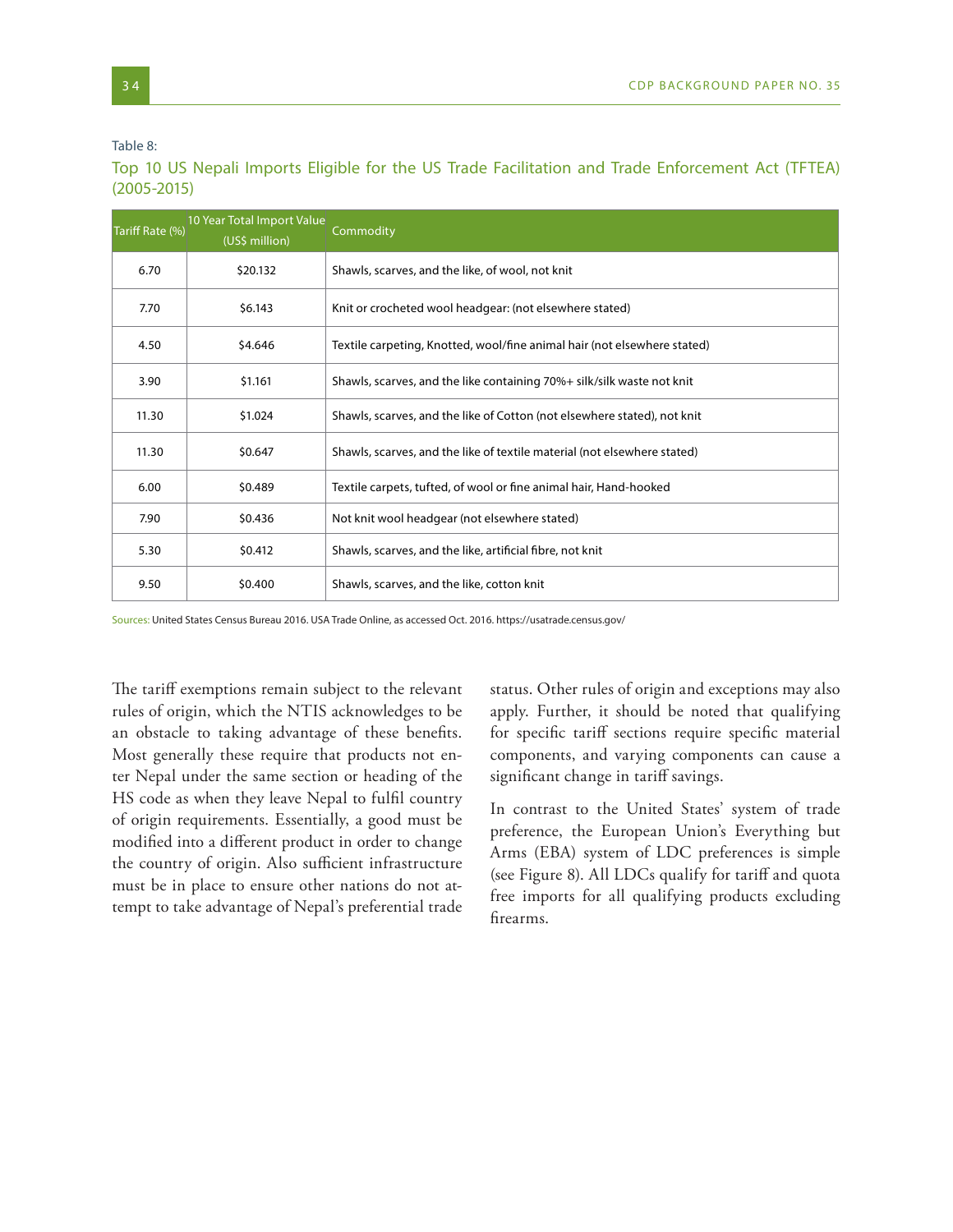#### Figure 8:

Visualization of Calculated Discount for Nepal Tariff Exemptions (EU)



From the aggregated decliners identified in the previous section, the EBA offers 104 sub-segments with greater than 10% tariff savings vs.  $\text{MFN}^{64}$  trading partners. Of these, three classes of footwear have preferences of almost 17% which was the highest preference identified for these products under the EBA. However, the EBA is shared by almost all LDCs and grants Nepal no privilege over any other LDC. In addition, Nepal must factor in the possibility of graduating from LDC status, possibly as early as 2022. After graduation, Nepal would face a transition period of only three years during which EBA preferences would be maintained.

However, the EBA is still not quite as simple as it may seem. Nepal faces non-tariff barriers to gaining significant benefit from trade access schemes. The NTIS acknowledges that "Despite Nepal's access to various preferential schemes, it has not been able to take full advantage of benefits of these schemes mainly due to difficulties in meeting the stringent non-tariff measure (NTMs) requirements of the importing countries." Among these non-tariff barriers are testing and safety requirements that the products must meet. While many classes of goods are required to meet some kind of standards the EU is known for having particularly hard to satisfy criteria for agro-products.

<sup>64</sup> The EU's MFN equivalent as sourced from the WTO Tariff Download database is used. The EU does not currently have a tariff scheme labelled MFN.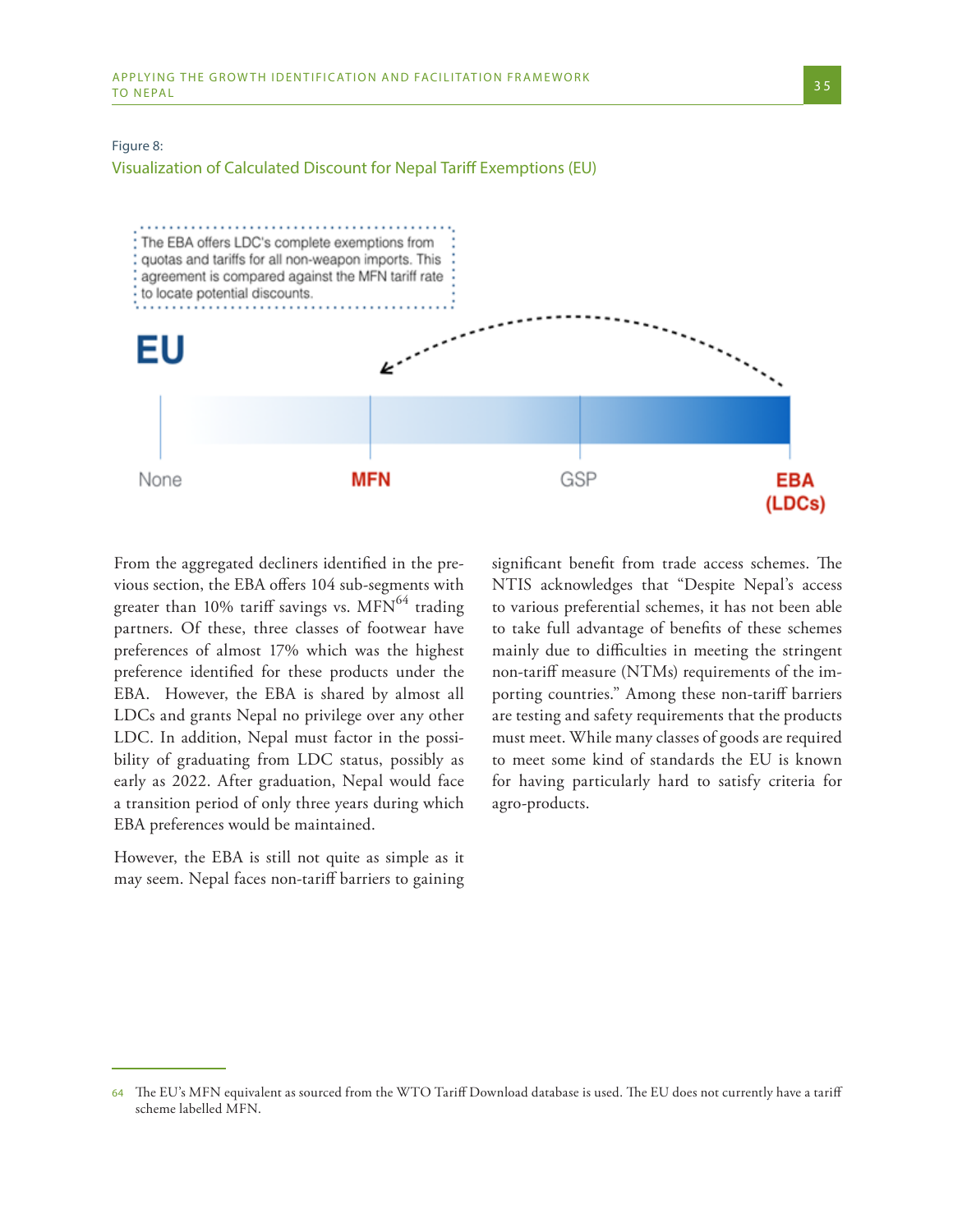#### Box 2

#### **Meeting Technical Standards – A Facilitating Role for Government**

A producer of traditional Nepalese products has maintained his business in Nepal for nearly 30 years. Having seen many ups and down's, this businessman tells stories of extortion during the Maoist Revolution and wage increases 20x higher than when his business opened.

Despite surviving as a business through these deep changes to the political and economic system, the Government support that he believes would make the most impact on manufacturing today is technical assistance. Meeting the certification requirements for exporting products comes at a high expense as products must be shipped out for testing in Hong Kong SAR or the UK. Certifications must be renewed and the entrepreneur estimated the cost of overseas product qualification to run between \$300-\$500 US\$ per instance.

Sources: CNSE 2016. Nepal Survey. Peking University, Beijing, CNSE: April 2016.

It is worth mentioning that the problem of technical qualification is much less concerning for FDI backed firms with deep exporting experience. As China grew to become the 'world's factory', the firms behind that success mastered the technical and certification demands of products bound for the large US and European markets. Having met expectations over the last 20 years, they are well placed to transfer this expertise to partner firms and workers in the Nepalese market. In addition to this anticipated knowledge and network spill over, there exists opportunities for the Nepalese Government to help fill some of the gap in standards setting, testing facilitation, and enforcement.

Finding products with significant overlap between the EU and United States' preferences is difficult as they use different categorization methods. At the broadest level, leather goods have the best outcome across both markets. As examples, leather gloves (average 8.8%) have the strongest preference of leather products in the EU with lined leather gloves being worth a strong 12.6% in the United States. For the US, leather cases and wallets may qualify for the

20% exemptions shown above and average about 6.5% preference in the EU.

In summary, some light manufactured goods enjoy preferential access to large markets if produced in Nepal, creating incentives for FDI firms and their international buyers to relocate production to Nepal. The TFTEA (2015) preferences apply only to Nepal but are restricted to very specific products produced from specific materials. These restrictions make it difficult to formulate systematic trade policy to take advantage of trade concessions. However, there are five categories of trunks and cases which receive a unique 20% duty exemption and a further 17 categories with 17.6%. Footwear is a particularly strong product classification to export into the EU, where they can enjoy tariff preferences as high as 17%. Although it is difficult to find products which perform well in both the United States and the EU, at the broadest level leather goods have the best outcome across both markets. Thus trunks and cases, footwear, and leather should be encouraged for export to the world's two largest markets.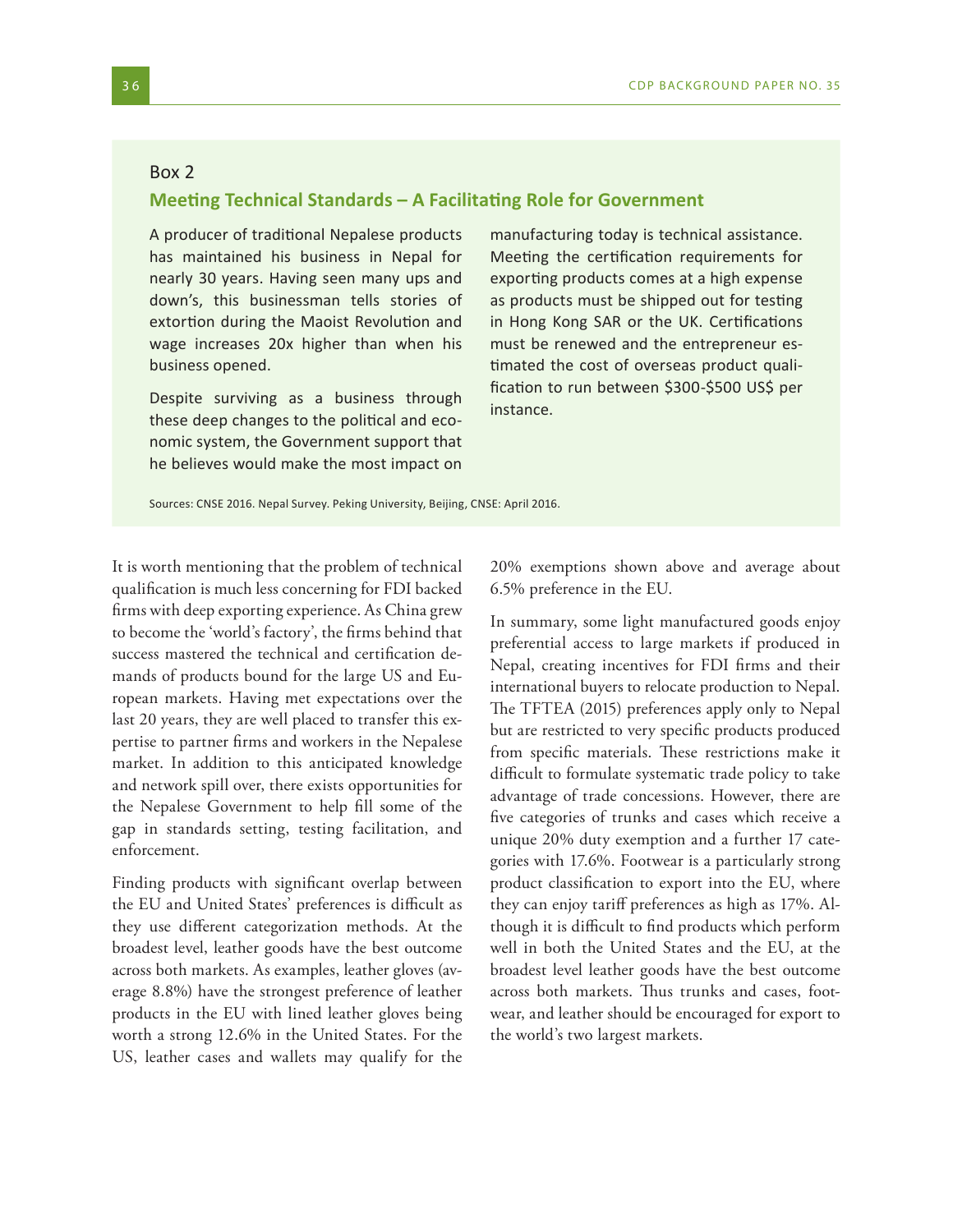### Box 3

#### **Case Study: Impact of Preferential Trade Agreements (PTAs)**

For some firms, PTAs and global trade schemes significantly impact business. An entrepreneur in Nepal described how the change in quota allocation for Indian garments bound for United States markets pushed many Indian companies to cooperate with local businessmen to register 'ghost' businesses in Nepal. The investment to open the firm would be provided entirely by the Indian firm and the products would be produced in India but labeled and shipped out from Nepal.

This practice was curbed with the introduction of rules of origin and value added criteria in order to qualify for tariff savings. This pushed the firms to arrange for final assembly in Nepal with the market demonstrating that in at least some cases the costs savings offered by PTAs offset the transportation costs of shipping unfished goods from India to Nepal, finishing them and shipping them back to the port in India for international export.

Sources: CNSE 2016. Nepal Survey. Peking University, Beijing, CNSE: April 2016.

Although trade preference regimes are difficult to navigate, they can have a material impact on manufacturing growth and export success. Underperformance in Nepal's manufacturing sectors has before been attributed to changes in international trade regimes. The garment industry is said to have suffered significantly when Government policy failed to adequately alleviate the shocks caused by changes in global market access regimes and increases in the minimum wage. The WTO Agreement on Textiles and Clothing (ATC) 1995-2004 was a transitional

instrument to integrate textile and clothing products into the general rules under GATT 1994. The ATC was designed to generally phase out ending in January 2005 leading to greater liberalization in textile markets. With the elimination of quotas on the trading of textile and clothing products, competition in the global market increased. The Government appears to have failed to prepare for the situation over the transitional period which probably aggravated existing declines in garment exports.

Figure 9:



Nepal's Export of Ready-made Garments to United States (million Rs.)1998-2016

Sources: Garment Association Nepal 2016. "Exports of Nepali RMG". http://ganasso.org.np/?page\_id=120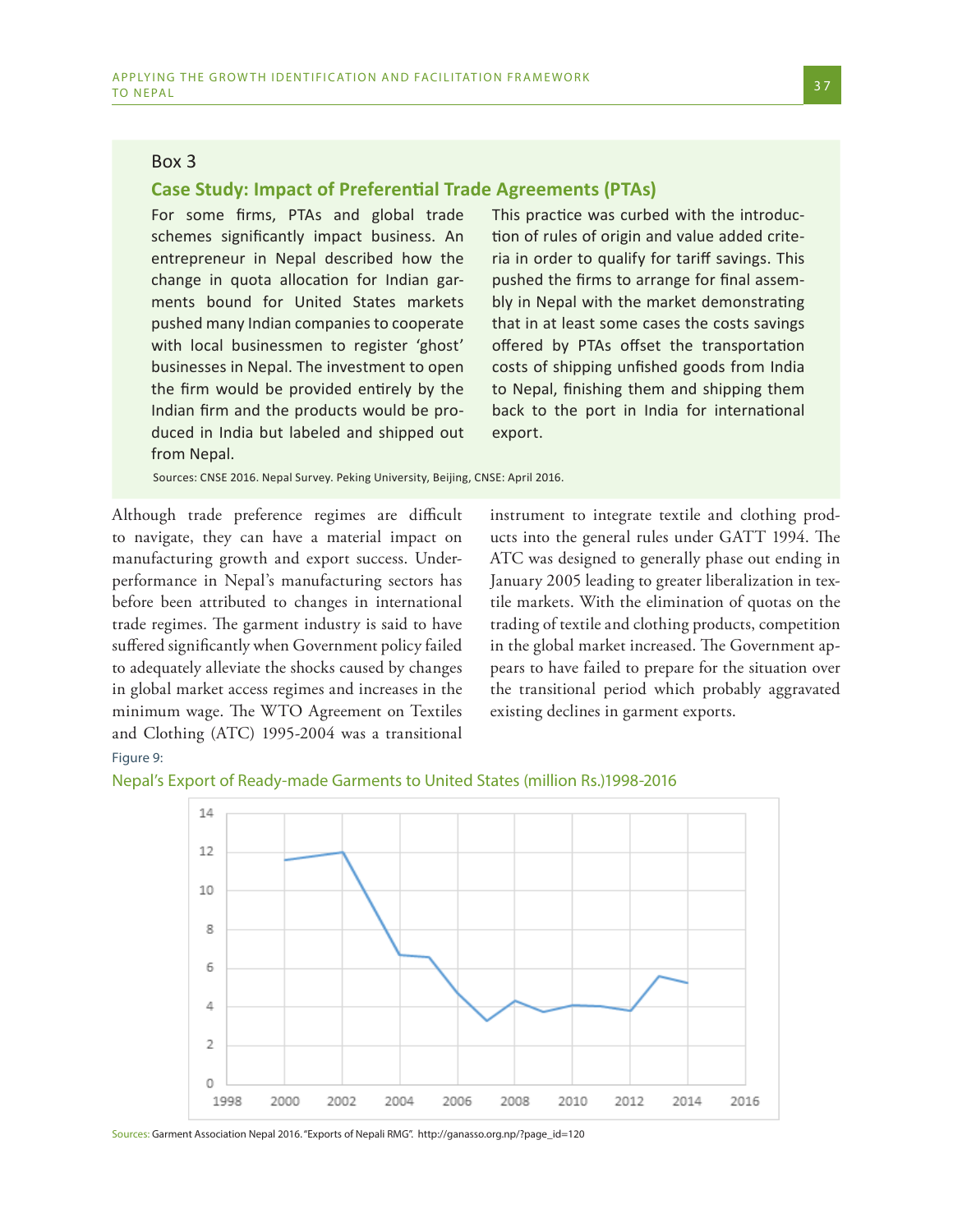In this section we have approached the question of what Nepal should produce from three complimentary angles. First, we looked for products which had contributed to growth in Nepal's benchmark countries – India, Viet Nam, and China. Products which had successfully made it into the top 10 exports were called 'stars'. Of these stars, some may be losing their comparative advantage or facing pressure from the growth of new industries in their countries of origin. Products which fell successively down the export list were labelled 'decliners'. Tracking these decliners over a period of 20 years revealed a pattern of light manufacturing success and decline. Although priority sectors should not be determined on the basis of trade data alone, light manufactured goods such as textiles, garments, shoes, leather, and cases demonstrated strong potential across the three benchmark countries.

Following this, we looked at the existing export activity of firms in our small primary research sample. From this we observed that firms in textiles had the strongest exports to the United States and EU, with some bags and leather being present as well. The success of these firms in reaching major markets even in their limited and ad hoc way offers exciting potential for the viability of manufacturing firms in Nepal. These producers managed to persevere in very challenging conditions which points to greater success if the binding constraints holding back Nepal's manufacturing can be mitigated.

Finally, we considered trade preferences in two of Nepal's major export markets – the United States and the EU. The Trade Facilitation and Trade Enforcement Act (TFTEA) (2015) affords special trade preferences to Nepal as a form of disaster relief. If it is enacted in its current form, Nepal will qualify for significant tariff savings that are not available to other LDCs. However, the permitted products are extremely specific, and the products with the highest tariff savings (exceeding 15%) are not currently being exported by Nepal, with only one exception. More modest, but still advantageous savings can be found from several classes of textiles which Nepal currently produces. By contrast, the EU's Everything But Arms (EBA) scheme is simple – it allows for tariff and quota free access for all goods from LDCs excluding firearms. However, as it does apply to all LDCs, it does not help Nepal to compete against other LDCs for FDI as far as preferential market access to the EU is concerned. The greatest area of overlap between the United States and the EU is in products produced from leather including shoes, gloves, and cases.

The products mentioned in this section may only be taken as indicative as the choice of sectors depends on the activities of private firms. However, it is hoped that this analysis may support the decisions of potential transferring firms and other stakeholders in their decisions.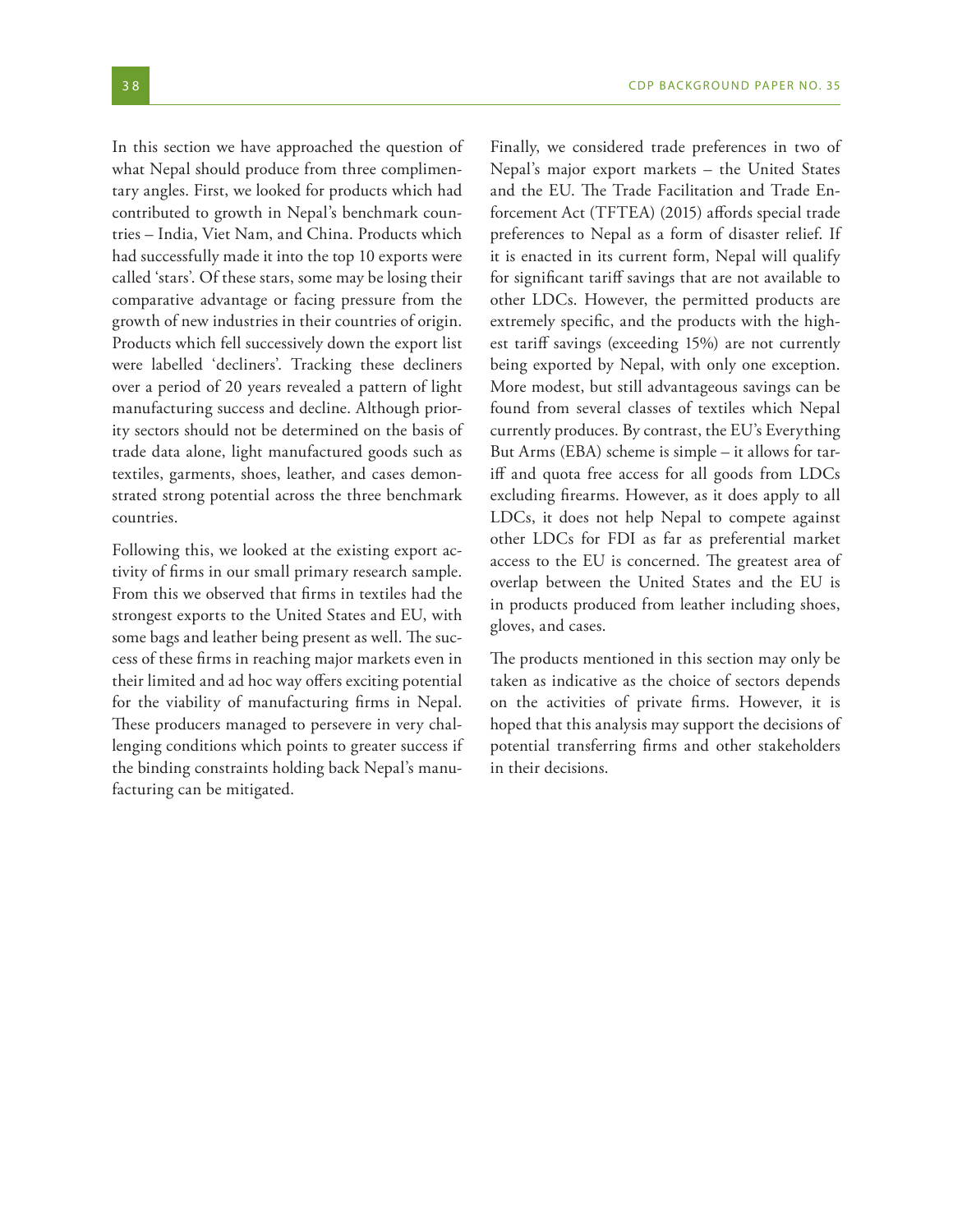#### What is holding Nepal back? IV

Light manufacturing sectors as a whole had contracted as a per cent of GDP from 1998 to 2012 with no substantial growth from 2012 until 2015 (the last year for which data are available).<sup>65</sup> This is strongly corroborated by multiple sources of firm level data. Interviews undertaken by the CNSE in 2016 demonstrated a pattern of low enthusiasm for investment or upgrading due to a generally pessimistic view of the manufacturing environment. This pattern is a continuation of previous years' studies undertaken by both the World Bank and the Nepalese Central Bureau of Statistics.

According to the Enterprise survey micro-data less than 12% of manufacturing firms were operating at capacity in 2013, indicating that new domestic firms are unlikely to enter and that further consolidation may occur.<sup>66</sup> Two years earlier, the Census of Manufacturing Establishments (CMEs),<sup>67</sup> found that manufacturing share of gross domestic product (GDP) had fallen by almost a third, from about 9% in 2000-2001 to just over 6.2% in 2012-2013.

There are a multitude of interrelated constraints bearing down on light manufacturing in Nepal. Among these, the three most impactful are the instability of the electricity supply, the poor state of transportation infrastructure, and a troubled labour market. All three binding constraints are exacerbated by political instability and poor Government implementation. These challenges increase the cost

of doing business for manufacturing firms and reduce their export competitiveness. However, these constraints can be significantly mitigated through the use of targeted public and private investment in Special Economic Zones.

## Instability of Electricity Supply

Electricity is a crucial input cost for labour intensive, light manufacturing production. Although Nepal has substantial potential for the development of hydropower, domestic electricity production currently falls short of demand and distribution is unstable. Figure 10 shows that for businesses in Nepal access to electricity remains the principal challenge to their business.

Although data are not directly comparable due to different survey questions and methodologies, this finding is consistent with the pattern observed four years prior in the National Census of Manufacturing Establishments 2011-2012 (see Figure 11).

Shortages are exacerbated by increasing demand, and electricity production capacity is falling further behind. From 2006 to 2014 electricity demand in Nepal increased by 68.5%, while the production capacity of the state electric utility, the Nepal Electricity Authority (NEA), only increased by approximately 45% (see Table 9).<sup>68</sup> In 2014 NEA had to purchase more than half of the domestic electricity consumption from other sources, including importing from India.<sup>69</sup>

<sup>65</sup> The World Bank 2016. WDI Indicators. [NV.IND.MANF.ZS], as accessed June 2016.

<sup>66</sup> The World Bank 2013. Nepal – Enterprise Survey 2013. [NPL\_2013\_ES\_v01\_M], as accessed June 2016. http://www.enterprisesurveys.org/nada/index.php/catalog/674.

<sup>67</sup> The CMEs is undertaken by the Nepalese Central Bureau of Statistics (CBS), in every five year interval since 1964-1965. The 2011-12 CMEs was carried out in coordination with United Nations Industrial Development Organization (UNIDO).

<sup>68</sup> Nepal Electrical Authority (NEA) 2015. Annual Report 2015. Dubar Marg, Kathmandu, Nepal. http://www.nea.org.np/images/supportive\_docs/year-review-2014-15.pdf

<sup>69</sup> Ibid.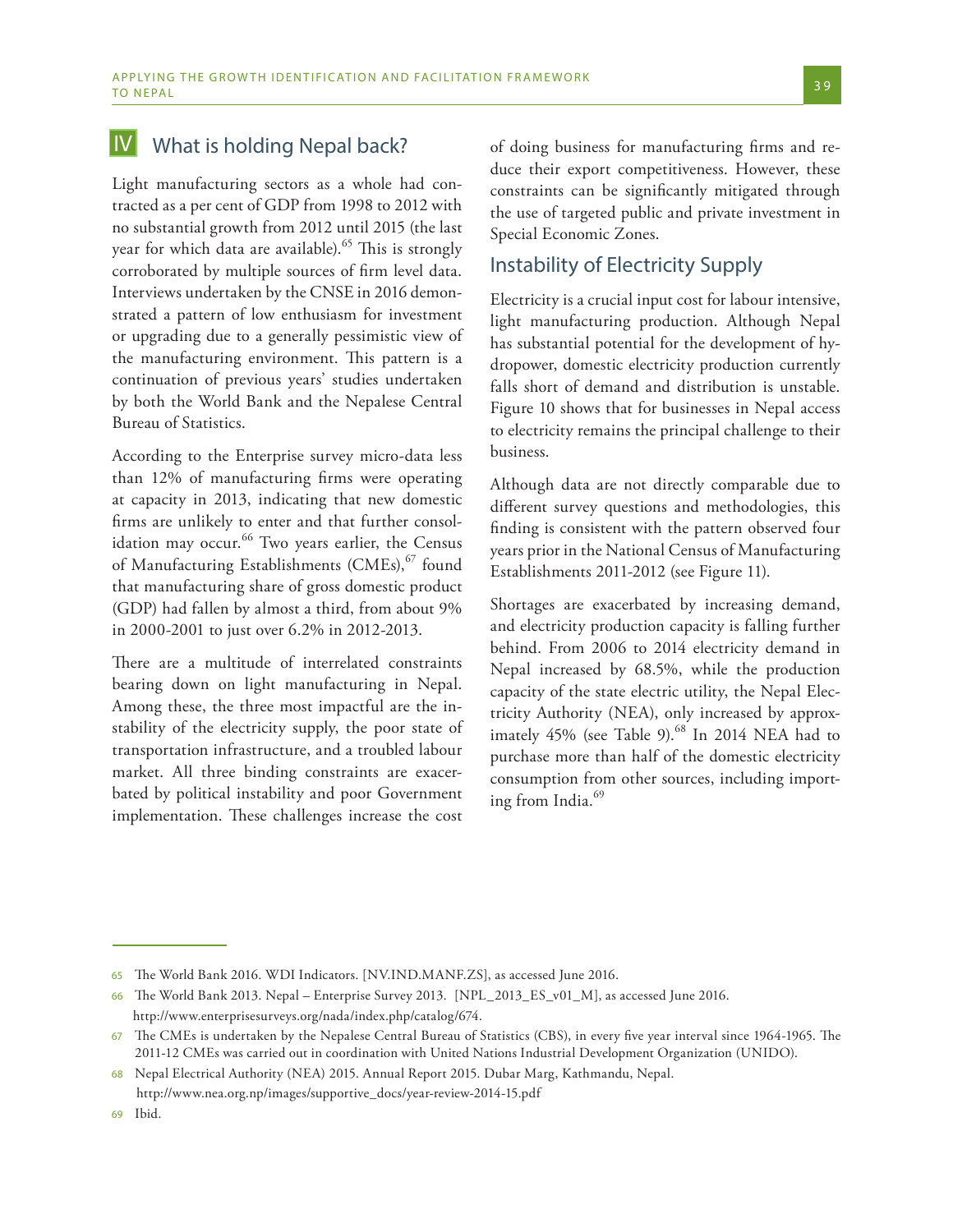#### Figure 10:

Major Challenges for Surveyed Manufacturing Firms 70 :2016



Sources: CNSE 2016. Nepal Firm Survey. Peking University, Beijing, CNSE: 2016.

## Figure 11: Challenges in the Manufacturing Sector in 2011-12



Sources:Central Bureau of Statistics (CBS) 2014. "Development of Manufacturing Industries: Current State and Future Challenges". Kathmandu, Nepal. http://cbs.gov.np/image/data/Manufacturing/Development%20of%20Manufacturing%20Industries%20in%20Nepal,%202014/Devlopment-of-manufacturingindustries-in-Nepal.pdf

<sup>70</sup> Data in Figure 10 record any instance of a selecting major challenges from a list of potential challenges given as options to respondents. However, some discrepancies may arise due to respondents having been asked for the top 3 challenges but responding with variable numbers of challenges. Table based on 35 survey firms only, excluding case study data. Only challenges reported by 3 or more firms are displayed in figure 10.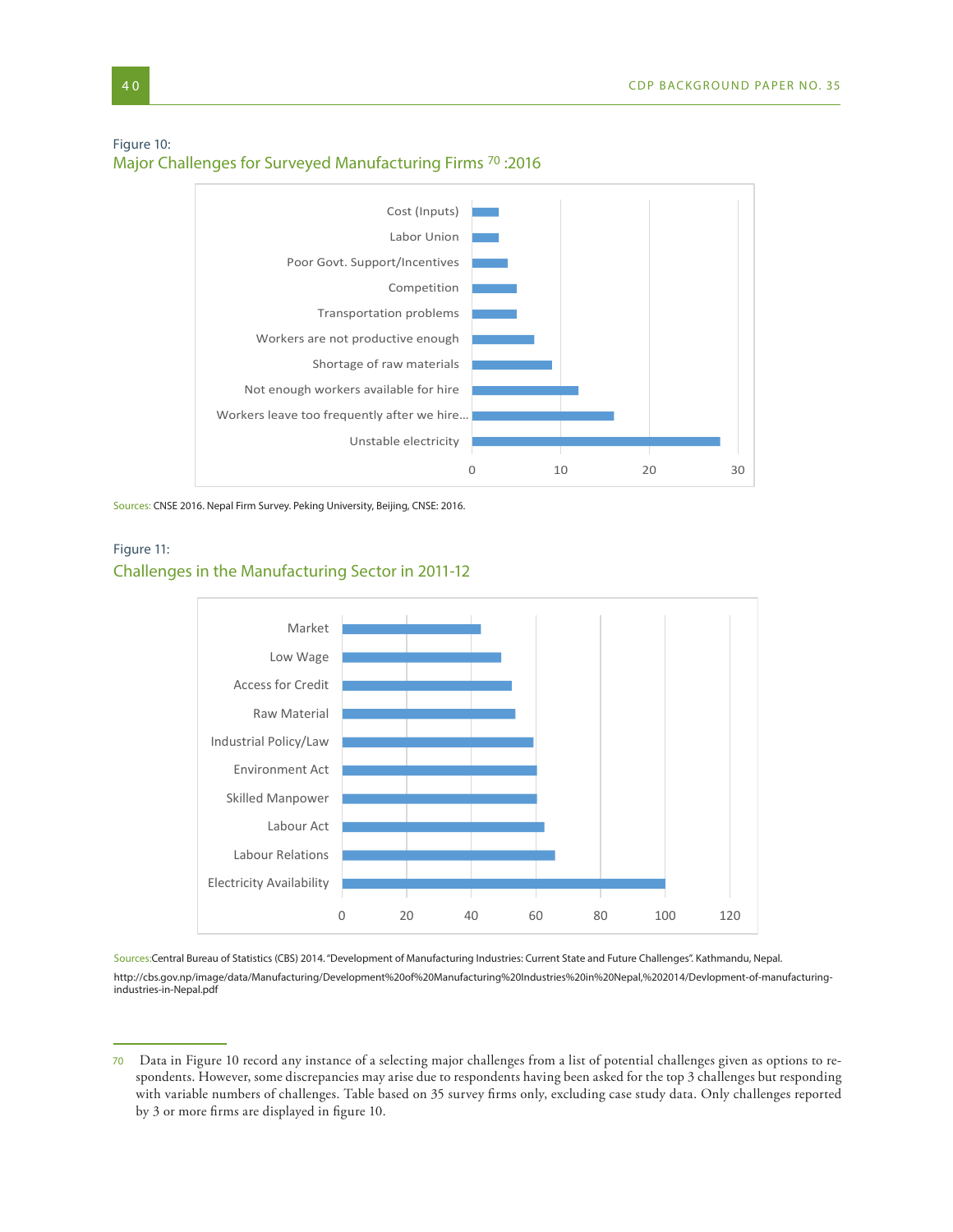| Year        | <b>Total Available</b><br>Energy | Nepal Hydro | <b>Nepal Thermal</b> | <b>Purchased (Total)</b> | India (Purchase) | Nepal Independent Pow-<br>er Producers (Purchase) |
|-------------|----------------------------------|-------------|----------------------|--------------------------|------------------|---------------------------------------------------|
| 2010        | 3,352                            | 2,109       | 130                  | 1,230                    | 639              | 591                                               |
| 2011        | 3,858                            | 2,122       | 3                    | 1,733                    | 694              | 1,039                                             |
| 2012        | 4,179                            | 2,357       |                      | 1,820                    | 746              | 1.074                                             |
| 2013        | 4,258                            | 2,273       | 19                   | 1,966                    | 790              | 1,176                                             |
| $2014^{71}$ | 4,632                            | 2,291       | 10                   | 2,331                    | 1,072            | 1,259                                             |

### Table 9: Electricity, Total Energy Available, 2010-2014, Nepal (GWh)

Sources: Central Bureau of Statistics. 2014. Statistical Pocket Book 2014. Government of Nepal, Kathmandu, Nepal.

Despite its poor availability, the cost of electricity in Nepal is moderate as shown in table 10. It is worth mentioning that the effective price of energy is likely to be much higher for firms in Nepal as 85.7% of firms report using generator or inverter. Of these, 96.7% of firms report that they maintain private

generating facilities because power outages interrupt their production. On average, survey data indicate that firms in Nepal spend \$257 on electricity.<sup>72</sup>

*'We have a 65 KVA generator which consumes 6 litres per hour so if it's a winter day with 10 hours of load shedding that is 60 litres of fuel spent on electricity.' <sup>73</sup>*

#### Table 10:

## Electricity Prices for 5 Major South Asian Countries as well as benchmark countries (US\$ per kWh)<sup>74</sup>

| Countrv                  | Bangladesh | <b>Bhutan</b> | China <sup>4</sup> | andia <sup>2</sup> | Nepal | $-anka^{80}$ | $\overline{81}$<br>Vietnam |
|--------------------------|------------|---------------|--------------------|--------------------|-------|--------------|----------------------------|
| <b>Electricity Price</b> | 0.07       | 0.04          | 0.11               | $.11 - .13$        | 0.08  | .08-.08      | 0.07                       |

Sources: Tariff rates from multiple Sources. See footnotes

74 Data is converted to US\$ via annual average exchange rate from IFS.

79 Nepal Electrical Authority (NEA) 2016. Annual Report of Nepal Electricity Authority. NEA, pg. 133. "Normal Time" electricity tariff for industrial use at medium voltage is adopted here.

Viet Nam Electricity 2016. "Electricity Prices", as accessed June 2016. http://www.evn.com.vn/c3/evn-va-khach-hang/Bieu-gia-ban-le-dien-9-79.aspx Normal-time electricity tariff of 22KV-110KV in manufacturing sector is used here.

<sup>71</sup> 2014 Numbers are provisional.

<sup>72</sup> Based on 28 valid observations.

<sup>73</sup> Adapted from firm response CSNE 2016

<sup>75</sup> Bangladesh Energy Regulatory Commission 2015. "BPDBs Wholesale (Bulk) Electricity Tariff 2015", as accessed June 2016. http://www.berc.org.bd/bulktariff\_bpdb.pdf. Based on 28 valid observations.

<sup>76</sup> Bhutan Power Corporation Limited 2016. "Electricity Tariffs", as accessed June 2016. http://www.bpc.bt/utilities/electricity-tariffs/. Medium voltage electricity tariff is used here.

<sup>77</sup> State Grid Corporation of China 2016. "Latest Electricity Tariff in Beijing", as accessed Jun 2016. http://www.95598.cn/static/html//person/sas/es//PM06003001\_2016037918467080.shtml Electricity tariff for industrial purpose 20KV electricity during normal time is used here.

<sup>78</sup> Central Electricity Authority of India 2014. "Tariff & Duty of Electricity Supply in India", as accessed June 2016. http://cea.nic.in/reports/others/enc/fsa/tariff\_2014.pdf. Non domestic electricity tariff in Delhi (NDMC) is used here.

<sup>80</sup> Public Utilities Commission of Sri Lanka 2013. "Approved Tariff for Domestic Consumers-2014", as accessed June 2016. http://www.pucsl.gov.lk/english/information-centre/tariff-revision-2013/ Day-time electricity tariff of industrial use is adopted here.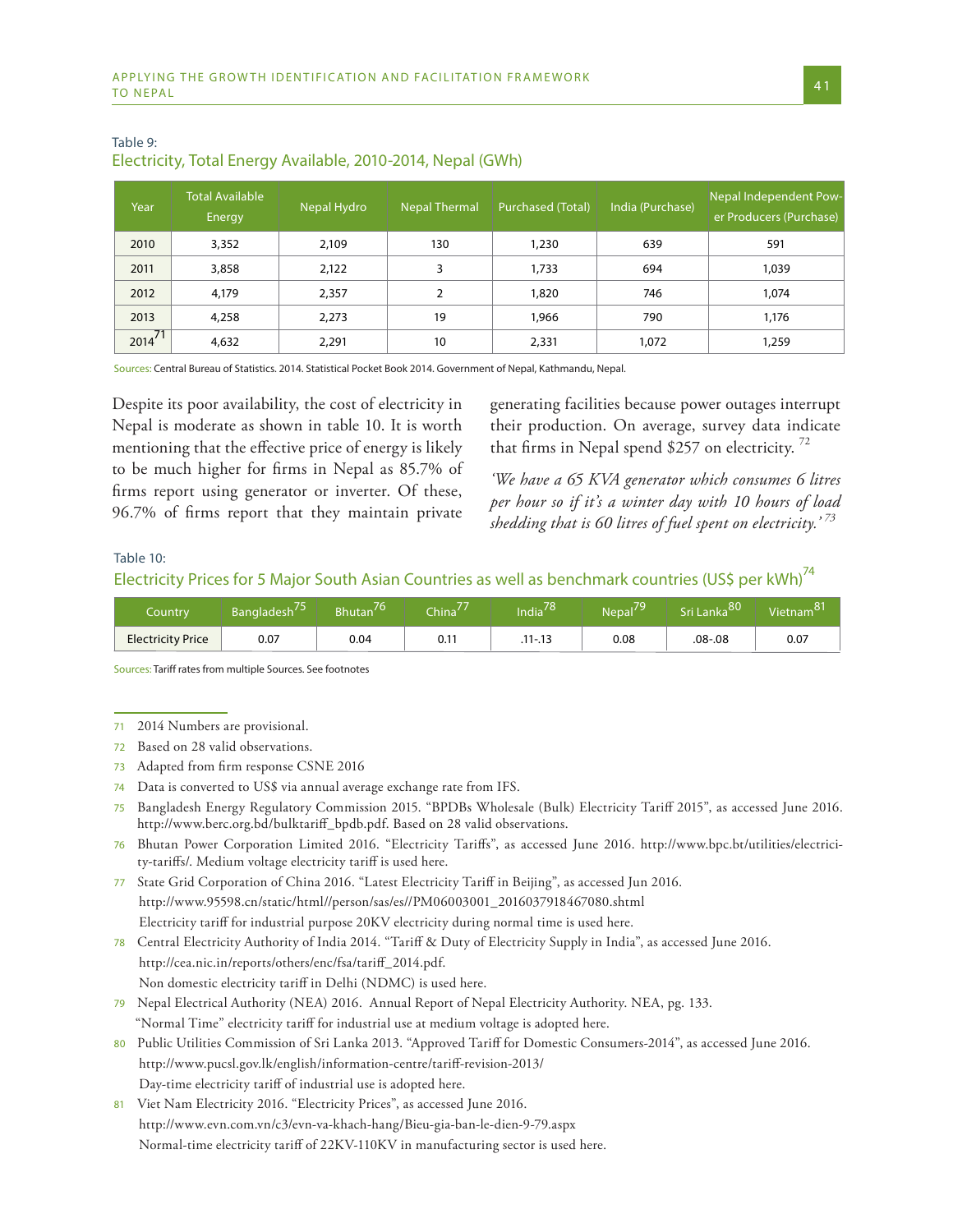There is support in the survey data that the availability of electricity significantly affects the behaviour of firms. For instance one entrepreneur reported that electricity was the primary reason that her firm continued to operate in the informal sector.

*'I haven't registered the business at all. When I went to register they told me that factories need to be located outside the ring road, but electricity voltage outside the ring road is not good enough so I am operating without registration.' <sup>82</sup>*

Greater consistency of supply, not to mention lower costs, may be achievable through the development of hydropower. However, if a choice is to be made between ensuring supply and reducing costs, the former should be preferred. This is particularly salient as large infrastructure projects take years to come online and may not be operational by Nepal's 2022 ambition to graduate from LDC status. Nepal's limited success with industrial estates demonstrates that scarce resources may be thoughtfully applied to mitigate the worst impacts of the inconstant energy

supply on business. Some industrial estates, such as Pokhara, guarantee firms up to 12 hours of uninterrupted electric supply at fixed prices, and firms located in these estates seemed to be satisfied with the service they received. Considering the time required for the development of new energy infrastructure projects sufficient to improve the national level of electricity, SEZs offer the best chance of revitalizing the manufacturing sector in the short and medium terms.

## Transportation Infrastructure

Nepal suffers from high transportation costs stemming from its challenging geography and small export volumes. These costs may be reduced most effectively by focusing on connecting the most promising SEZs with international markets. Table 11 shows the costs of transporting from Nepal to international markets. Nepal places second to last, followed only by Afghanistan in both the time and dollar costs of transportation.

#### Table 11:

#### Regional Comparison of Costs and Times for Transportation (2014)

| Country         | Cost to import (US\$ per<br>container) | Cost to export (US\$ per<br>container) | Time to import (days) | Time to export (days) |
|-----------------|----------------------------------------|----------------------------------------|-----------------------|-----------------------|
| Sri Lanka       | \$690                                  | \$560                                  | 13                    | 16                    |
| Pakistan        | \$1,005                                | \$765                                  | 18.4                  | 20.7                  |
| India           | \$1,462                                | \$1,332                                | 21.1                  | 17.1                  |
| Bangladesh      | \$1,515                                | \$1,281                                | 33.6                  | 28.3                  |
| <b>Maldives</b> | \$1,610                                | \$1,625                                | 22                    | 21                    |
| <b>Bhutan</b>   | \$2,330                                | \$2,230                                | 37                    | 38                    |
| Nepal           | \$2,650                                | \$2,545                                | 39                    | 40                    |
| Afghanistan     | \$5,680                                | \$5,045                                | 91                    | 86                    |

Sources: The World Bank 2016. WDI DataBank: World Development Indicators, [IC.EXP.COST.CD, IC.IMP.DURS, IC.EXP.DURS, IC.IMP.DURS], as accessed May 2016.

One driver of the elevated transportation costs in Nepal is the lack of rail networks. As shown in table 12, the rail network in Nepal is significantly less developed than that of its regional neighbours, again excluding Afghanistan. However, there have been some positive developments such as an international freight lane which has begun to operate between Lanzhou and Kathmandu. Even though the rail transport will change over to road transport from Shigatse and Geelong, this could potentially reduce shipping times and boost trade linkages between Nepal and China.

<sup>82</sup> Adapted from firm response CSNE 2016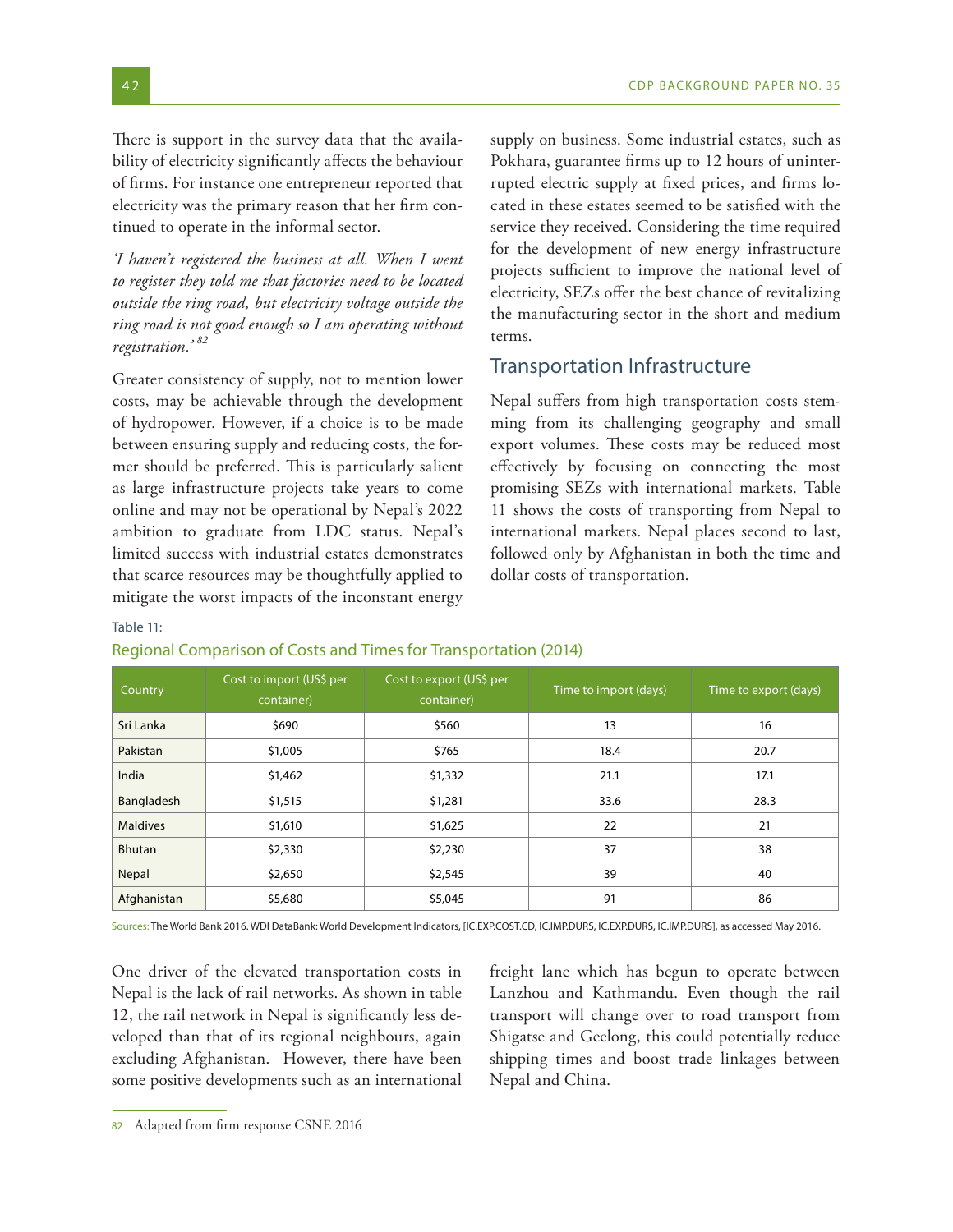| Country     | Total Route (km) | Data Year |  |
|-------------|------------------|-----------|--|
| Nepal       | 59               | 2006      |  |
| Afghanistan | 24.6             | 2001      |  |
| Sri Lanka   | 1,200            | 2007      |  |
| Bangladesh  | 2,835            | 2006      |  |
| India       | 63,327           | 2007      |  |
| Pakistan    | 7,791            | 2006      |  |

### Table 12:

#### Railway Comparison in South Asia Region

Sources: World Bank 2013. Transport in South Asia: Nepal Railway Data, as accessed May 2016.

http://web.worldbank.org/WBSITE/EXTERNAL/COUNTRIES/SOUTHASIAEXT/EXTSARREGTOPTRANSPORT/0,,menuPK:579621~pagePK:51065911~piPK:64171011~ theSitePK:579598,00.html

Note: Data for Bhutan and Maldives are unavailable.

In its Vision 2007 paper, the Government of Nepal had targeted a 3-year goal of the construction of the Birgunj – Raxaul – Kolkata - Haldia and the Birgunj – Raxaul – Katihar railway lines. These projects were identified as part of the South Asian Association for Regional Cooperation Multimodal Transport Network. Nepal's long-term goal is more ambitious. It aims to bring these projects together in the East West electrified railway line connecting Terai from Mechi to Mahakali and Raxaul – Kathmandu – Lhasa railway line. The former was made one of the National Pride Projects under Ministry of Physical Infrastructure & Transport and officially launched on June 15, 2014.<sup>83</sup>

The second driver of the high cost in Nepal is the small scale of existing exports. Individual firms most often lack the ability to fill containers of goods on their own and ship to order on ad hoc schedules. This limits their ability to negotiate and may leave manufacturers subject to decisions made by freight forwarding companies. One respondent indicated freight forwarding companies were not always transparent in their dealings with manufacturers and would occasionally book cheaper flights without notifying the producer, resulting in delays reaching the destination market. However, according to the freight forwarding representative many of the delays are out of the control of the forwarding companies.<sup>84</sup> For instance, while Nepalese freight forwarding companies are able to maintain reasonable communication and enforcement over Nepalese drivers, they have fewer mechanisms to use with Indian drivers. In one instance the freight forwarding representative claimed that an Indian driver had gone home and was only in contact with the firm after five days. Penalties for late delivery vary substantially based on buyer agreements with some firms suffering 'only' reputational damage while others are financially penalized or forced to use air freight which substantially reduces profit margins.

There may be some benefit for export oriented firms who use a substantial amount of local upstream supplies due to Nepal's trade balance. As exports are currently only 9.98% of imports,<sup>85</sup> substantial shipping discounts of about 30-40% vs. import shipping cost may be available. This discount arises because the cost to ship an empty container back for the shipping company is almost the same as the cost of shipping a full container. For the freight forwarding representative in our interview the ratio of export

<sup>83</sup> Railway Gazette 2014. "Mechi – Mahakali Electric Railway Construction Launched", as accessed June 2016. http://www.railwaygazette.com/news/infrastructure/single-view/view/mechi-mahakali-electric-railway-construction-launchedhtml

<sup>84</sup> CNSE 2016. Nepal Firm Survey. Peking University, Beijing, CNSE: 2016.

<sup>85</sup> UN Comtrade 2016. UN Comtrade Database. United Nations, as accessed Nov. 2016. http://comtrade.un.org/data/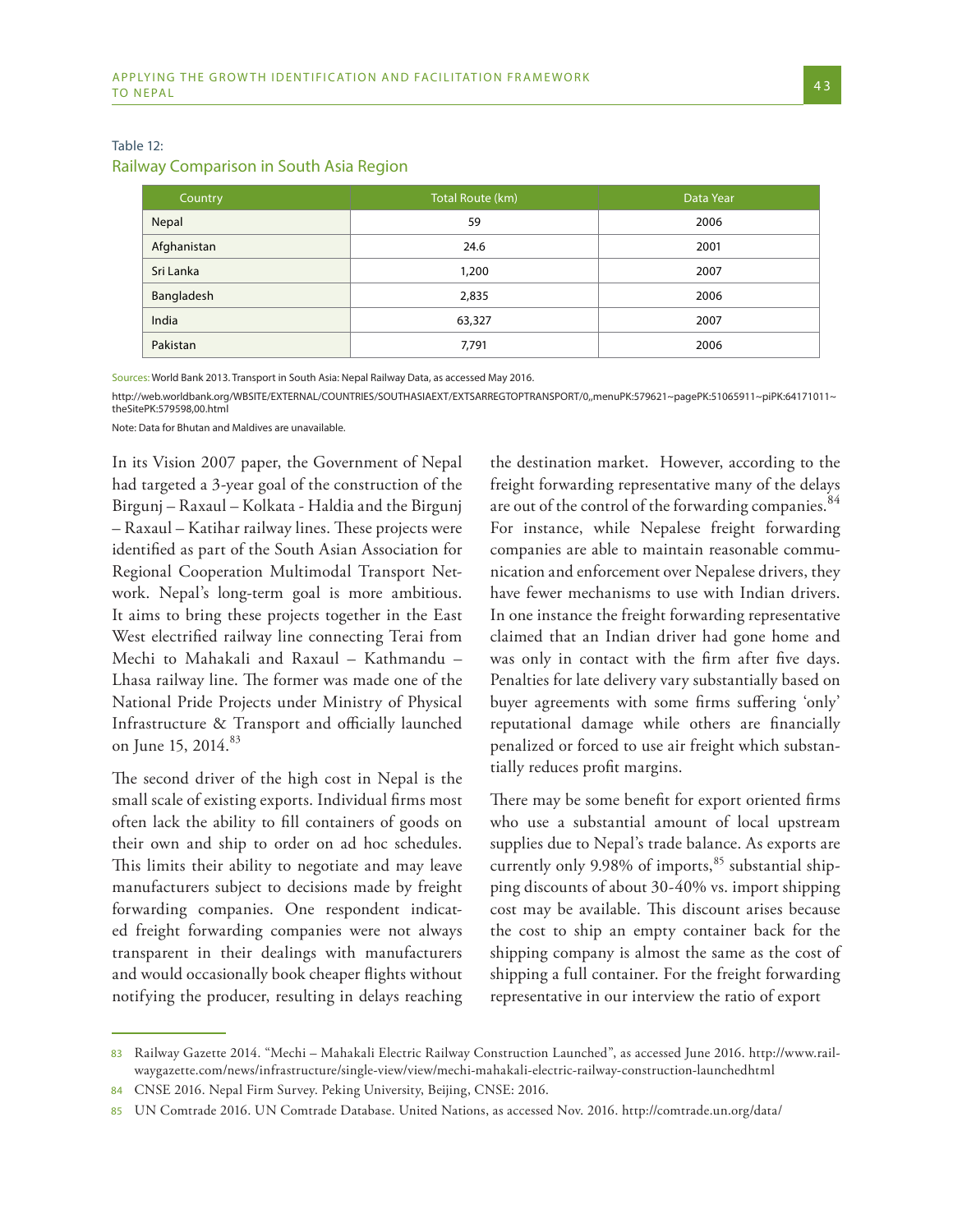containers to import containers was about 1 in 6.5. These benefits will eventually diminish as exports and imports come closer to par, but for the moment firms may be able to use this period to realize an early opportunity. This discount is slightly less pronounced for firms that import most of their raw production materials as they are bearing the high premium on imports.

Transportation challenges are not only about raising the cost of doing business, but they also weigh heavily on the credibility of Nepalese manufacturing. While transportation infrastructure remains poor Nepal should avoid producing products which are time sensitive, whether for concerns over spoilage or being bound for fast moving fashion markets. As Nepal further integrates with global value chains, firms will face increasing pressure to ensure delivery is regular and quality is sufficient.

## Labour Challenges

The labour market in Nepal is extremely challenging. Outbound economic migration has continued for more than 50 years and has become a social as well as an economic phenomenon. Structural transformation holds the potential to bring these workers back in the medium and long terms. A similar pattern has been observed in people returning to China and other high-growth Asian countries after many years overseas. However, high costs and poor labour relations constrain the possibility of structural upgrading, and it is imperative that solutions be found to mitigate them.

According to the National Statistics Bureau, almost 2 million Nepalese citizens worked abroad in 2011

(see Table 13).86 Outbound migration is a nuanced issue as it has evolved into more than a question of economic opportunity and involves issues of community expectations and social status. Originally a response to economic necessity, migration has become a mark of success and social status. Local sources indicate that having worked overseas may even influence marriage opportunities. If this holds, then in the short term rising wages are unlikely to prevent young workers from seeking their fortunes abroad. This outbound migration is affecting the labour price by restricting supply.

*'We have around 100 workers in the factory at the moment. Most of them are ready to leave the factory the moment they get their visa for Arab countries. The motivation among the workers is very low. I pay them around \$150-\$200US\$ a month.'87* 

Although economic migration is reducing the supply of workers, 65% of the population remained employed in agriculture in 2013. This is somewhat puzzling given that the number of workers in agriculture significantly outnumbers the population employed overseas. Even if the population of undocumented workers was as large as those immigrating legally, the figure would still be comfortably below the population of agricultural workers. The reasons for why these workers are not moving into the formal sector to take advantage of strong wage earning potential is beyond the scope of this report but requires further investigation. From the standpoint of manufacturers, a stable source and reasonably stable price for labour are key factors in their industrial transfer decisions (see Table 14 & Table 15).

<sup>86</sup> Ministry of Labour and Employment 2014. Labour Migration for Employment A Status Report for Nepal: 2013/2014. Government of Nepal. Kathmandu, Nepal. https://asiafoundation.org/resources/pdfs/MigrationReportbyGovernmentofNepal.pdf

<sup>87</sup> CNSE 2016. Nepal Firm Survey. Peking University, Beijing, CNSE: 2016. Adapted.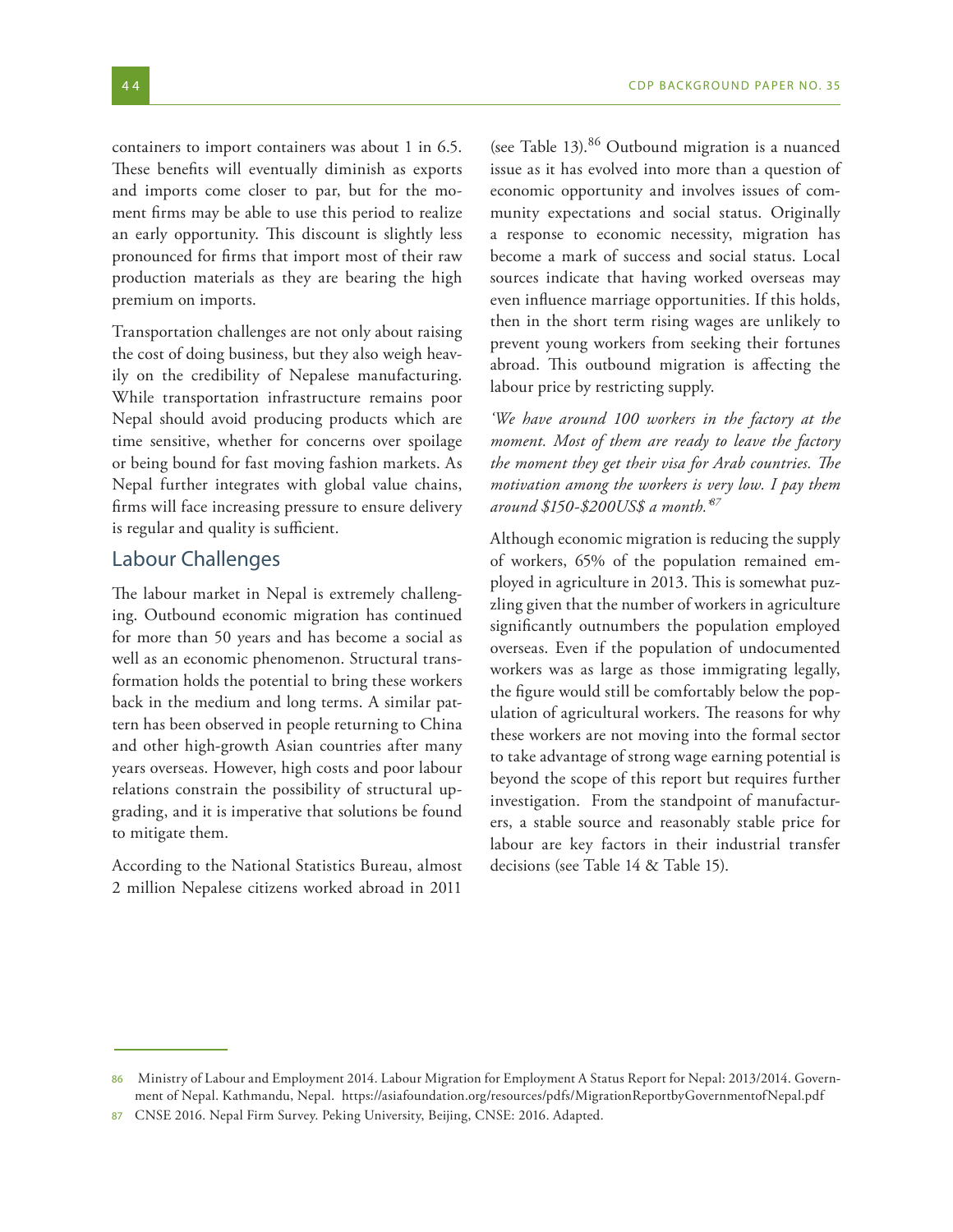#### Table 13:

#### Number of Workers Abroad by Year: 1991, 2001, 2011

| Year                        | 1991    | 2001    | 2011      |
|-----------------------------|---------|---------|-----------|
| Number of Workers<br>Aboard | 658,290 | 762,181 | 1,921,494 |

Sources: Sanjay Sharma, Shibani Pandey Dinesh Pathak & Bimbika Sijapati-Basnett 2014. State of Migration in Nepal. Center for the Study of Labor and Mobility.

http://ceslam.org/docs/publicationManagement/STATE%20OF%20MIGRATION%20IN%20NEPAL1404964819.pdf

#### Table 14:

#### Employment by Sector (% of Total Employment): 2001, 2008, 2013

| Sector      | 2001  | 2008  | 2013  |
|-------------|-------|-------|-------|
| Agriculture | 65.70 | 73.90 | 66.50 |
| Industry    | 13.40 | 10.80 | 11.20 |
| Service     | 20.70 | 15.30 | 22.40 |

Sources: The World Bank 2016. WDI DataBank: World Development Indicators, [SL.SRV.EMPL.ZS, SL.IND.EMPL.ZS, SL.AGR.EMPL.ZS], as accessed May 2016.

#### Table 15:

#### Agricultural Employment in Nepal (Millions): 1991, 1999, 2001, 2008

| Gender | 1991 | 1999 | 2001 | 2008 |
|--------|------|------|------|------|
| Male   | 3.67 | 4.09 | 3.77 | 4.24 |
| Female | 4.09 | 4.88 | 4.35 | 3.1  |

Sources: The World Bank 2016. WDI DataBank: World Development Indicators, [SL.AGR.EMPL.FE.ZS, SL.AGR.EMPL.MA.ZS, SL.AGR.EMPL.ZS, SL.TLF.TOTL.IN, SL.TLF.TOTL.FE.ZS], as accessed May 2016, author's calculation.

As of 2013, the minimum wage in Nepal was \$81 US\$.88 It is worth mentioning that while this is the legal minimum, effective salaries are thought to be higher. Interviews with policymakers indicated that wages may exceed \$108 US\$ in the garment industry, and the average wage across all payment structures in the sample was  $$182$  US\$.<sup>89</sup> However, there is quite a wide spread in wages with the lowest reported monthly wage being \$68 US\$ in a textile company, and the highest reported wage for a non-management production worker coming in at \$487 for an Indian worker or \$418 US\$ for a Nepalese production worker.<sup>90</sup> It is worth mentioning that in both cases the high end salaries were reported by

firms specifying the use of piece rate compensation structures.

Even as Nepalese workers are migrating out, Indian workers migrate into Nepal to take advantage of higher wages. This was especially true where piece work were structures were in place. $91$  On the surface economic migration from India seems surprising because India's per capita GDP is 240% of Nepal's and correspondingly<sup>92</sup> average real wages in India would be expected to be in the vicinity of twice as high as those in Nepal (assuming roughly similar distribution). However, despite no specific question being asked about foreign labourers, nine firms in the study reported using Indian labourers.

<sup>88</sup> ILO 2016. ILOSTAT Database, as accessed May 2016.

<sup>89</sup> CNSE 2016. Interviews in Nepal. Peking University, Beijing, CNSE: April 2016. CNSE 2016. Nepal Firm Survey. Peking University, Beijing, CNSE: 2016.

<sup>90</sup> Ibid.

<sup>91</sup> A further discussion of piece work wages structure can be found in Box 4: Piece Work Wages.

<sup>92</sup> The World Bank 2016. World Bank Open Data., [NY.GDP.PCAP.PP.KD], http://data.worldbank.org/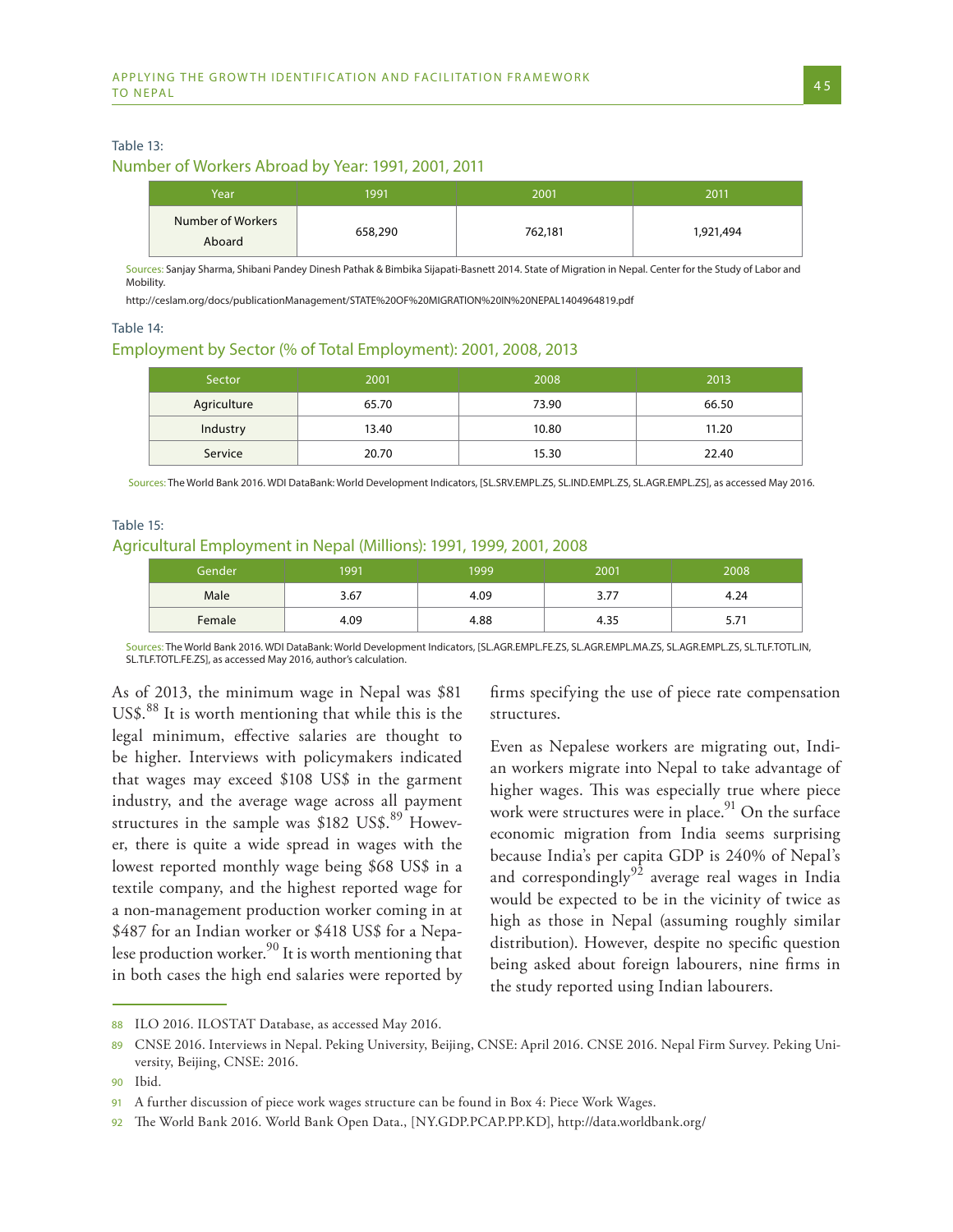#### Box 4

## **Piece Work Wages**

In the survey data collected, 42% of firms specifically mention compensating workers according to piece rates rather than monthly salaries. When this method of compensation is adopted employers report a higher range of pay and often openly admit to paying Indian workers more on account of increased productivity.

Although the range of salaries was greater, piece rate workers had a higher average monthly salary at \$207 US\$ vs. \$149 US\$ for workers at factories that did not mention piece rate wage structures. The average difference between the highest and lowest earner at the same company was \$134 US\$ at the piece rate factories vs. \$70 US\$ at

factories which did not mention paying piece wages.

Two explanations are suggested for this piece work payment structure. The first is that it enables the employers to avoid contracting with employees and thereby saving additional, non-wage labour costs.

"If I start giving permanent contracts here to my employees, I know my factory will shut the very next day."

The second explanation is related to the poor supply of electricity. When workers are not able to produce output due to outages, they are not paid. In this way the entrepreneurs are shifting some of the cost of inadequate infrastructure onto their low skilled workers.

Sources: CNSE 2016. Nepal Survey. Peking University, Beijing, CNSE: April 2016.

As of 2014, approximately 600,000 Indians were domiciled in Nepal.<sup>93</sup> There are indications that on average Indian workers are perceived to be more productive. Two firms in the study claimed that when piece work wages were offered Indian workers earned about twice the take home pay of Nepalese workers. A third firm expressed a preference for Nepalese workers, but acknowledged the higher unit productivity of Indian workers. Encouragingly, this entrepreneur also noted positive impact from government facilitated worker training programmes on improving Nepalese worker efficiency.

Labour relations in Nepal appear to be contentious. Nearly 40% of all firms interviewed $94$  mentioned that strikes were a disruption to their business. In some cases respondents explicitly held the Government responsible for these strikes. This is corroborated by data from the United Nations Department of Safety and Security (UNDSS), Nepal Office which report that between 2008 and 2013 nearly 35% of the 4677 strikes in this period were initiated by political parties. Strikes initiated by rebellion groups were listed as a distant second at around 16% of strikes.<sup>95</sup> There is further evidence that increases in the minimum wage are correlated with political events in Nepal, and there is additional evidence that politicians have taken advantage of the fragile labour settlement for political gains.

<sup>93</sup> Indian Ministry of External Affairs 2014. India–Nepal Relations, as accessed October 19th 2016.

http://mea.gov.in/Portal/ForeignRelation/Nepal\_July\_2014\_.pdf

<sup>94</sup> Includes any mention of disruptions due to strikes from interviews with 35 survey firms and 4 case study firms. Strikes were not specifically mentioned by any question on the survey but were volunteered by respondents where open answers were permitted – e.g. in a question about the causes of delays of goods to buyers.

<sup>95</sup> Shrestha and Chaudhary 2013. The Economic Cost of General Strikes in Nepal. https://www.nrb.org.np/ecorev/pdffiles/vol26- 1\_art1.pdf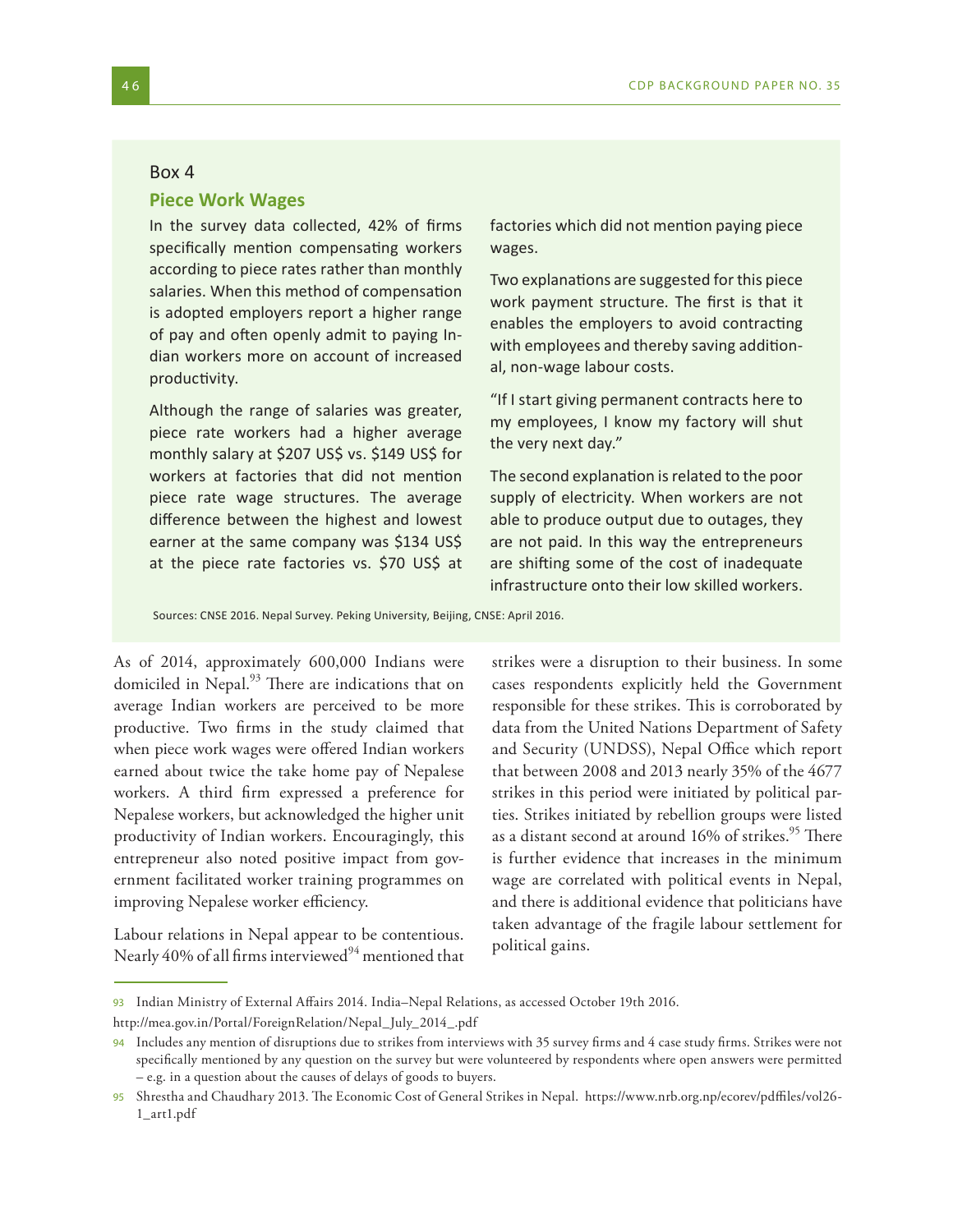

Advances in Minimum Wage Plotted Against Political Events:2000-2013

Sources: ILOSTAT Database 2016.

Figure 12:

However, businesses themselves may be coming up with innovative solutions to strikes. A firm in Nepal brought forward a scheme where both husband and wife work inside the factory. This factory houses a school for the workers' children believing that this would reduce the strike rate. These kind of employment based service delivery structures have been successful in Chinese SEZs and can improve outcomes for all parties. Firms or SEZ developers are able to deliver housing and meals at lower costs than would be paid by individual households due to savings from scale and improved coordination. Where service provision is delivered at a quality that is desirable to workers, it may reduce the wage bill and improve employee turnover. The result from a well implemented service programme can be that firms save money while households are able to have more disposable income due to savings on household expenditure.

Beyond the minimum wage, the labour law prescribes mandatory wage increases based on tenure without regard to productivity gains or business outcomes.<sup>96</sup> Laws protect labourers in a variety of ways, including strong limitations on redundancies. Even in the event of businesses slowing down where work becomes unavailable for an extended period, workers cannot be fired and instead must be retained on half salary on 'notice of reserve.'

The Labour Act of 1992 and its subsequent amendments require employers to show cause before punishment may be administered. Notice must be issued, and the employee is given seven days to give satisfactory clarification of their actions. As table 16 shows, precise maximum punishments are outlined in law and employer discretion is limited.

<sup>96</sup> Labour Act Chapter 4.21A. Government of Nepal. Kathmandu, Nepal.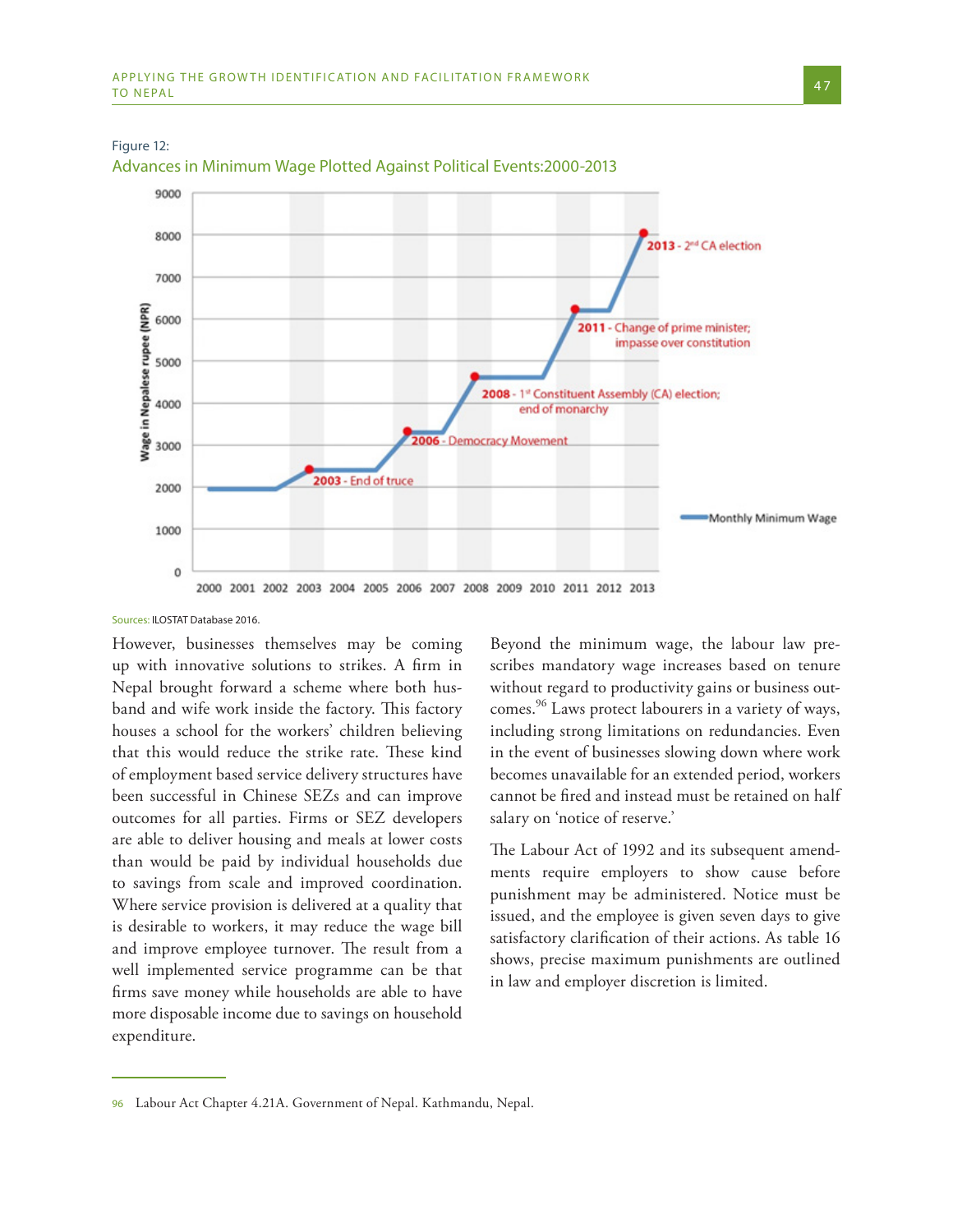In addition, the law requires firms to provide and pay for additional non-wage benefits (see Table 16).<sup>97</sup> Whilst it is accepted that these benefits reflect and protect workers' rights, they inevitably create additional costs for the firms and investors. When such costs approach or even exceed value addition, employers might attempt alternatives to maximize their profits, such as hiring labour from the black market. Such dual labour markets can undermine the labour regulation system and impede economic activity.

#### Table 16:

#### Labour Costs Beyond Wages

| Non-wage benefits                                                                  |                                                             |  |  |
|------------------------------------------------------------------------------------|-------------------------------------------------------------|--|--|
| <b>Bonus</b>                                                                       | 10 % of net income set aside for bonus pool $^{98}$         |  |  |
| Annual leave                                                                       | 18 days a year                                              |  |  |
| Maternity leave                                                                    | 52 days a year                                              |  |  |
| Sick leave (half pay)                                                              | 15 days a year                                              |  |  |
| Obsequies leave                                                                    | 13 days a year                                              |  |  |
| Overtime                                                                           | 150%                                                        |  |  |
| Housing allowance                                                                  | 99<br>5 % of gross profit set aside for employee housing    |  |  |
| Retirement benefits                                                                |                                                             |  |  |
| Provident fund, employer contribution                                              | 10 % of gross salary                                        |  |  |
| Provident fund, employee contribution                                              | 10 % of gross salary                                        |  |  |
| Final gratuity payment in consideration of first 7<br>years of service             | Half a month of final gross salary per year worked          |  |  |
| Final gratuity payment in consideration of eighth<br>to fifteenth years of service | Two-thirds of a month of final gross salary per year worked |  |  |
| Final gratuity payment in consideration of service<br>beyond 15 years              | One month of final gross salary per year worked             |  |  |
| <b>Termination indemnities</b>                                                     |                                                             |  |  |
| Notice period                                                                      | 1 month of salary                                           |  |  |
| Indemnity for each year worked or at least 6<br>months thereof                     | 1 month of salary/year                                      |  |  |

Sources: United Nations Conference on Trade and Development 2014. UNCTAD iGuide Nepal, as accessed May, 2016. http://www.theiguides.org/public-docs/guides/nepal

<sup>97</sup> Labour Law 1992. See table 16 for a summary of relevant benefits.

<sup>98</sup> 70% of remaining benefits after bonuses are placed in a staff welfare fun.

<sup>99</sup> Rental allowances and housing subsidies are negotiated alternatives to investing in employed accommodation.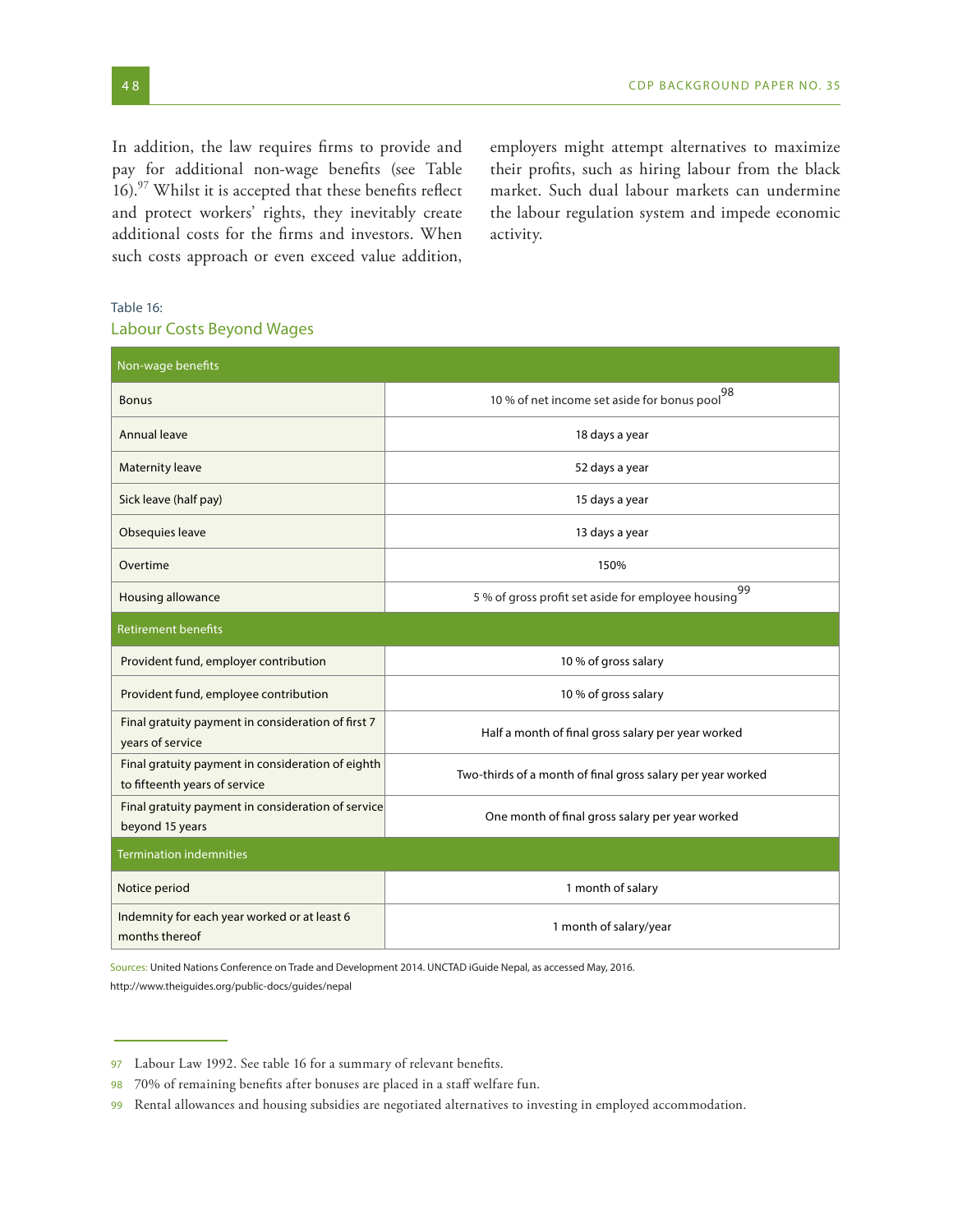The labour market in Nepal faces significant challenges including high costs and strained labour relations. The labour price and reports of interviewed companies suggest that the supply of labour in Nepal is constrained and that this is exacerbated by outbound migration. However, there are large numbers of agricultural workers in Nepal, and the reasons why these workers have not shifted into formal wage work should be investigated. Overcoming challenges and high mandatory benefits have incentivized some firms to avoid the private sector and use piece rate payment structures. These structures can be positive overall, providing a stabilization of the unit-labour price but also shift the costs of electricity outages onto the workers. Despite challenges, Nepalese companies are showing signs of perseverance and ingenuity, such providing jobs for families with childcare facilities on site to improve employee turnover.

#### How Can Nepal Use SEZs to Overcome Challenges and Secure Investment?  $\left\vert \mathsf{V}\right\vert$

SEZs offer solutions to many problems for developing countries because they allow for relatively scarce resources to be concentrated in order to overcome binding constraints and release productive capacity. In addition to providing space for improved infrastructure, SEZs can be used to create an altered policy environment that can incubate pioneer industries and allow for policy iteration and adjustment to target the specific conditions faced by firms in an individual SEZ. Furthermore, SEZs may provide opportunities for the development of clusters, particularly where policy is directed toward supporting upstream or horizontal linkages. In this section, we first look at the new provision for SEZs in Nepal. Following this, we consider how a well-run SEZ could help to address the binding constraints of electricity

instability, high cost and unreliable transportation, and labour challenges.

## 2016 Nepalese SEZ Act

In September of 2016 the Nepalese Government passed the SEZ Act<sup>100</sup> allowing for the creation of SEZs in Nepal. Our analysis focuses on three aspects of the SEZ framework as laid out in the SEZ Act. First, we analyse the roles and responsibilities of the SEZ High-level Steering Committee and SEZ Authority. Second, we look at the incentives provided in the Act and their potentially positive role in supporting cluster development and upstream linkages. Finally, we look at the current provisions for the one stop shop and permit granting process.

The SEZ act creates two governing bodies for SEZs – The SEZ High-level Steering Committee and the SEZ Authority, henceforth the 'Steering Committee' and the 'Authority'. The Steering Committee appears to be responsible for the oversight of the Authority and brings together multiple stakeholders from the Nepalese Government. The Steering Committee is chaired by the Ministry of Industry with joint-secretaries from the Ministry of Commerce, Ministry of Labour, and Ministry of Law. The remaining composition of the committee are: Directors General which are stipulated to be drawn from the Department of Customs, the Inland Revenue Department, the Department of Immigration, the Deputy Governor of Nepal Rostra Bank, the Registrar from Company Registrar's Office; representatives from the Federation of Nepal Chamber of Commerce and Industries (FNCCI), the Chamber of Nepalese Industries (CNI), the Federation of Small and Cottage Industries (FoSCI), the Federation of Women Entrepreneurs; three eminent experts from the industry, commerce and tourism sectors; and the Executive Director of the Authority.<sup>101</sup>

<sup>100</sup> As of publication there is no official English translation of the SEZ Act. The analysis in this section is based on a private translation and may not be consistent with an official translation should it become available.

<sup>101</sup> SEZ Act 2016. Article 19.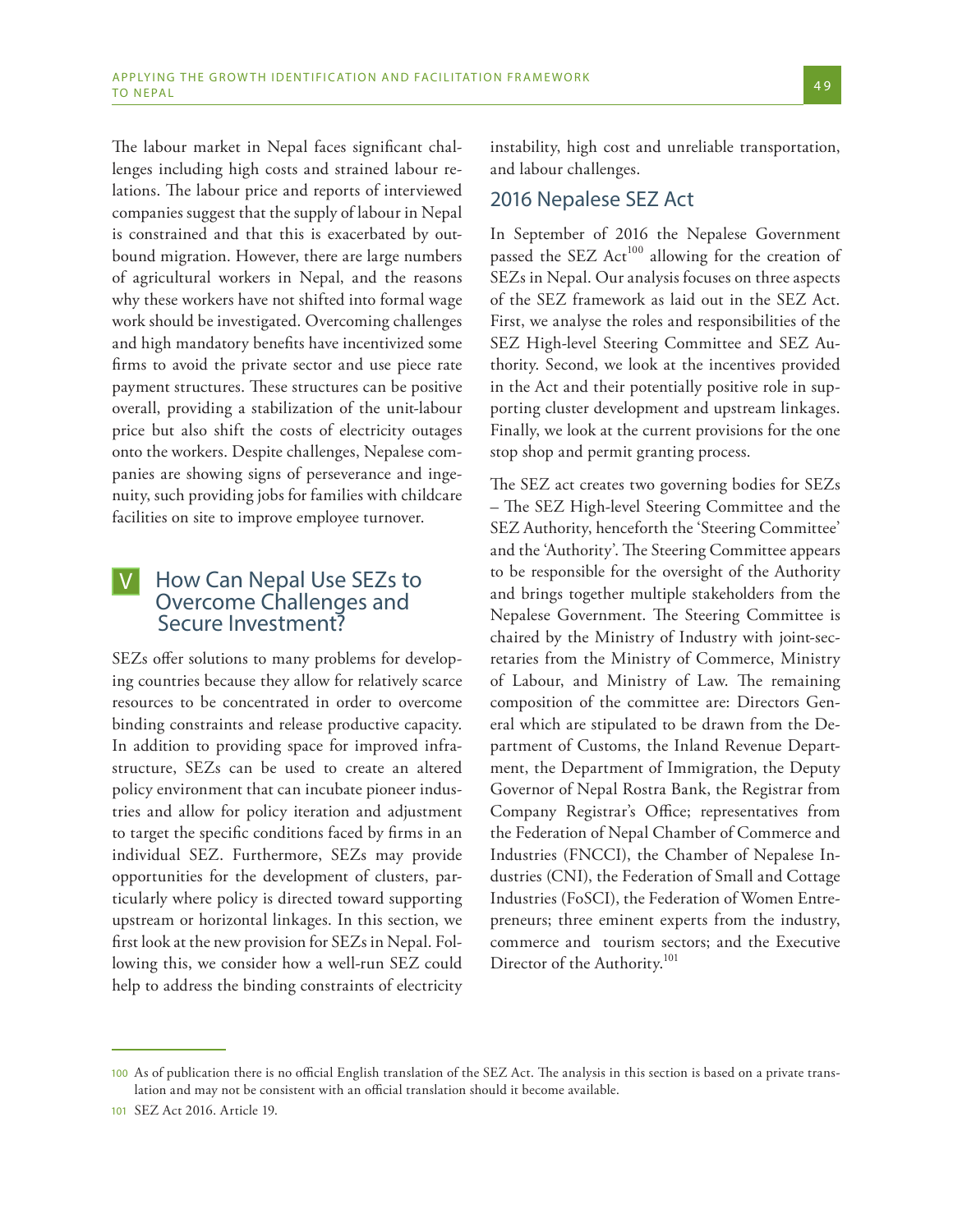This highly diverse and representative steering committee may be an asset or a hindrance to the implementation of the SEZ programme depending on how it is put into practice. Optimistically, a diverse steering committee will be inclusive and unite potentially fractious agencies around a shared development agenda. However, in the pessimistic case, the large number of influencers may introduce coordination issues that gridlock the implementation of the SEZ programme. If the pessimistic outcome obtains, it may be difficult to regain the trust of the market given Nepal's historical levels of political risk and unrest. The current SEZ Act represents a new opportunity to reach out to the private sector and stimulate imagination for Nepal's industrialization. However, the pace of implementation and effectiveness of the programme will send strong signals to firms about what they can expect from Nepalese SEZs.

In our translation of the SEZ Act, the obligations of the Steering Committee are not well laid out and the relationship with the Authority is not firmly defined. However, the roles and responsibilities of the Authority itself are more explicit. The Authority has responsibility for the operation and management of SEZs, operation of the one stop shop, infrastructure development and maintenance, and monitoring and regulation of firms (Article 14). Encouragingly, these responsibilities are specifically stipulated as open to Public-Private Partnership (Article 6). If Nepal is able to successfully attract SEZ partnerships, such as the potential cooperation with Chinese Ping An Insurance mentioned above, they will be able to benefit from potential private partners' experience in SEZ development and potentially avoid the false starts acknowledged in some attempts at creating SEZs in other developing countries.102 In this regard, Nepal's geographic location is an asset as partnership can be shared with either of its dynamic neighbours. In

particular, border SEZs with shared responsibility for infrastructure and customs cooperation hold potential for improvement in both electricity provision and transportation costs and times.

The Authority is empowered to draft a list of potential industries that can be established in SEZs, but it is not clear which body is responsible for approval of the final list. Furthermore, the Authority is only in position to recommend services, facilities, and concessions available to enterprises. The concern is that the Authority, which has primary interaction with the firms through the management of the SEZ and one stop shop, may know what is needed to stimulate participation in SEZs but may be unable to carry out its mandate due to coordination issues with other bodies, potentially including the Steering Committee.

To guard against coordination issues, the Steering Committee should be responsible for the determination of guiding principles while ensuring the SEZ Authority is endowed with the power, independence and financing for practical implementation. Financing is important because the Authority will not be able to meet its infrastructure obligations without sufficient funding, and if newly established SEZs are left bare or allowed to deteriorate it will quickly compromise any gains realized under the SEZ programme. The Authority should be invested with stronger power to incentivize pioneer firms. The incentives stipulated in the current  $law<sup>103</sup>$  may not be sufficient to attract pioneer firms. Investment incentives should be targeted to attract investment into sectors most consistent with Nepal's comparative advantage. However, the incentives offered and industries targeted should be approached with a spirit of experimentation and adaptation in response to feedback from market participants.

<sup>102</sup> Thomas Farole 2011. Economic Premise: Special Economic Zones: What Have We Learned? The World Bank. https://myweb.rollins.edu/tlairson/asiabus/sezevaluate.pdf

<sup>103</sup> Current incentives include special tax treatment (Article 24); reduced leasing costs for 3 years (Article 26); corporate income tax exemptions and dividend exemptions for 5-10 years depending on SEZ location and firm characteristics (Article 27); customs exemptions on imports (Article 28).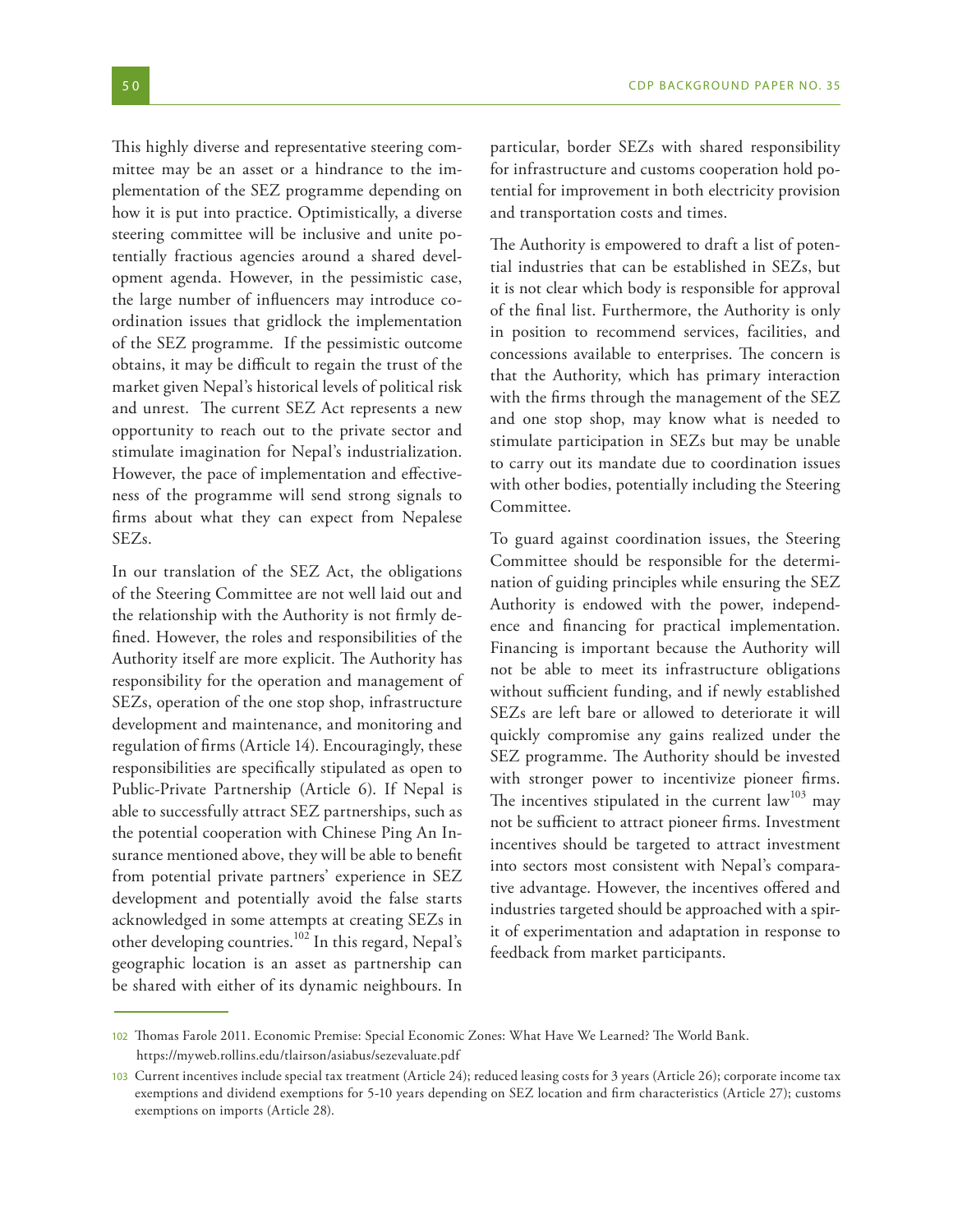Despite these concerns over coordination, the SEZ Act in Nepal shows signs of careful consideration. In particular, its provisions for local content are well considered. They provide incentives for using domestic inputs but not legally requiring them. The incentive provided for using at least 60% local raw material is to extend the life of the corporate income tax incentive from 5 years to 10 years. When this is combined with the current 30-40% discount on export transportation arising from import skewed trade balance, there are substantial opportunities for export producers in the short and midterm if they are able to source inputs locally. In addition, the Act incentivizes the upstream producers to upgrade by stipulating that firms which supply to exporters are eligible for the same benefits as exporters which may also help to lower the cost of the inputs. However, if these savings on transportation and tax are not sufficient to encourage use of local imports, this will constitute a clear verdict on the competitiveness of the upstream sectors. If this happens, the Government should devote resources to understanding the binding constraints and barriers to upgrading in the primary sector.

A similar incentive extending the period of tax exemption is offered for firms agreeing to locate in mountainous areas. Considering the existing question posed by high agricultural labour combined with reported labour shortages for wage earning jobs, it is possible to understand why the Government wishes to bring the firms to the rural areas. However, it is thought that the physical placement of SEZs bears significantly on their success. For instance the development of clusters is more likely to occur in central locations where there is relatively greater access to information, suppliers, and routes to markets. If clusters can be sustained they will need to be placed in a location which will continue to attract increasing skilled labour to meet demands for upgrading. Most of the successful SEZs in China were in coastal areas and workers came to these sites from the hinterland to take up work in factories. Historically, it was posited that strong family values in Chinese culture would prevent migrant workers

and that this was compounded by strict rules on internal migration in China. However, workers did come by the millions to the coastal factories and demonstrated their individual responses to the incentives offered to factory workers.

Nepal is a landlocked country whose geographical advantage comes from its location between China and India. Rather than trying to create SEZs in rural areas, it is advisable to look for locations which will offer the best long term prospects. These areas are likely to be along borders or areas that are less difficult to connect reliably to existing or expected transportation networks. Adopting an SEZ strategy means devoting a large share of limited resources to a small area in order to overcome significant binding constraints. These resources should be allocated to create the strongest possible odds for success. If industrialization efforts are effective, these sites will require continual improvement in line with the upgrading industries' requirements and therefore should be placed with careful consideration for their entire projected life-cycle. Given these considerations, the Authority is encouraged to be cautious when permitting the creation of an SEZ in a mountainous area. Where concerns are present, it would be wise to seek private partners for the mountainous SEZ and be attentive to any signs of reluctance from experienced developers to enter that location.

For some firms ease of doing business and a partnership relationship with local government can matter as much as financial incentives. The SEZ Act provides for the creation of a One Stop Shop to streamline services in the SEZs and stipulates that these services will include business registration, visa services, and exemptions (Article 23). It is difficult to underestimate the value of the solid implementation power of the one-stop-shop in international investment promotion. For most foreign companies, the one stop shop will be the primary or only interaction that they have with the Government of their host country. The concept of the One Stop Shop has coexisted with SEZs since at least the Singaporean Economic Development Board. The successful implementation of the One Stop Shop can be an advantage for a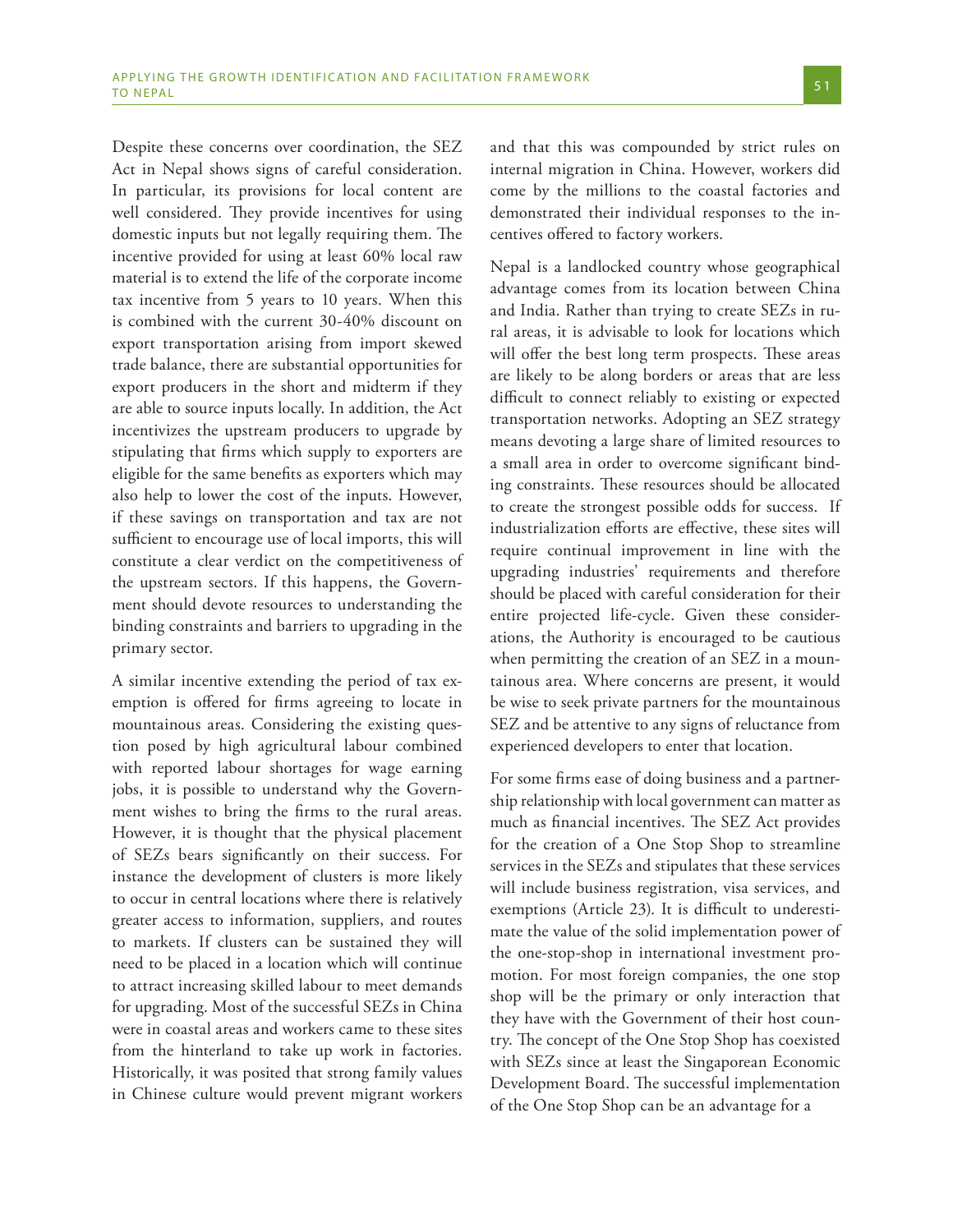developing country, but given their ubiquity, the emphasis again falls on implementation. Despite the seeming simplicity of the One Stop Shop concept, they infrequently produce the intended impact.<sup>104</sup>

One concern is that the granting of permits to operate in the SEZ is guaranteed to be provided within 30-days (Article 8). However, this may be a relatively long delay, particularly if a permit must be obtained prior to accessing One Stop Shop Services. No commitments have been provided in the SEZ for the time for services in the One Stop Shop. As one point of recent comparison, the Ethiopian one-stop shop for investors covers the all of the procedures of starting business including: issuing investment permits, business licenses and construction permits; issuing commercial registration certificates as well as renewals, amendments, replacements or cancellations; effecting registration of trade or firm name and amendment, as well as replacements or cancellations; issuing work permits, including renewals, replacements, suspensions or cancellations. This one-stop shop forms a core part of Ethiopia's competitiveness, with financial incentives such as 8-10 year income tax exemption broadly in line with Nepal's.<sup>105</sup> Another recent example can be found in Rwanda, which has emphasized the time aspect of business registrations and promises that businesses can be registered in a maximum of 24 hours.<sup>106</sup>

Creating an effective and service oriented One Stop Shop in Nepal should be a primary concern for the Authority which must be endowed with sufficient power to meet its commitment to potential investors. In the Singaporean Economic Development Board, the board itself was empowered to issue many of the

needed permits and permissions. However, many One Stop Shops coordinate among issuing agencies.107 The Government should consider a thorough review of existing One Stop Shops and incentives in other countries seeking to attract FDI from China. Combined with tailoring its incentives and services to the priority industries identified by the Authority, this comparative study will help Nepal to ensure that it has a strong sector-specific proposition for potential investors. Whichever form the Nepalese One Stop Shop takes, the credibility it maintains with investors should be considered strategic and essential to Nepal's SEZ strategy.

In order to help overcome potential coordination issues in the Authority and provide credible guarantees in the One Stop Shop, Nepal may consider involving the head of Government directly in the SEZ Authority. The active involvement of the head of Government may help to shorten the lead time on decision making and problem solving. As the process of creating SEZs and implementing the One Stop Shop will be influenced by local conditions, the ability to react and adapt will be a great advantage. Having a clear and consistent communication channel to the highest levels of the Government sends a strong signal that the decisions of the Authority will stand, and can be implemented successfully. In addition, it may be prudent to involve SEZ experts or experienced zone managers, at least in the early stages, to provide fast learning and avoid some common management mistakes that can jeopardize the effectiveness of SEZ programs and lead to a poor reputation with potential investors.

<sup>104</sup> Frank Sader 2000. Do "One-Stop Shops" Work? Foreign Investment Advisory Service (FIAS). The World Bank Group. http://led.co.za/sites/default/files/documents/92.pdf

<sup>105</sup> Ethiopian Investment Commission 2012. "Incentives". Ethiopian Government. http://www.investethiopia.gov.et/images/pdf/incentives.pdf

<sup>106</sup> Rwanda Development Board 2016. One Stop Centre. http://www.rdb.rw/one-stop-centre.html

<sup>107</sup> Frank Sader 2000. Do "One-Stop Shops" Work? Foreign Investment Advisory Service (FIAS). The World Bank Group. http://led.co.za/sites/default/files/documents/92.pdf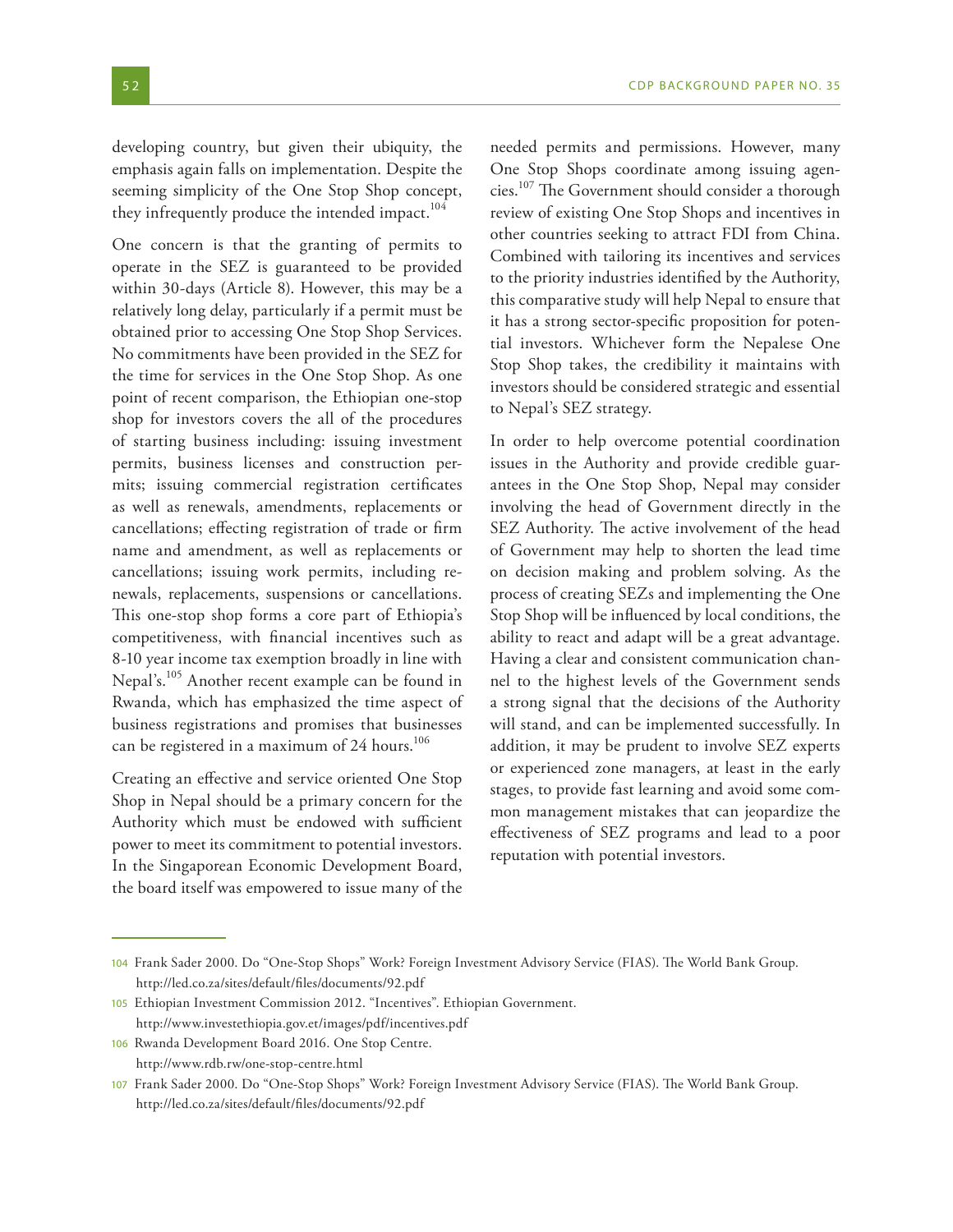## Overcoming Nepal's Binding **Constraints**

In the course of this report we have identified three binding constrains that have held back Nepalese manufacturing and entry into global value chains. These include the instability of the electricity supply, high cost and unreliable transportation, and a challenging labour market. For each of these, SEZs offer tangible opportunities to facilitate the development of productive capacity from a limited base. In this section we will take each constraint in turn and provide specific recommendations on how Nepal may be able to use its SEZs to overcome them.

Nepal has cost competitive electricity, but the supply is unstable and inadequate for the level of demand. Load shedding was consistently reported by firms outside of the existing industrial estates, while firms in these estates reported that the guarantees for 12 hours of electricity had been met and nearly eliminated this concern. In many manufacturing operations, it is advantageous to work on a shift based schedule as this improves the productivity of fixed assets. Shift work may also allow for the creation of more jobs, depending on the structure of the shifts preferred by firms and allowed under Nepalese law. As such, the electricity guarantee provided in the SEZs should be extended from 12 hours to 18 or 24 depending on the feasibility. In addition to the potential productivity gains, this may also help to differentiate the new SEZs from the old Industrial Estates in a way that generates enthusiasm for the new programme.

In order to meet these guarantees, the Authority should look for partnerships with the private sector and neighbouring Governments. Private partners with substantial experience in electricity generation and transmission experience may significantly contribute to the creation of efficient zone development. In particular, partners which have overcome this constraint in developing counties should be particularly prized. The early involvement of partners at the stage of selecting the physical location of SEZs is likely to have some bearing on their ability to meet proposed electricity guarantees.

In addition to private sector partners, the Government should consider co-locating SEZs in border regions where Indian and Chinese Governments could share the obligation and investment to support electricity guarantees. However, border SEZs have potential downsides. While the greater expertise and experience of the partner may introduce solutions, increasing the complexity of decision making and negotiation could introduce new coordination failures. All aforementioned cautions about the need for capable implementation apply to partnerships. The structure of partnerships with the private sector or neighbouring Governments must be negotiated with the competitiveness of the SEZ programme and the development of Nepal as core metrics by which mutual success will be judged.

The small scale of Nepalese exports and its landlocked condition contribute to high cost transportation which suffers from low reliability. While the SEZs cannot eliminate the transportation strains of being landlocked, they can help to improve problems relating to scale. Furthermore, there may be a window of opportunity created by the current trade balance which could feature into the selection of SEZ locations.

Goods bound for international markets may be able to be pooled among firms in the SEZs to take advantage of lower cost container shipping rates vs. shipping in open trucks. Interviewed firms frequently struggled to report their transportation costs as their small scale made containerization impossible and they often shipped their goods by a variety of ad hoc means including the use of open trucks. Pooling of goods in volumes that are insufficient to meet a full container is a service typically provided by shippers at international ports, however given the high cost of land transportation this could be more efficiently handled within the SEZ in Nepal. Creating a containerization service within the SEZ may help reduce the transportation costs and provide some space for new firms to get up to efficient scale. As part of this containerization service the Authority may be able to negotiate with freight forwarders on behalf of the SEZ. This may allow the SEZ to use the pooled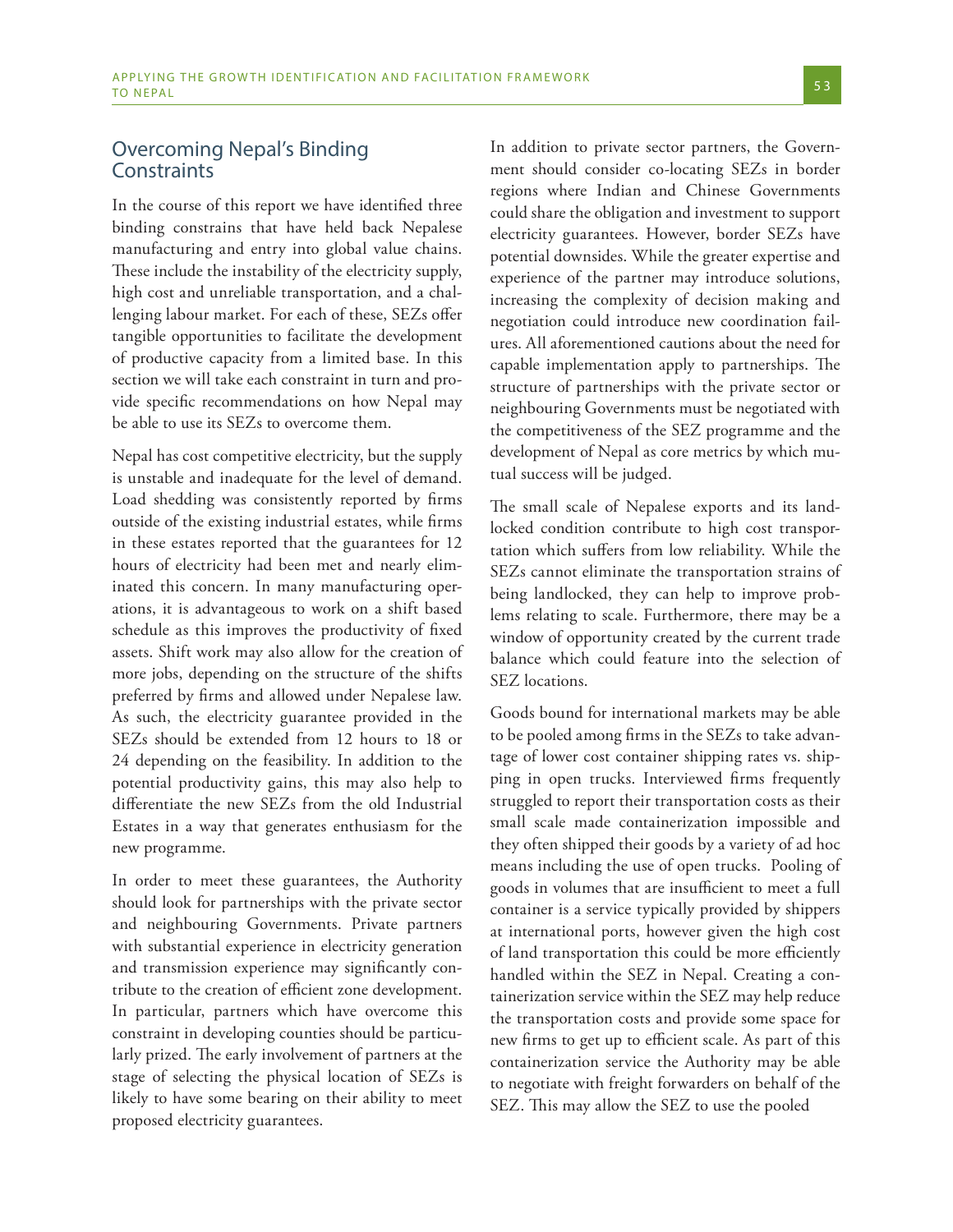containers to agree to concessions in exchange for minimum volumes or limited exclusive rights to ship the pooled containers from the SEZ. Caution should be exercised in the agreement of any monopoly access to the SEZs due to threats from political capture, rent seeking, or other abuses.

As mentioned above, the use of incentives to encourage clustering upstream materials production with downstream assembly of final goods is positive. It may allow firms to take advantage of the temporary benefit of discounted export transportation costs vs. import costs arising from the current trade balance. Although this discount is likely temporary, it could provide an initial boost to both the upstream and downstream industries. However, this depends on the ability of Nepalese primary goods to be competitive. In our interviews, many firms' inputs were sourced from India and China. In order to maximize the value of the transportation discount, larger or heavy inputs may be a good early target for investigation to see if there are ways to facilitate upgrading. These goods cost the most to import, and therefore have higher potential for being competitive. Although it is not easy to stimulate the growth of a cluster, the Government appears to recognize the value of clusters for addressing multiple challenges, among which may be the high cost of transportation.

As mentioned above, the high cost and restricted supply of labour in Nepal is challenging when looked at in combination with the high agricultural labour. The SEZs can provide opportunities to overcome labour challenges. For instance, effective wage levels may be reduced by regulating the existing piece work system. Piece work allows the wage to be more closely linked to worker productivity, stabilizing the unit labour cost. It may also reduce employee turnover as increasing skills and experience allow the worker to achieve higher take home wages. As part of this regulation, piece work contracts could benefit from relaxed non-wage benefit and mandatory contribution requirements. This may bring more workers and firms into the formal sector, as the current costs of formalizing a labour contract appear to be keeping some firms outside of the system. However, the

implementation of piece work payment systems must balance the interests of workers and companies. Effort should be taken to study the effects of piece work in other markets as this payment structure has been used and outcomes for workers and firms vary.

One of the most effective ways SEZs help to reduce labour costs is by offering non-wage benefits that can be provided more cost effectively by developers or firms. These may include accommodation, meals, education, and health services that can benefit from economies of scale within the SEZ. These benefits often increase the attractiveness of the SEZ as a work location. Furthermore, they increase labour buy-in for the newly regulated piece-work contracts as workers' disposable income may be increased due to the limited need for living expenses and welfare goods. When well implemented, these programmes offer significant potential for win-win cooperation with labour.

Finally, given the current challenges in the Nepalese labour market, the Government should resist the temptation to restrict the use of foreign labour in the SEZs. Due to the large outgoing migration and the restriction of labour supply, economic migration should be allowed to continue in order to stimulate a more competitive labour market at least until the outbound migration trends slow or reverse.

In this section we have analysed the 2016 Nepal SEZ act. We found that overall the drafting of the act is very strong and has potential for supporting the development of clusters; however, there are some concerns about coordination issues. These issues manifest in both the Authority's ability to provide credible incentives and create a service friendly One Stop Shop.

Following the examination of the SEZ Act, we looked at several ways that the SEZ programme in Nepal can be used to overcome the challenges of poor electricity supply, high transportation costs, and a challenging labour market. These include using experienced partners to help guarantee electricity provision for 18-24 hours a day, pooling exporter goods to access savings from containerization, and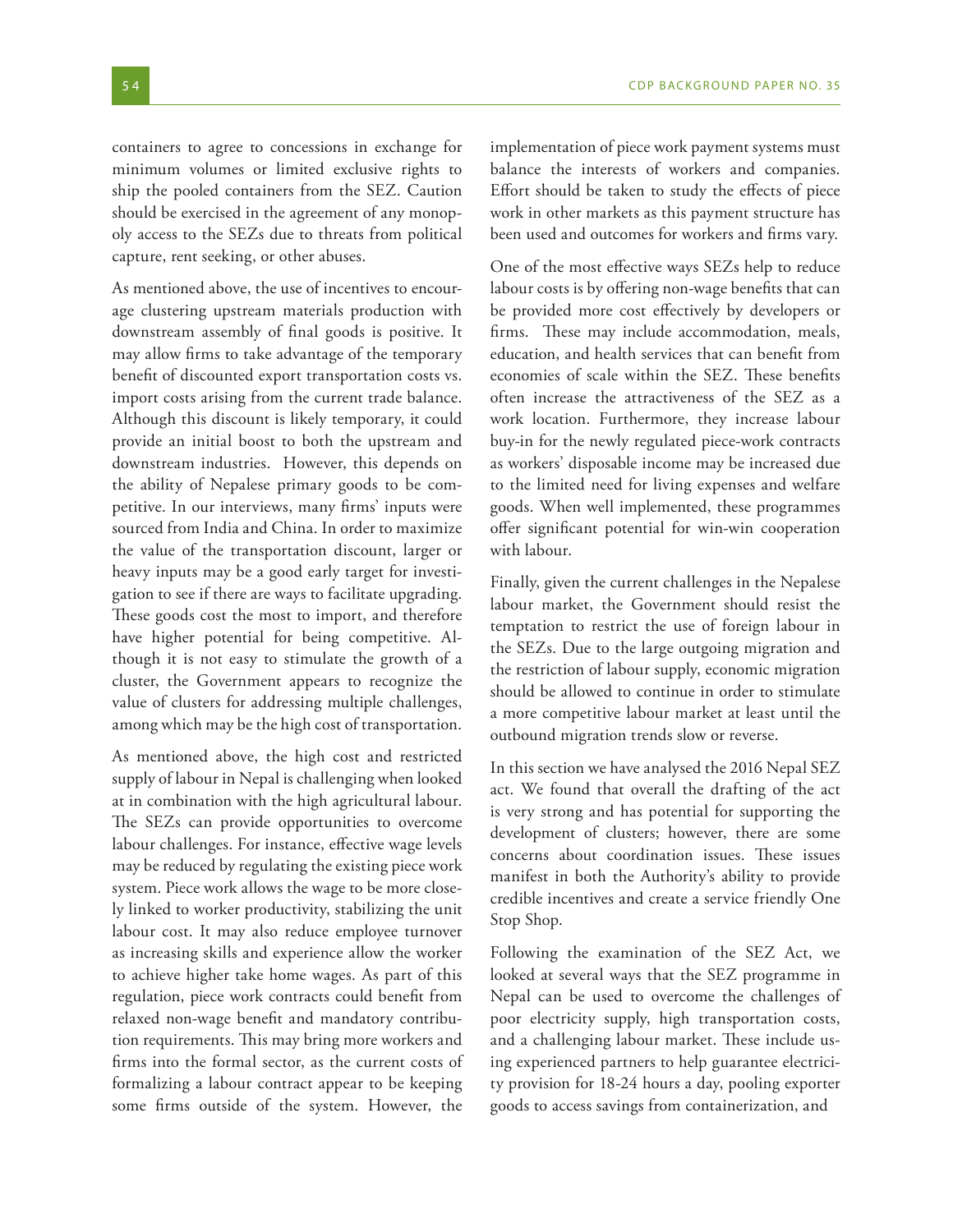providing non-wage benefits to workers onsite to benefit from economies of scale in household expenditure.

#### Conclusion VI

In this report, the Growth Identification and Facilitation Framework (GIFF) was applied to Nepal. The GIFF is a practical policy tool that helps decision makers in developing countries to create sharply focused policies that support growth. New Structural Economics holds that a country can achieve rapid economic growth by targeting industries in which they have a latent comparative advantage. Through the use of facilitating policies this latent comparative advantage can be realized, setting the country on a course of continual structural transformation.

The GIFF starts from 'What a Country Has' in order to determine what it may be able to do well. One of Nepal's advantages is its strategic location between the high-growth countries of China and India. These countries, along with Viet Nam, serve as benchmark countries for Nepal. Benchmarking is used in the GIFF to help to identify industries which were successful in fast growing countries. In addition to having high growth rates, benchmark countries must be the right size to provide an achievable model and have similar factor endowments.

Benchmark countries may also provide opportunities for industrial transfer. Under conditions of high growth the benchmark countries will be undergoing their own structural transformation. This means that the products which were instrumental for their success may no longer be best placed to support further growth due to rising wages and enhanced opportunities for productive uses of accumulated capital. In such cases, these industries will relocate their manufacturing operations to lower cost countries. Of the benchmark countries, in the short term only China is a suitable place for Nepal to seek industrial transfer because the minimum wage in Nepal is actually higher than the minimum wage in India – despite India having more than twice the level of GDP per capita of Nepal.

If Nepal can capture a share of the industrial transfer from China and demonstrate successful manufacturing exports, this effect is likely to snowball as additional firms seek to replicate this success. Transferring firms bring more than just capital. Their existing management production process expertise may help to drive innovation and upgrading in the host country. However, one of the greatest assets brought by transferring firms is existing global buyers and distribution networks. Through these networks they can establish credibility for Nepali goods.

The products most likely to be successful in Nepal are light manufactured goods. Of these, several enjoy special preferential trade access to the United States which were extended as a form of disaster relief. Although there are challenges in realizing these preferences, there are several categories of products which could offer substantial discounts to importers that may encourage them to purchase the products from producers in Nepal. Unfortunately, the greatest potential savings are in trunks and cases categories which Nepal does not currently produce. There are some products on the list that are currently made in Nepal, though most of these are garments and the potential savings are much smaller.

The firms in Nepal producing light manufactured goods, including plastics, footwear, and garments, demonstrate ingenuity in reaching global markets. However, these firms are held back by many challenges including unstable electricity supply, high cost transportation, and a labour market characterized by high levels of outgoing migration and strained labour relations. One critical step in the GIFF is recognizing the power of SEZs and using targeted policy interventions to overcome binding constraints.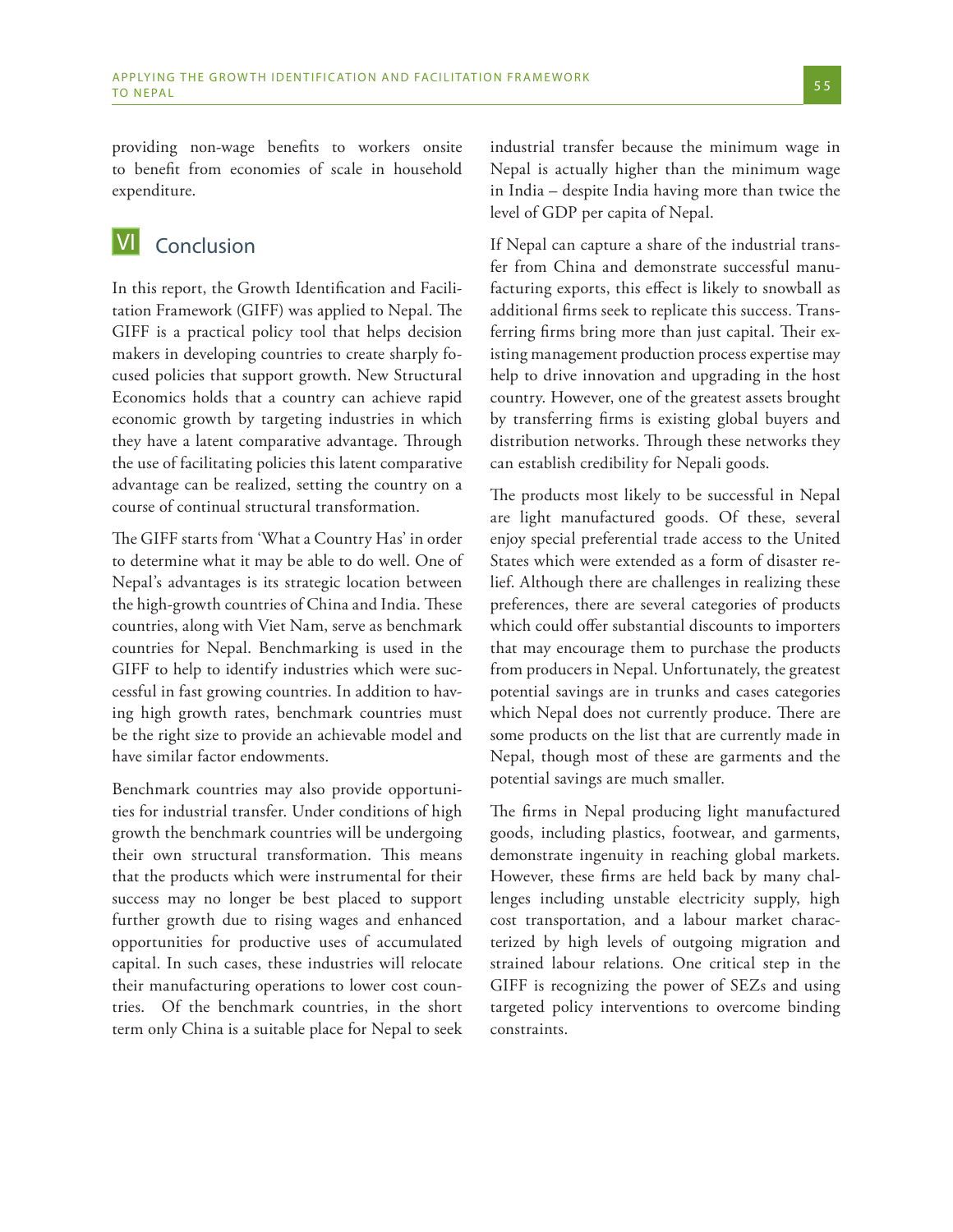The new SEZ Act represents significant potential for Nepal to use its limited resources to provide an environment where firms can thrive and begin the process of reinvigorating Nepal's manufacturing sector. The quality of the implementation of this Act will determine its success, and this report has provided several recommendations for enabling Nepali SEZs to reach their potential. Among these are putting structures in place to guard against coordination failures and maintain a high-performing One Stop Shop. Ultimately, comparative advantage is proven in the market place, and the decisions of private firms will be driven by the total package of incentives in Nepal and their private motivations. In whatever form the Nepalese SEZs eventually take, it will be critical for the policy framework that supports them to be adaptable and maintain clear communication channels to the private sector. Ideally, the change will be driven by the need to adapt to the new structures created by years of high growth.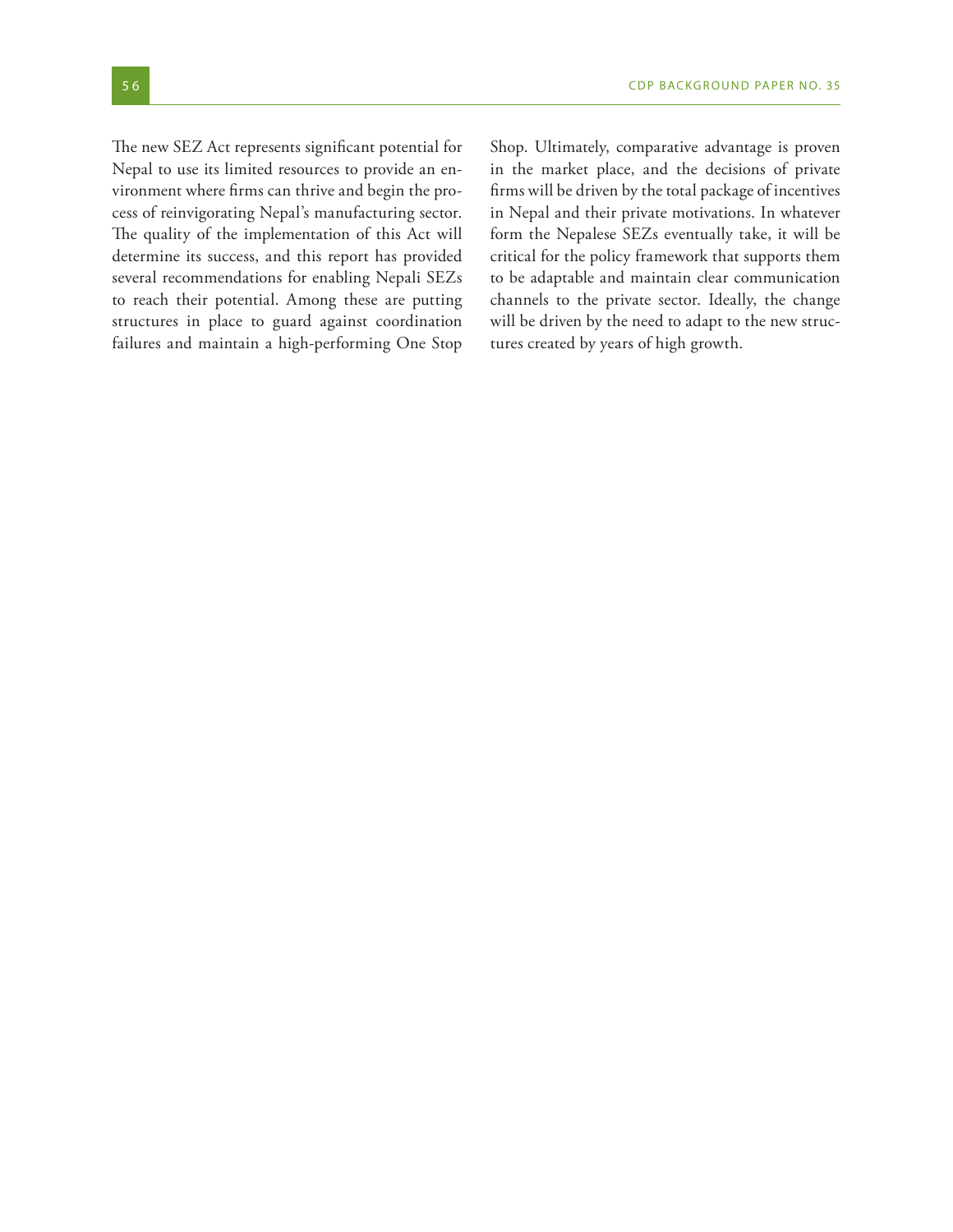# Appendices

# Appendix A: Survey Methodology

The survey and case studies undertaken as part of this report do not claim to be a representative sample. The aim of the survey was to illustrate binding constraints and routes to export by focusing on sectors which had high export potential. Potential for export was determined on the basis of preliminary benchmarking analysis, preferential trade agreements, and the advice of our local expert.

Due, in part, to the small volume and narrow export basket in Nepal the advice of the consultant was required in order to select sectors where a sufficient number of firms could be identified given the following criteria:

- A minimum of 5 firms must be interviewed in each sector with no more than 20% total from each sector.
- Firms must be light manufacturing.
- Exporting firms were to be prioritized.

After an initial pre-test on local firms to finalize the questionnaire, it was agreed that the sectors of focus would be plastics, garments, leather and shoes, fabrics and yarn, carpets and pashmina. Paper was later substituted for fabrics and yarns as a sufficient number of responsive firms could not be identified to meet the above criteria.

Within these sectors firms were selected from a number of sources. First the industry websites of the respective industry associations were used when available. These were supplemented with firm lists from the Nepal Trade and Export Promotion Centre (TEPC) and Federation of Nepal Chambers of Commerce and Industries (FNCCI).

At this stage, there was a high failure rate arising from outdated contact information and respondent refusal. In order to meet the minimum firm requirements an open internet key-word search was used along with the database of the South Asia Watch on Trade, Economics and Environment (SAWTEE). Industry associations were also contacted for support with one respondent being introduced from the Garment Association of Nepal (GAN) and two plastics firms being introduced by the Industrial Districts Management (IDM). Finally, the remaining 8 firms were identified using snowballing from existing samples.

Table A.1 details the firms including the sector focus which led to their identification and additional products that they produce.

| <b>Initial Product Category</b> | Firm Code        | <b>Also Makes</b>                              |
|---------------------------------|------------------|------------------------------------------------|
|                                 | PC01             | Textiles/Garments, Footwear, Trunks/cases etc. |
|                                 | PC <sub>02</sub> | Textiles/Garments, Trunks/cases etc.           |
|                                 | PC <sub>03</sub> | Textiles/Garments                              |
| Pashmina and Carpets            | PC <sub>04</sub> | <b>Textiles/Garments</b>                       |
|                                 | PC <sub>05</sub> |                                                |
|                                 | PC <sub>06</sub> | Textiles/Garments                              |
|                                 | GR01             |                                                |
|                                 | GR02             |                                                |
| Garments                        | GR03             | Pashmina                                       |
|                                 | GR04             | NOT INTERVIEWED                                |

### Table A.1: Initial Firm Categorization and Additional Product Categories<sup>108</sup>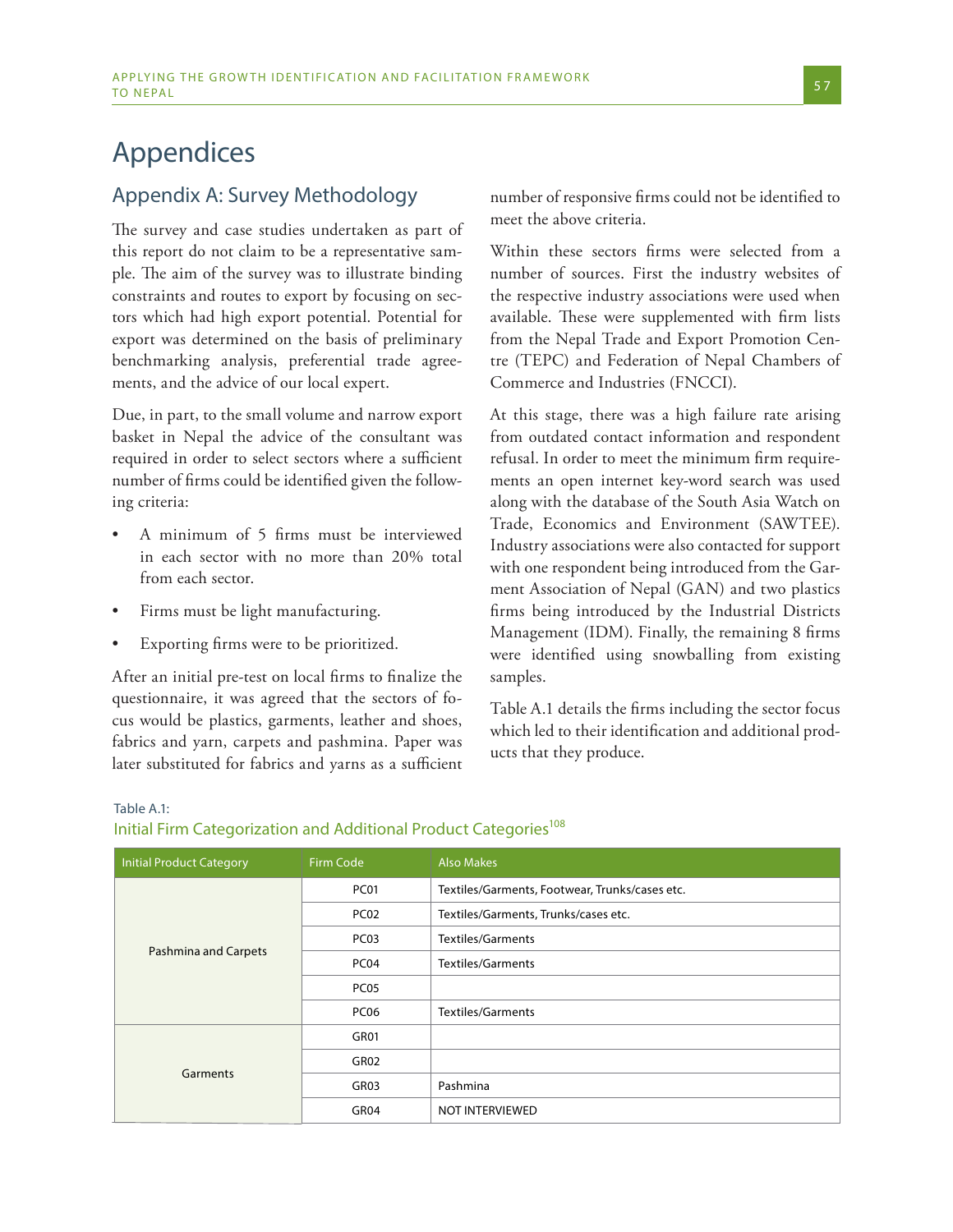| (Continued)                     | <b>Firm Code</b> | <b>Also Makes</b>                                          |
|---------------------------------|------------------|------------------------------------------------------------|
| <b>Initial Product Category</b> |                  |                                                            |
|                                 | GR05             |                                                            |
|                                 | GR06             |                                                            |
|                                 | GR07             | NOT INTERVIEWED                                            |
|                                 | GR08             | Trunks/cases etc.                                          |
| Garments                        | GR09             | Trunks/cases etc.                                          |
|                                 | GR10             | Yarn                                                       |
|                                 | <b>GR11</b>      |                                                            |
|                                 | <b>GR12</b>      | Leather, Trunks/cases etc.                                 |
|                                 | GR13             | Trunks/cases etc.                                          |
|                                 | <b>FW01</b>      |                                                            |
|                                 | <b>FW02</b>      |                                                            |
|                                 | FW03             |                                                            |
|                                 | FW04             | NOT INTERVIEWED                                            |
| Footwear                        | FW05             | NOT INTERVIEWED                                            |
|                                 | FW06             |                                                            |
|                                 | FW07             |                                                            |
|                                 | FW08             | Leather                                                    |
|                                 | <b>PP01</b>      | Trunks/cases etc.                                          |
|                                 | <b>PP02</b>      | Textiles/Garments, Trunks/cases etc.                       |
|                                 | PP <sub>03</sub> |                                                            |
| Paper                           | PP04             | Trunks/cases etc.                                          |
|                                 | PP <sub>05</sub> | NOT INTERVIEWED                                            |
|                                 | <b>PP06</b>      |                                                            |
|                                 | PL01             |                                                            |
|                                 | PL <sub>02</sub> | NOT INTERVIEWED                                            |
|                                 | PL <sub>03</sub> | Textiles/Garments, Pharmaceuticals                         |
| Plastic                         | PL <sub>04</sub> |                                                            |
|                                 | PL <sub>05</sub> |                                                            |
|                                 | PL <sub>06</sub> |                                                            |
|                                 | <b>TX01</b>      | Yarn                                                       |
| <b>Textiles</b>                 | <b>TX02</b>      | Textiles/Garments, Pashmina and Carpets, Trunks/cases etc. |

<sup>108</sup> The questionnaire did not distinguish between carpet textiles and garment textiles, as such most firms in the carpet industry expressed working in 'Textiles/Garments'; however, this is not necessarily an additional branch of products.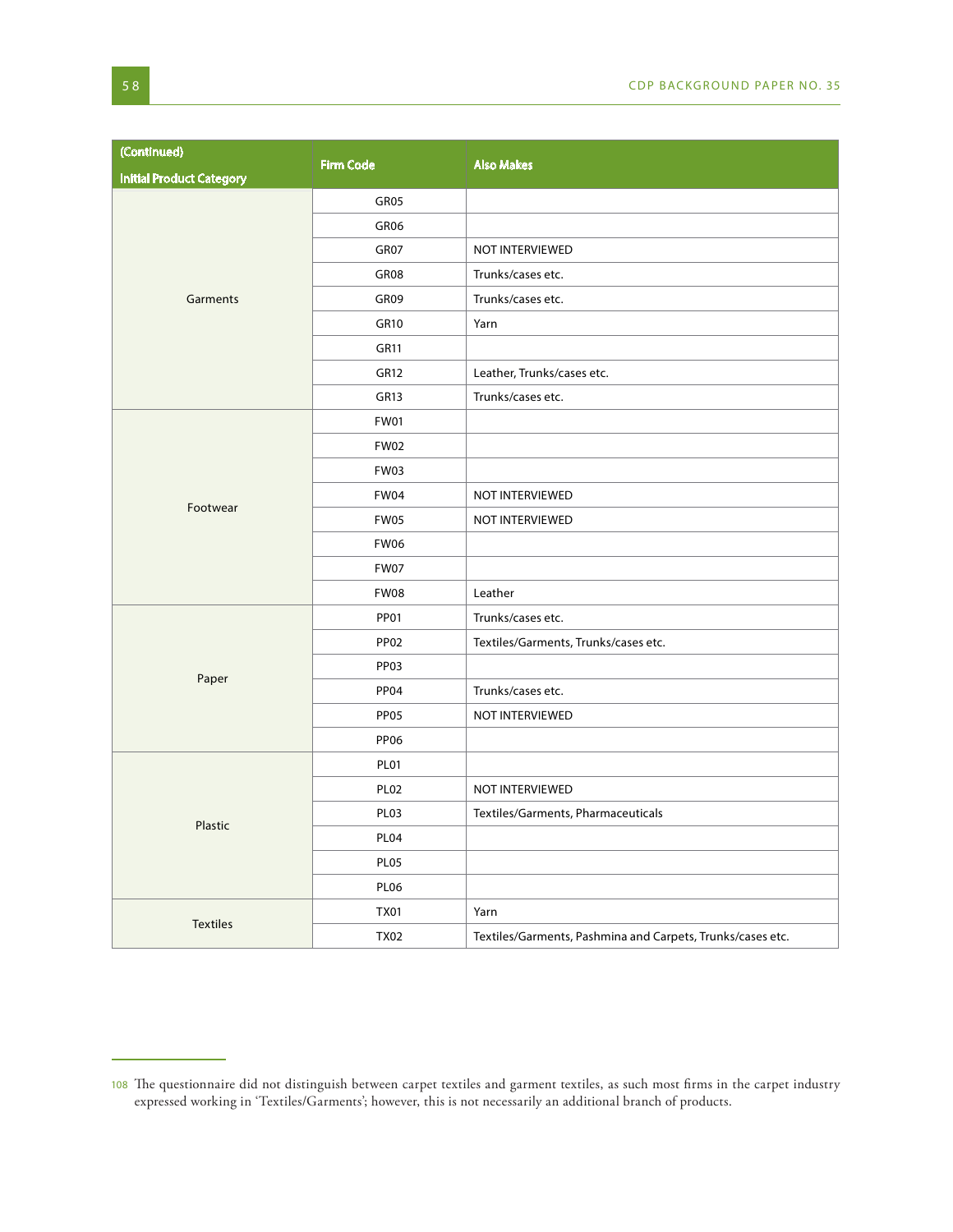#### Table A.2:

## Survey and Case Study Firms Introduced by Associations or Snowballing

| Firm Code        | <b>Snowballing Data</b> |
|------------------|-------------------------|
| CS <sub>01</sub> | Association Introduced  |
| <b>PL03</b>      | Association Introduced  |
| <b>PL05</b>      | Association Introduced  |
| <b>FW08</b>      | Snowball                |
| <b>GR02</b>      | Snowball                |
| <b>GR05</b>      | Snowball                |
| <b>GR06</b>      | Snowball                |
| GR09             | Snowball                |
| <b>PC01</b>      | Snowball                |
| <b>PC06</b>      | Snowball                |
| <b>PL06</b>      | Snowball                |

## Table A.3: Case Study Firms

| Firm Code        | <b>Snowballing Data</b> |
|------------------|-------------------------|
| <b>CS01</b>      | Association Introduced  |
| <b>PL03</b>      | Association Introduced  |
| PL <sub>05</sub> | Association Introduced  |
| <b>FW08</b>      | Snowball                |
| <b>GR02</b>      | Snowball                |
| GR <sub>05</sub> | Snowball                |
| GR <sub>06</sub> | Snowball                |
| GR09             | Snowball                |
| <b>PC01</b>      | Snowball                |
| <b>PC06</b>      | Snowball                |
| PL <sub>06</sub> | Snowball                |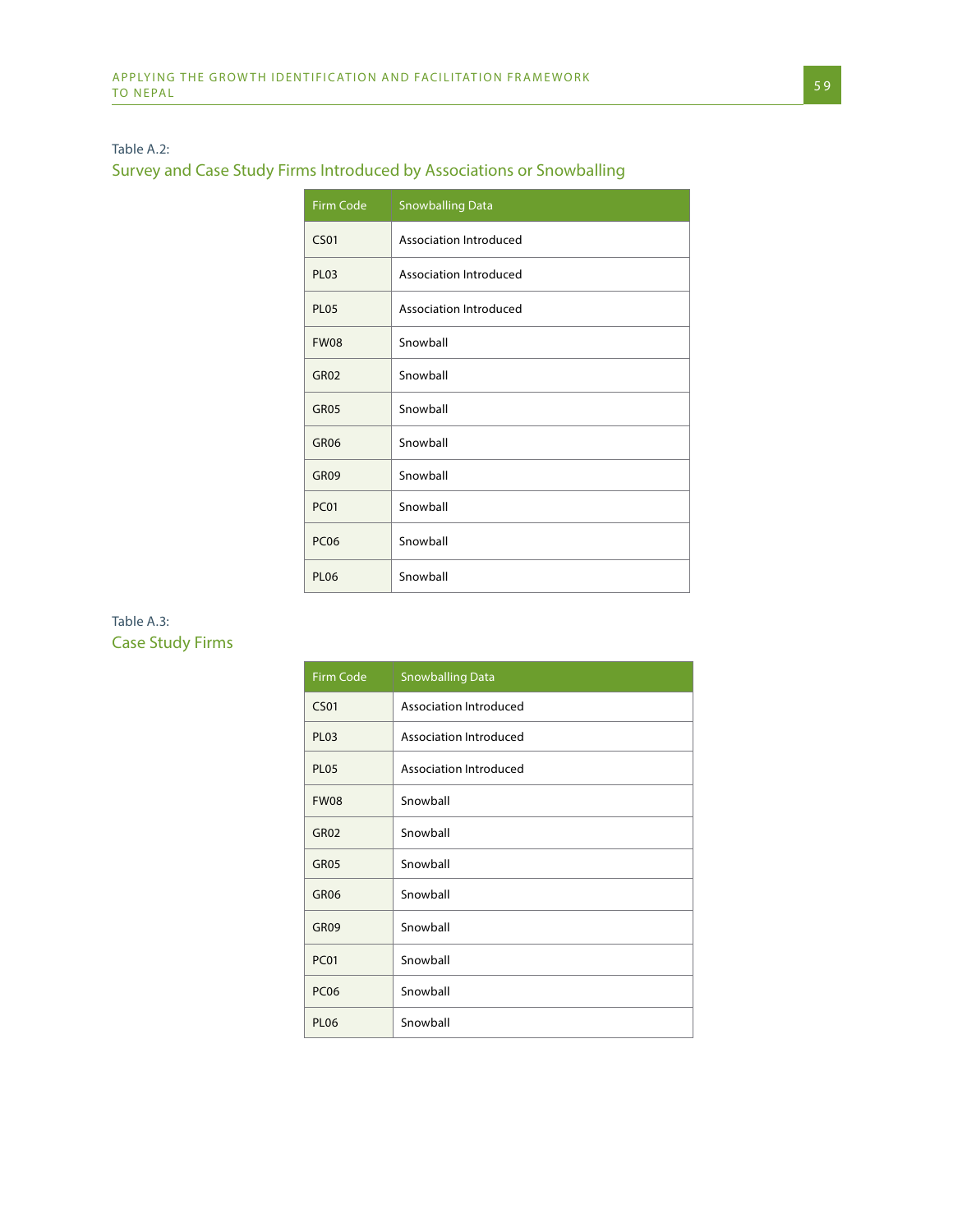# Appendix B: Decliners from Benchmark Countries

| Country | HS-4 Code | Product                                                   | % of total<br>export<br>1995 | Rank 1995 Rank 2000 Rank 2005 Rank 2010 Rank 2014 |                |                |              |                 |
|---------|-----------|-----------------------------------------------------------|------------------------------|---------------------------------------------------|----------------|----------------|--------------|-----------------|
|         | 6204      | Non-Knit Women's Suits                                    | 2.42                         | $\mathbf{1}$                                      | $\overline{4}$ | $\overline{7}$ | 16           | 16              |
|         | 6204      | Non-Knit Women's Suits                                    | 2.42                         | $\mathbf{1}$                                      | 4              | $\overline{7}$ | 16           | 16              |
|         | 6203      | Non-Knit Men's Suits                                      | 2.40                         | 2                                                 | 7              | 20             | 33           | 28              |
|         | 9503      | <b>Models and Stuffed Animals</b>                         | 1.95                         | 3                                                 | 3              | 25             | 28           | 30              |
|         | 4202      | <b>Trunks and Cases</b>                                   | 1.92                         | 4                                                 | 8              | 15             | 12           | 13              |
|         | 8527      | <b>Radio Receivers</b>                                    | 1.81                         | 5                                                 | 14             | 41             | 73           | 98              |
|         | 6403      | Leather Footwear                                          | 1.79                         | 6                                                 | 6              | 12             | 26           | 34              |
|         | 6110      | <b>Knit Sweaters</b>                                      | 1.59                         | $\overline{7}$                                    | 5              | 9              | 14           | 21              |
|         | 8471      | Computers                                                 | 1.55                         | 8                                                 | $\mathbf{1}$   | $\mathbf{1}$   | $\mathbf{1}$ | $\overline{2}$  |
|         | 2709      | Petroleum Oils, Oils from Bituminous<br>Minerals, Crude   | 1.50                         | 9                                                 | 24             | 59             | 187          | 505             |
|         | 6402      | Rubber Footwear                                           | 1.43                         | 10                                                | 10             | 18             | 19           | 14              |
| China   | 5208      | Light Pure Woven Cotton                                   | 1.31                         | 11                                                | 30             | 51             | 46           | 52              |
|         | 4203      | Leather Apparel                                           | 1.31                         | 12                                                | 16             | 48             | 133          | 206             |
|         | 3926      | Plastic Articles (Other)                                  | 1.18                         | 13                                                | 12             | 23             | 31           | 23              |
|         | 6109      | Knit T-shirts                                             | 1.13                         | 14                                                | 21             | 29             | 41           | 44              |
|         | 6302      | Bed, Table, Toilet and Kitchen Linens                     | 1.04                         | 15                                                | 27             | 46             | 44           | 46              |
|         | 8504      | Electric Transformers, Static Converters<br>and Rectifier | 1.04                         | 16                                                | 9              | 10             | 10           | 12 <sup>2</sup> |
|         | 8473      | Parts, Accessories, Except Covers, for<br>Office Machine  | 1.03                         | 17                                                | 2              | 3              | 6            | 6               |
|         | 6205      | Men's or Boys' Shirts                                     | 0.88                         | 18                                                | 32             | 66             | 83           | 121             |
|         | 8609      | Cargo Containers                                          | 0.80                         | 19                                                | 19             | 24             | 43           | 48              |
|         | 8517      | Telephones                                                | 0.80                         | 20                                                | 13             | 8              | 2            | $\mathbf{1}$    |
|         | 7102      | Diamonds                                                  | 14.48                        | $\mathbf{1}$                                      | $\mathbf{1}$   | $\mathbf{1}$   | 2            | $\overline{2}$  |
|         | 1006      | Rice                                                      | 4.30                         | $\overline{2}$                                    | 11             | 6              | 13           | 5               |
| India   | 5205      | Cotton Yarn                                               | 2.79                         | 3                                                 | 5              | 17             | 10           | 9               |
|         | 6204      | Non-Knit Women's Suits                                    | 2.49                         | 4                                                 | 3              | 8              | 18           | 16              |
|         | 6205      | Non-Knit Men's Shirts                                     | 2.37                         | 5 <sub>5</sub>                                    | $\overline{7}$ | 18             | 42           | 43              |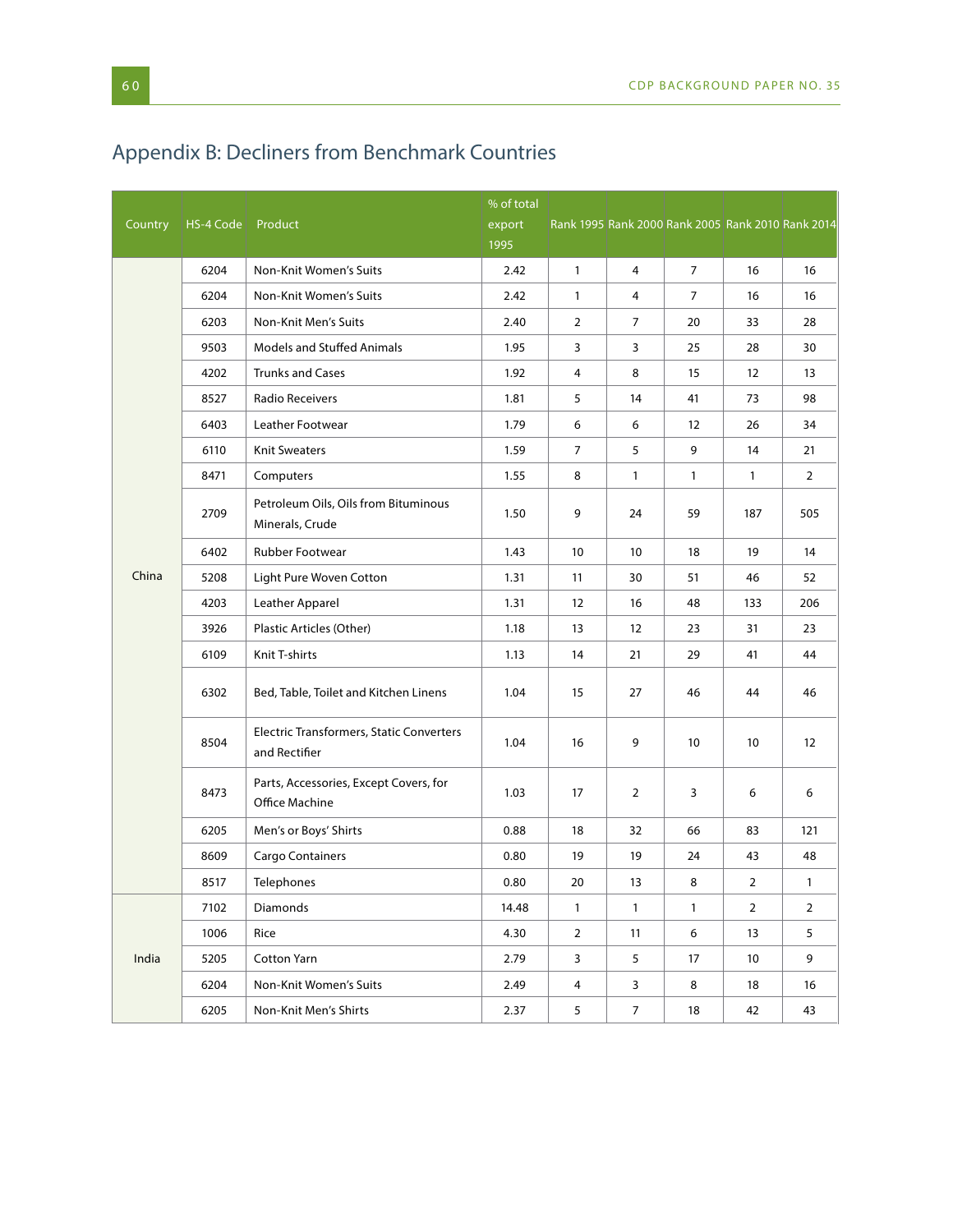| (Continued)<br>Country | $HS-4$<br>Code | Product                                                                           | % of total<br>export<br>1995 |                |                |                | Rank 1995 Rank 2000 Rank 2005 Rank 2010 Rank 2014 |                |
|------------------------|----------------|-----------------------------------------------------------------------------------|------------------------------|----------------|----------------|----------------|---------------------------------------------------|----------------|
|                        | 306            | Crustaceans                                                                       | 2.18%                        | 6              | $\overline{4}$ | 15             | 33                                                | 11             |
|                        | 6206           | Non-Knit Women's Shirts                                                           | 2.09%                        | $\overline{7}$ | 9              | 10             | 23                                                | 29             |
|                        | 2304           | Oil-cake and Other Solid Residues                                                 | 1.72%                        | 8              | 18             | 21             | 21                                                | 40             |
|                        | 5208           | Light Pure Woven Cotton                                                           | 1.70%                        | 9              | 13             | 41             | 54                                                | 51             |
|                        | 2601           | Iron Ore                                                                          | 1.62%                        | 10             | 22             | 3              | 4                                                 | 59             |
|                        | 7113           | Jewellery                                                                         | 1.56%                        | 12             | 8              | 4              | 3                                                 | 3              |
|                        | 3004           | <b>Packaged Medicaments</b>                                                       | 1.54%                        | 13             | 10             | 5              | 5                                                 | 4              |
|                        | 6304           | <b>Other Furnishing Articles</b>                                                  | 1.48%                        | 14             | 12             | 11             | 32                                                | 26             |
| India                  | 2710           | <b>Refined Petroleum</b>                                                          | 1.43%                        | 15             | $\overline{2}$ | 2              | $\mathbf{1}$                                      | $\mathbf{1}$   |
|                        | 4203           | Leather Apparel                                                                   | 1.37%                        | 16             | 14             | 32             | 63                                                | 49             |
|                        | 6105           | Men's or Boys' Shirts, Knitted or Crocheted                                       | 1.23%                        | 17             | 23             | 40             | 71                                                | 88             |
|                        | 801            | Coconuts, Brazil Nuts and Cashew Nuts                                             | 1.16%                        | 18             | 16             | 24             | 66                                                | 55             |
|                        | 901            | Coffee                                                                            | 1.16%                        | 19             | 49             | 82             | 100                                               | 108            |
|                        | 902            | Tea                                                                               | 1.09%                        | 20             | 21             | 46             | 49                                                | 90             |
|                        | 3204           | Synthetic Organic Colouring Matter                                                | 1.05%                        | 21             | 17             | 22             | 29                                                | 18             |
|                        | 2709           | Crude Petroleum                                                                   | 24.19%                       | N.A.           | $\mathbf{1}$   | $\mathbf{1}$   | $\mathbf{1}$                                      | $\overline{2}$ |
|                        | 306            | Crustaceans                                                                       | 5.78%                        | N.A.           | $\overline{2}$ | 4              | 11                                                | 11             |
|                        | 6404           | <b>Textile Footwear</b>                                                           | 4.93%                        | N.A.           | 3              | $\overline{2}$ | 14                                                | 5              |
|                        | 1006           | Rice                                                                              | 4.61%                        | N.A.           | 4              | 3              | 2                                                 | 8              |
| Viet                   | 901            | Coffee                                                                            | 3.46%                        | N.A.           | 5              | 9              | 8                                                 | $\overline{7}$ |
| Nam <sup>109</sup>     | 8473           | Parts etc. for Typewriters & Other Office<br><b>Machines Computer Accessories</b> | 3.36%                        | N.A.           | 6              | 15             | 56                                                | 73             |
|                        | 307            | Molluscs                                                                          | 2.74%                        | N.A.           | 8              | 21             | 41                                                | 59             |
|                        | 6403           | Leather Footwear                                                                  | 2.49%                        | N.A.           | 9              | 6              | $\overline{4}$                                    | $\overline{3}$ |
|                        |                |                                                                                   |                              |                |                |                |                                                   |                |

Vietnam did not report trade data in 1995. 2000 data is used as a baseline.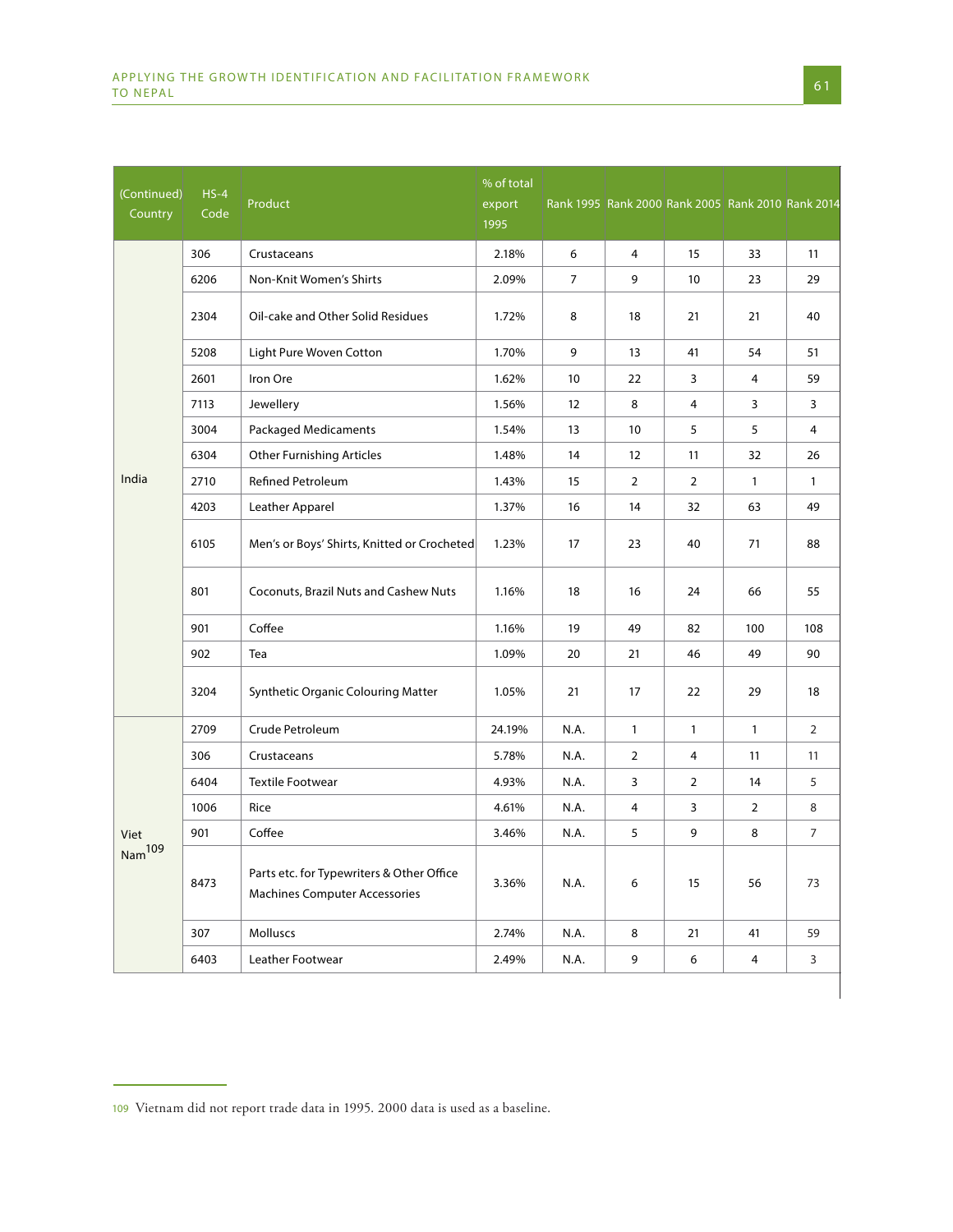$\overline{\phantom{a}}$ 

| (Continued)<br>Country | $HS-4$<br>Code | Product                               | % of total<br>export 1995 |      |                  | Rank 1995 Rank 2000 Rank 2005 Rank 2010 |    | Rank<br>2014 |
|------------------------|----------------|---------------------------------------|---------------------------|------|------------------|-----------------------------------------|----|--------------|
|                        | 6203           | Non-knit Men's or Boys' Suits         | 2.44%                     | N.A. | 10 <sup>10</sup> | 8                                       | 16 | 13           |
|                        | 6402           | <b>Rubber Footwear</b>                | 2.09%                     | N.A. | 11               | 23                                      | 20 | 18           |
|                        | 6202           | Non-knit Women's or Girls' Overcoats  | 1.90%                     | N.A. | 12               | 26                                      | 37 | 32           |
|                        | 6201           | Non-Knit Men's Coats                  | 1.84%                     | N.A. | 13               | 29                                      | 30 | 26           |
|                        | 2710           | Petroleum Oils                        | 1.56%                     | N.A. | 14               | 25                                      | 18 | 30           |
| <b>Viet Nam</b>        | 6205           | Non-knit Men's or Boys' Shirts.       | 1.29%                     | N.A. | 15               | 22                                      | 28 | 37           |
|                        | 801            | Coconuts, Brazil Nuts and Cashew Nuts | 1.20%                     | N.A. | 16               | 14                                      | 19 | 19           |
|                        | 4202           | <b>Trunks and Cases</b>               | 1.15%                     | N.A. | 17               | 24                                      | 22 | 16           |
|                        | 4001           | Natural Rubber                        | 1.15%                     | N.A. | 18               | 10                                      | 6  | 22           |
|                        | 9403           | Other Furniture and Parts Thereof     | 1.07%                     | N.A. | 19               | 5                                       | 5  | 6            |
|                        | 6211           | <b>Non-knit Track Suits</b>           | 1.05%                     | N.A. | 20               | 53                                      | 60 | 53           |
|                        | 904            | Pepper of the Genus Piper             | 1.01%                     | N.A. | 21               | 31                                      | 34 | 27           |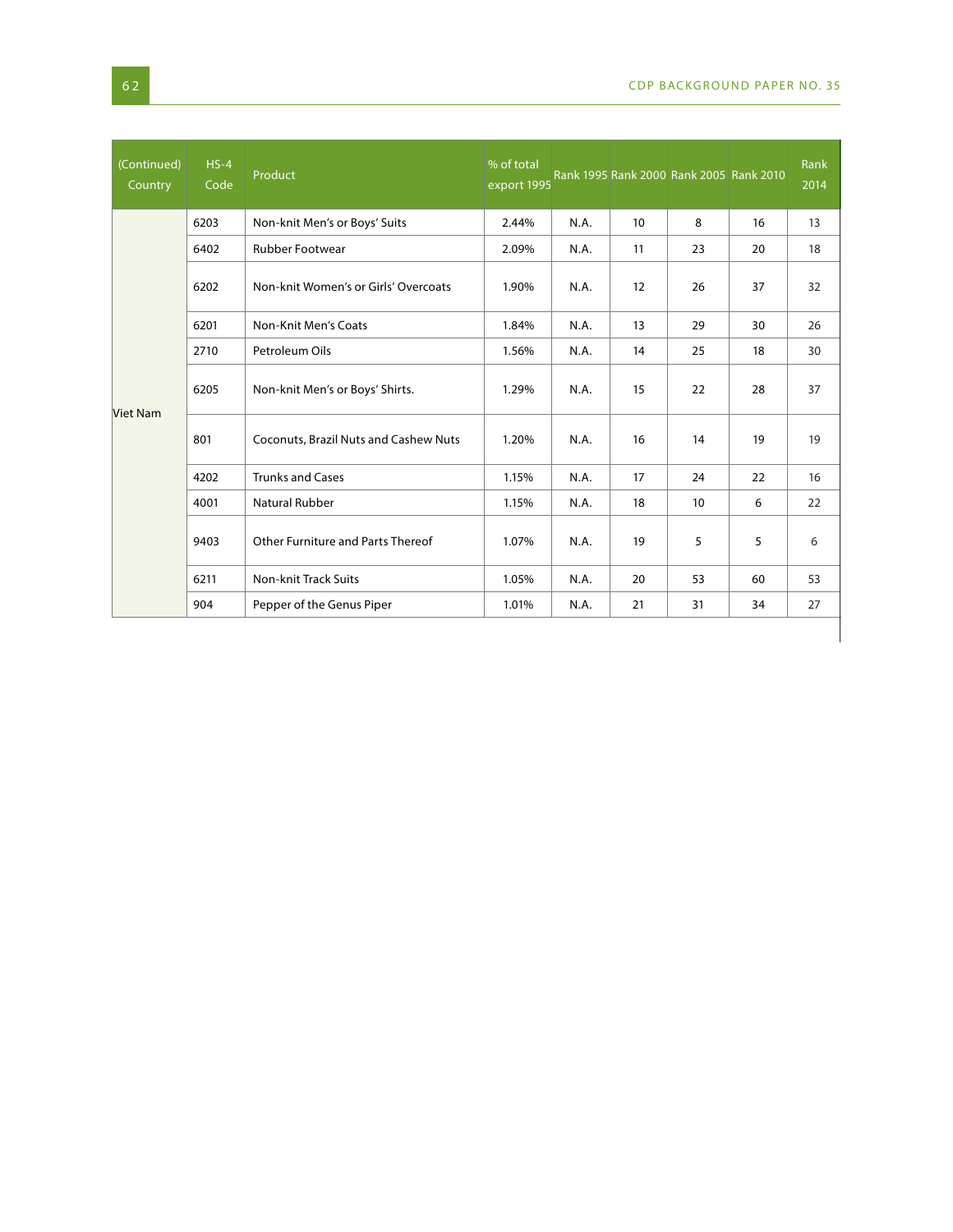# Appendix C: Altered HTS Codes

| Codes in NTP Text | HTS Code (if altered) | Availability    |
|-------------------|-----------------------|-----------------|
| 4202.11.00        |                       | <b>ALL LDCS</b> |
| 4202.12.20        | 4202.12.21            | <b>ALL LDCS</b> |
| 4202.12.20        | 4202.12.29            | Nepal           |
| 4202.12.40        |                       | ALL LDCS        |
| 4202.12.60        |                       | Nepal           |
| 4202.12.80        | 4202.12.81            | <b>ALL LDCS</b> |
| 4202.12.80        | 4202.12.89            | Nepal           |
| 4202.21.60        |                       | <b>ALL LDCS</b> |
| 4202.21.90        |                       | ALL LDCS        |
| 4202.22.15        |                       | <b>ALL LDCS</b> |
| 4202.22.40        |                       | Nepal           |
| 4202.22.45        |                       | <b>ALL LDCS</b> |
| 4202.22.60        |                       | Nepal           |
| 4202.22.70        |                       | Nepal           |
| 4202.22.80        | 4202.22.81            | ALL LDCS        |
| 4202.22.80        | 4202.22.89            | Nepal           |
| 4202.29.50        |                       | Nepal           |
| 4202.29.90        |                       | Nepal           |
| 4202.31.60        |                       | <b>ALL LDCS</b> |
| 4202.32.40        |                       | <b>ALL LDCS</b> |
| 4202.32.80        |                       | ALL LDCS        |
| 4202.32.95        | 4202.32.91            | Nepal           |
| 4202.32.95        | 4202.32.93            | <b>ALL LDCS</b> |
| 4202.32.95        | 4202.32.99            | <b>ALL LDCS</b> |
| 4202.91.00        | 4202.91.10            | Nepal           |
| 4202.91.00        | 4202.91.30            | <b>ALL LDCS</b> |
| 4202.91.00        | 4202.91.90            | ALL LDCS        |
| 4202.92.08        |                       | ALL LDCS        |
| 4202.92.15        |                       | ALL LDCS        |
| 4202.92.20        |                       | ALL LDCS        |
| 4202.92.30        | 4202.92.31            | ALL LDCS        |
| 4202.92.30        | 4202.92.33            | Nepal           |
| 4202.92.30        | 4202.92.39            | ALL LDCS        |
| 4202.92.45        |                       | ALL LDCS        |
| 4202.92.60        |                       | Nepal           |
| 4202.92.90        | 4202.92.91            | ALL LDCS        |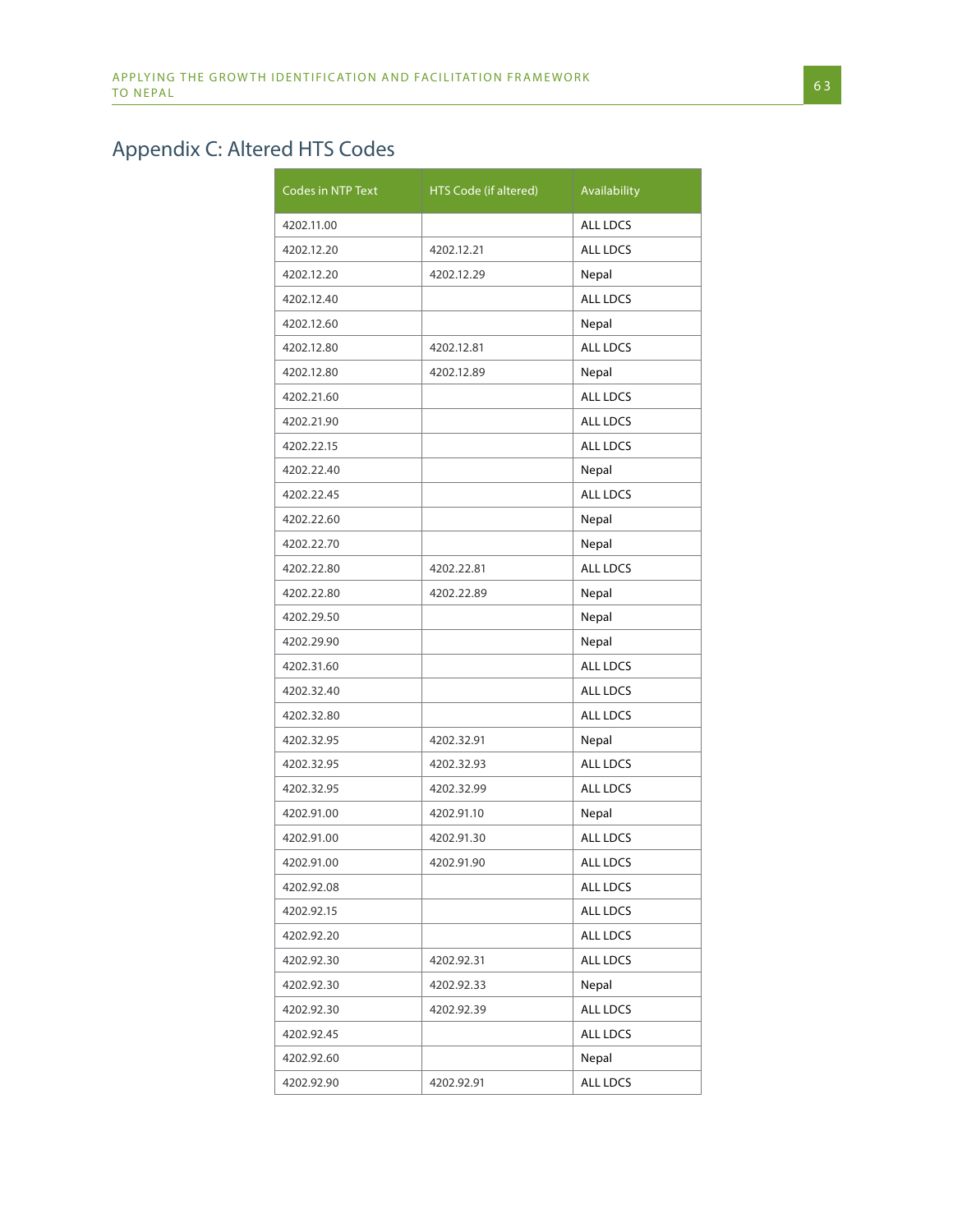| (Continued)       | HTS Code (if altered) | Availability    |
|-------------------|-----------------------|-----------------|
| Codes in NTP Text |                       |                 |
| 4202.92.90        | 4202.92.93            | Nepal           |
| 4202.92.90        | 4202.92.94            | Nepal           |
| 4202.92.90        | 4202.92.97            | <b>ALL LDCS</b> |
| 4202.99.90        |                       | <b>ALL LDCS</b> |
| 4203.29.50        |                       | Nepal           |
| 5701.10.90        |                       | Nepal           |
| 5702.31.20        |                       | Nepal           |
| 5702.49.20        |                       | Nepal           |
| 5702.50.40        |                       | Nepal           |
| 5702.50.59        |                       | Nepal           |
| 5702.91.30        |                       | GSP*            |
| 5702.91.40        |                       | Nepal           |
| 5702.92.90        |                       | Nepal           |
| 5702.99.15        |                       | Nepal           |
| 5703.10.20        |                       | GSP*            |
| 5703.10.80        |                       | Nepal           |
| 5703.90.00        |                       | GSP*            |
| 5705.00.20        |                       | Nepal           |
| 6117.10.60        |                       | Nepal           |
| 6117.80.85        |                       | GSP             |
| 6214.10.10        |                       | GSP             |
| 6214.10.20        |                       | Nepal           |
| 6214.20.00        |                       | Nepal           |
| 6214.40.00        |                       | Nepal           |
| 6214.90.00        |                       | Nepal           |
| 6216.00.80        |                       | Nepal           |
| 6217.10.85        |                       | GSP             |
| 6301.90.00        |                       | Nepal           |
| 6308.00.00        |                       | Nepal           |
| 6504.00.90        |                       | Nepal           |
| 6505.00.08        |                       | Nepal           |
| 6505.00.15        |                       | Nepal           |
| 6505.00.20        |                       | Nepal           |
| 6505.00.25        |                       | Nepal           |
| 6505.00.30        |                       | Nepal           |
| 6505.00.40        |                       | Nepal           |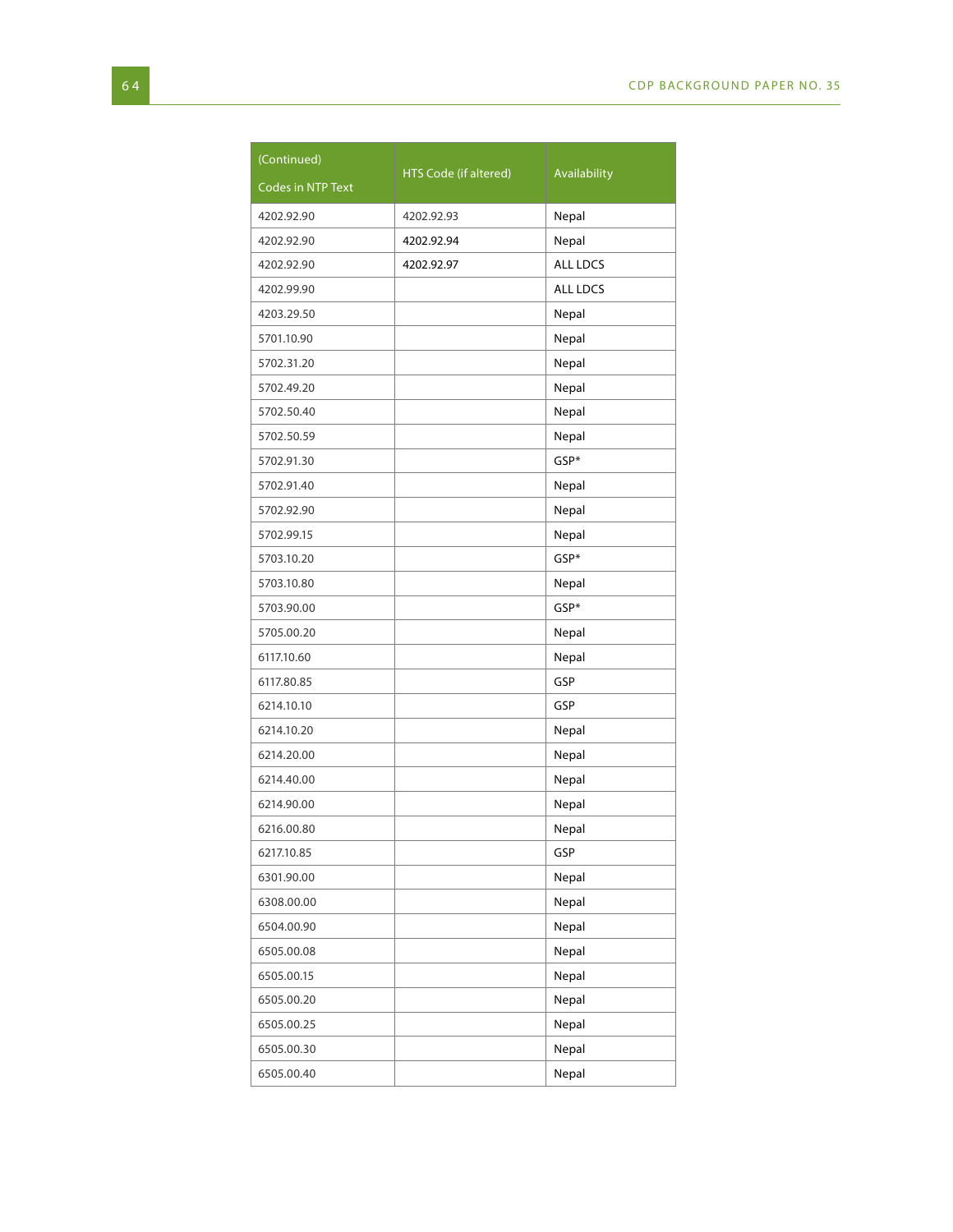| (Continued)       | HTS Code (if altered) | Availability |
|-------------------|-----------------------|--------------|
| Codes in NTP Text |                       |              |
| 6505.00.50        |                       | Nepal        |
| 6505.00.60        |                       | Nepal        |
| 6505.00.80        |                       | Nepal        |
| 6505.00.90        |                       | Nepal        |
| 6506.99.30        |                       | GSP          |
| 6506.99.60        |                       | GSP          |

Sources: Public Law No: 114-125 2015. 114th US Congress. https://www.congress.gov/bill/114th-congress/house-bill/644/text;

Harmonized Tariff Schedule of the United States (2016) (Supp. 1 Update) 2016. US International Trade Commission. https://hts.usitc.gov/view/Change%20 Record?release=Chapter99; author's compilation.

## Appendix D: United States Imports of TFTEA Goods from Nepal (US\$ million, 2006-2015)



Sources: U.S. Census Bureau 2016. USA Trade Online. Economic Indicators Division.

# Appendix E: Benchmarks Countries for Nepal – Before Narrowing Criteria (%)

| Country       | GDP per capita Ratio to Nepal's | 10 years growth rate | 20 years growth rate |
|---------------|---------------------------------|----------------------|----------------------|
| Nepal         | 100                             | 3.18                 | 2.66                 |
| Lao PDR       | 224                             | 6.13                 | 5.23                 |
| Uzbekistan    | 235                             | 6.38                 | 4.34                 |
| Viet Nam      | 237                             | 5.06                 | 5.35                 |
| India         | 240                             | 6.18                 | 5.26                 |
| Cabo Verde    | 275                             | 3.53                 | 5.38                 |
| <b>Bhutan</b> | 329                             | 5.49                 | 5.16                 |
| Armenia       | 340                             | 5.21                 | 7.00                 |
| Georgia       | 386                             | 7.05                 | 7.19                 |
| China         | 556                             | 9.41                 | 8.82                 |

Sources: The World Bank 2016. World Development Indicators, author's calculations.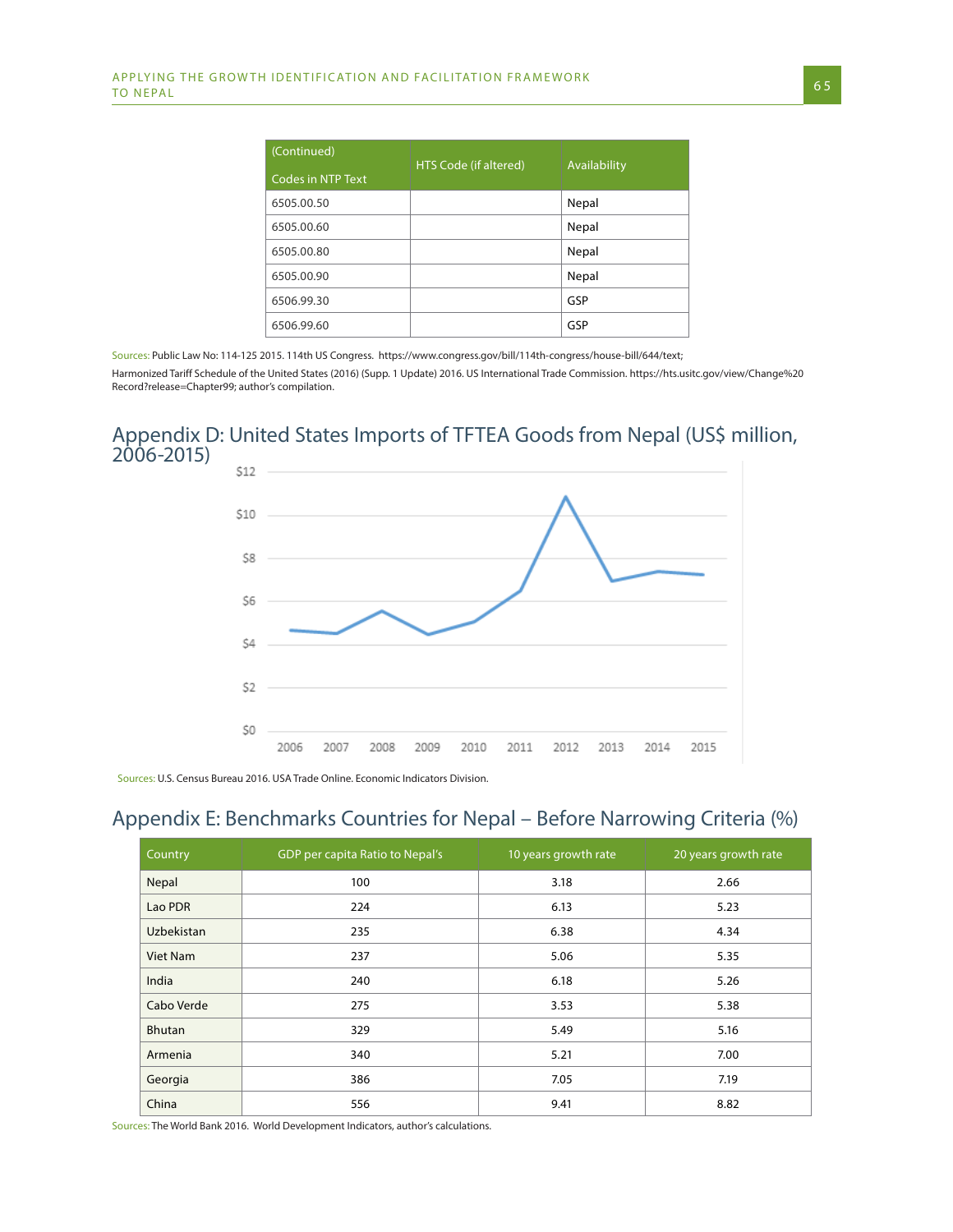# Appendix F: Industry Incentives

| <br>  Any Industry Note 10 Year Tax Rebate (Location Based) |     |     |     |  |  |
|-------------------------------------------------------------|-----|-----|-----|--|--|
| Under-developed Areas<br>Undeveloped Areas<br>Remote Areas  |     |     |     |  |  |
| Income Tax                                                  | 30% | 25% | 20% |  |  |
| 25%<br>15%<br>Excise Duty<br>35%                            |     |     |     |  |  |

Note Excluding alcohol and tobacco

| <b>Packing Materials</b>                            |                                                                    |            |  |  |
|-----------------------------------------------------|--------------------------------------------------------------------|------------|--|--|
|                                                     | Customs duties                                                     |            |  |  |
| packing materials, raw materials, and auxiliary raw | Sales tax                                                          | reimbursed |  |  |
| materials                                           | Excise duty                                                        |            |  |  |
|                                                     | Premium                                                            |            |  |  |
|                                                     | Any industry that sells its products in the Export Promotion House |            |  |  |
| Imported raw materials                              | Custom duties                                                      | reimbursed |  |  |
|                                                     | Sales tax                                                          |            |  |  |
| Products for sold to an Export Promotion House      | Sales tax                                                          | reimbursed |  |  |
|                                                     | Excise duty                                                        |            |  |  |
|                                                     | Sales tax                                                          |            |  |  |
| <b>Final Products</b>                               | Excise duty                                                        | reimbursed |  |  |
|                                                     | Premium                                                            |            |  |  |

| Industry on process or equipment that is environmentally-friendly but |                                    |  |  |
|-----------------------------------------------------------------------|------------------------------------|--|--|
| Taxable Income                                                        | up to 50% reduction for investment |  |  |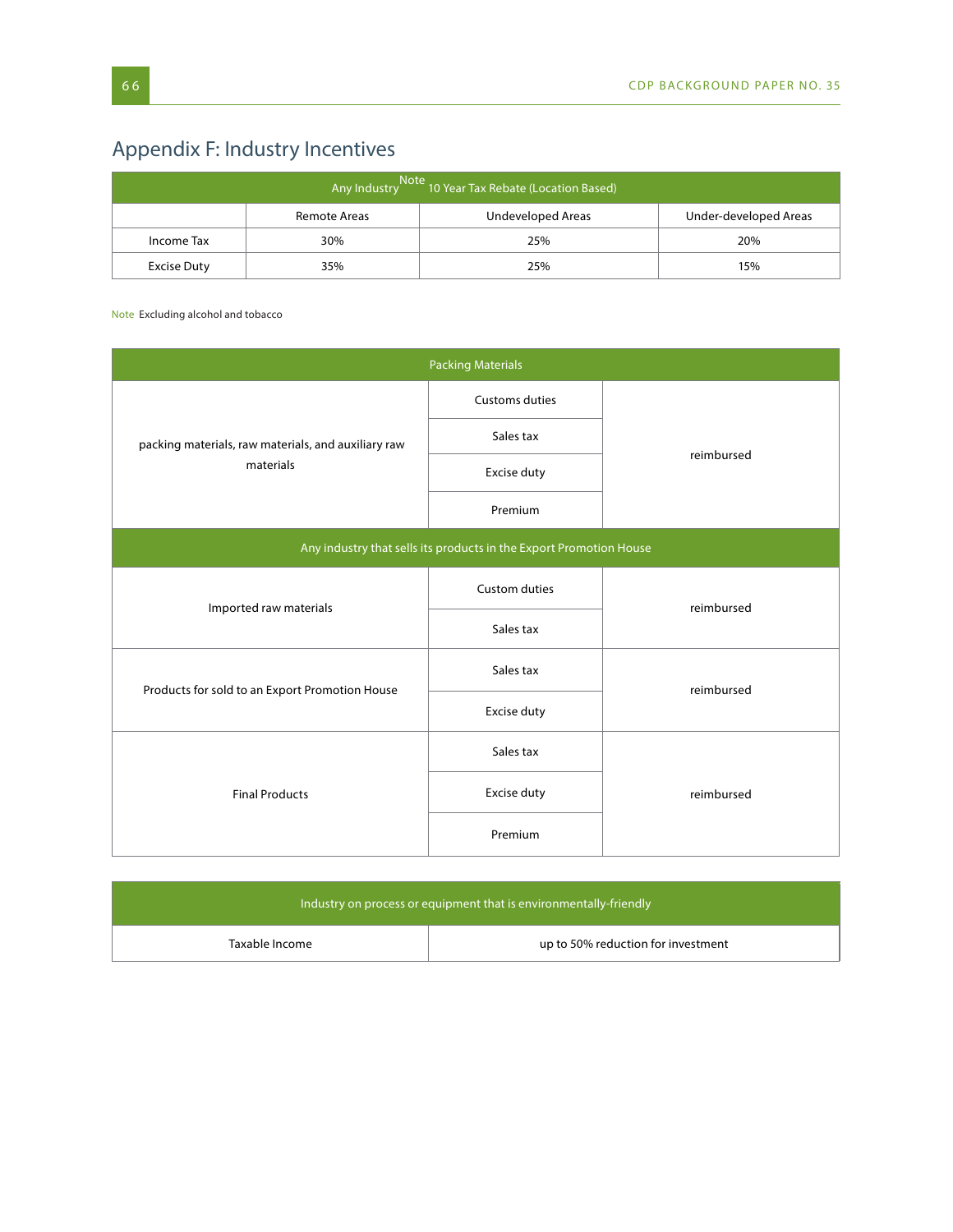| Industry producing intermediate goods for the production of exportable industrial goods |                |            |  |  |
|-----------------------------------------------------------------------------------------|----------------|------------|--|--|
|                                                                                         | Customs duties |            |  |  |
| <b>Production Materials</b>                                                             | Sales tax      | Reimbursed |  |  |
|                                                                                         | Excise duty    |            |  |  |
|                                                                                         | Premium        |            |  |  |
| <b>Final Products</b>                                                                   | Sales tax      | Reimbursed |  |  |
|                                                                                         | Excise duty    |            |  |  |
|                                                                                         | Sales tax      |            |  |  |
| Intermediate Goods                                                                      | Excise duty    | Adjusted   |  |  |

| <b>Export Promotion Industry</b>                     |                                   |  |  |
|------------------------------------------------------|-----------------------------------|--|--|
| machine, tool, equipment, machinery and raw material | No tax, fee or charge of any kind |  |  |
| <b>Final Products</b>                                | No tax, fee or charge of any kind |  |  |

Sources: Industrial Enterprise Act 1992 and amendments. 2008. Government of Nepal.

http://www.lawcommission.gov.np/en/documents/2015/08/industrial-enterprises-act-2049-1992.pdf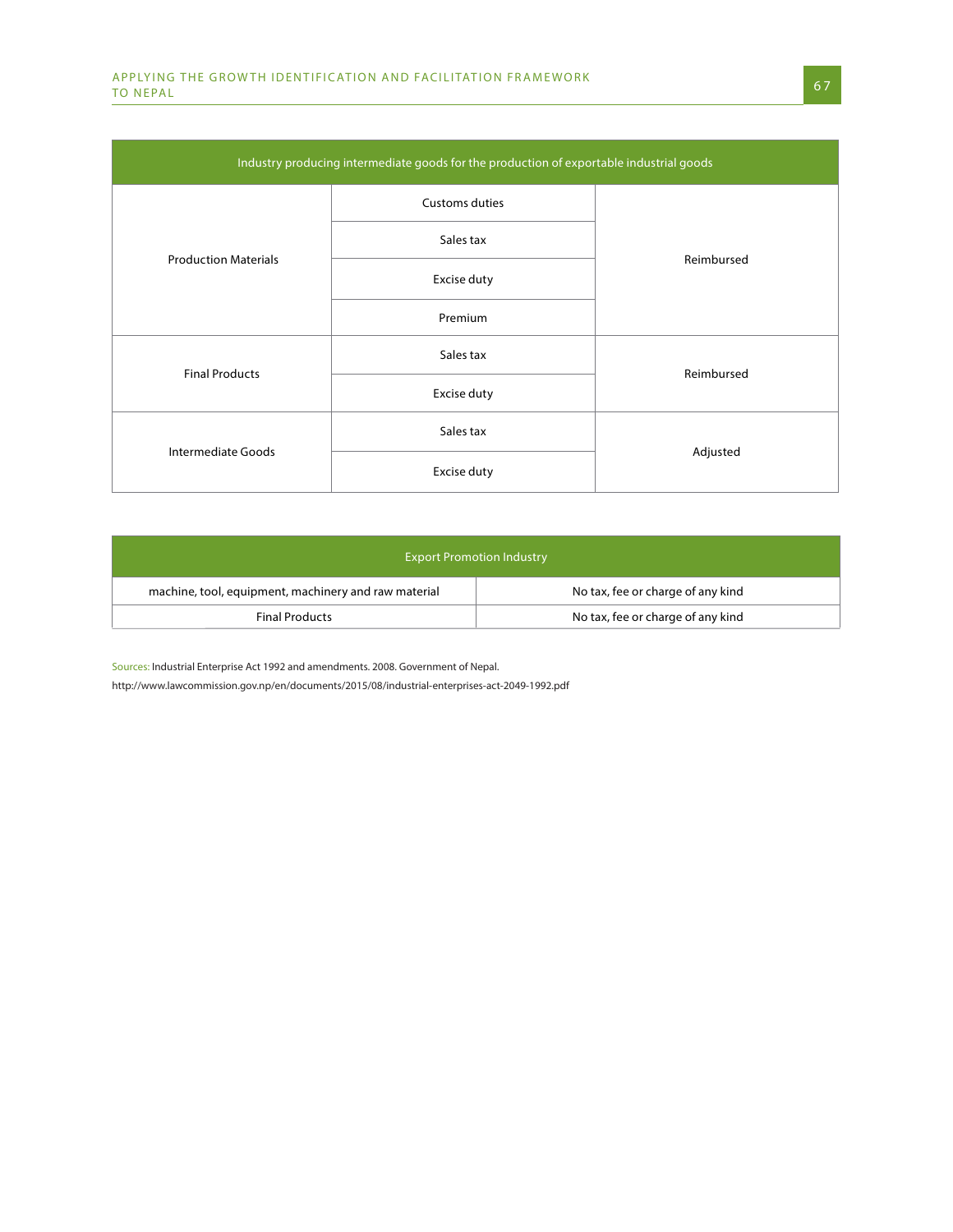## Appendix G: Overlapping Codes from Light Manufacturing Decliners with US and EU Tariff Exemption (2016)

| HS 6 Digits (EU) | <b>HS 6 Product Description</b>                                                                                   | <b>EU Tariff Exemption (%)</b> | HS 10 Digits (US) | US Tariff Exemption (%) |
|------------------|-------------------------------------------------------------------------------------------------------------------|--------------------------------|-------------------|-------------------------|
| 3926.10          | Office or school supplies, of plastics,<br>(Other)                                                                | 6.50                           | 3926.10.00.00     | 5.30                    |
|                  | Articles of apparel and clothing accessories                                                                      | 6.50                           | 3926.20.30.00     | 3.00                    |
| 3926.20          | produced by the stitching or sticking<br>together of plastic sheeting, incl. gloves,                              |                                | 3926.20.40        | 6.50                    |
|                  | mittens and mitts (excl. goods of 9619)                                                                           |                                | 3926.20.90        | 5.00                    |
| 3926.30          | Fittings for furniture, coachwork and the<br>like, of plastics (excl. building components                         | 6.50                           | 3926.30.10.00     | 6.50                    |
|                  | for permanent mounting on parts of<br>buildings)                                                                  |                                | 3926.30.50.00     | 5.30                    |
| 3926.40          | Statuettes and other ornamental articles,<br>of plastics                                                          | 6.50                           | 3926.40.00        | 5.30                    |
|                  |                                                                                                                   |                                | 3926.90.10.00     | 3.40                    |
|                  |                                                                                                                   |                                | 3926.90.16.00     | 3.10                    |
|                  |                                                                                                                   |                                | 3926.90.21.00     | 4.20                    |
|                  |                                                                                                                   |                                | 3926.90.25.00     | 6.50                    |
|                  |                                                                                                                   |                                | 3926.90.30.00     | 4.20                    |
|                  | Articles of plastics and articles of other<br>materials of heading 3901 to 3914, (Other)<br>(excl. goods of 9619) | 6.50                           | 3926.90.33.00     | 6.50                    |
|                  |                                                                                                                   |                                | 3926.90.35.00     | 6.50                    |
|                  |                                                                                                                   |                                | 3926.90.40.00     | 2.80                    |
|                  |                                                                                                                   |                                | 3926.90.45        | 3.50                    |
|                  |                                                                                                                   |                                | 3926.90.48.00     | 3.40                    |
|                  |                                                                                                                   |                                | 3926.90.50.00     | 3.80                    |
| 3926.90          |                                                                                                                   |                                | 3926.90.55.00     | 5.10                    |
|                  |                                                                                                                   |                                | 3926.90.56.00     | 5.10                    |
|                  |                                                                                                                   |                                | 3926.90.57.00     | 6.50                    |
|                  |                                                                                                                   |                                | 3926.90.59.00     | 2.40                    |
|                  |                                                                                                                   |                                | 3926.90.60        | 4.20                    |
|                  |                                                                                                                   |                                | 3926.90.65        | 4.20                    |
|                  |                                                                                                                   |                                | 3926.90.70.00     | 5.30                    |
|                  |                                                                                                                   |                                | 3926.90.75.00     | 4.20                    |
|                  |                                                                                                                   |                                | 3926.90.77.00     | 2.40                    |
|                  |                                                                                                                   |                                | 3926.90.83.00     | 5.30                    |
|                  |                                                                                                                   |                                | 3926.90.85.00     | 6.50                    |
|                  |                                                                                                                   |                                | 3926.90.87.00     | 5.30                    |
|                  |                                                                                                                   |                                | 3926.90.99        | 5.30                    |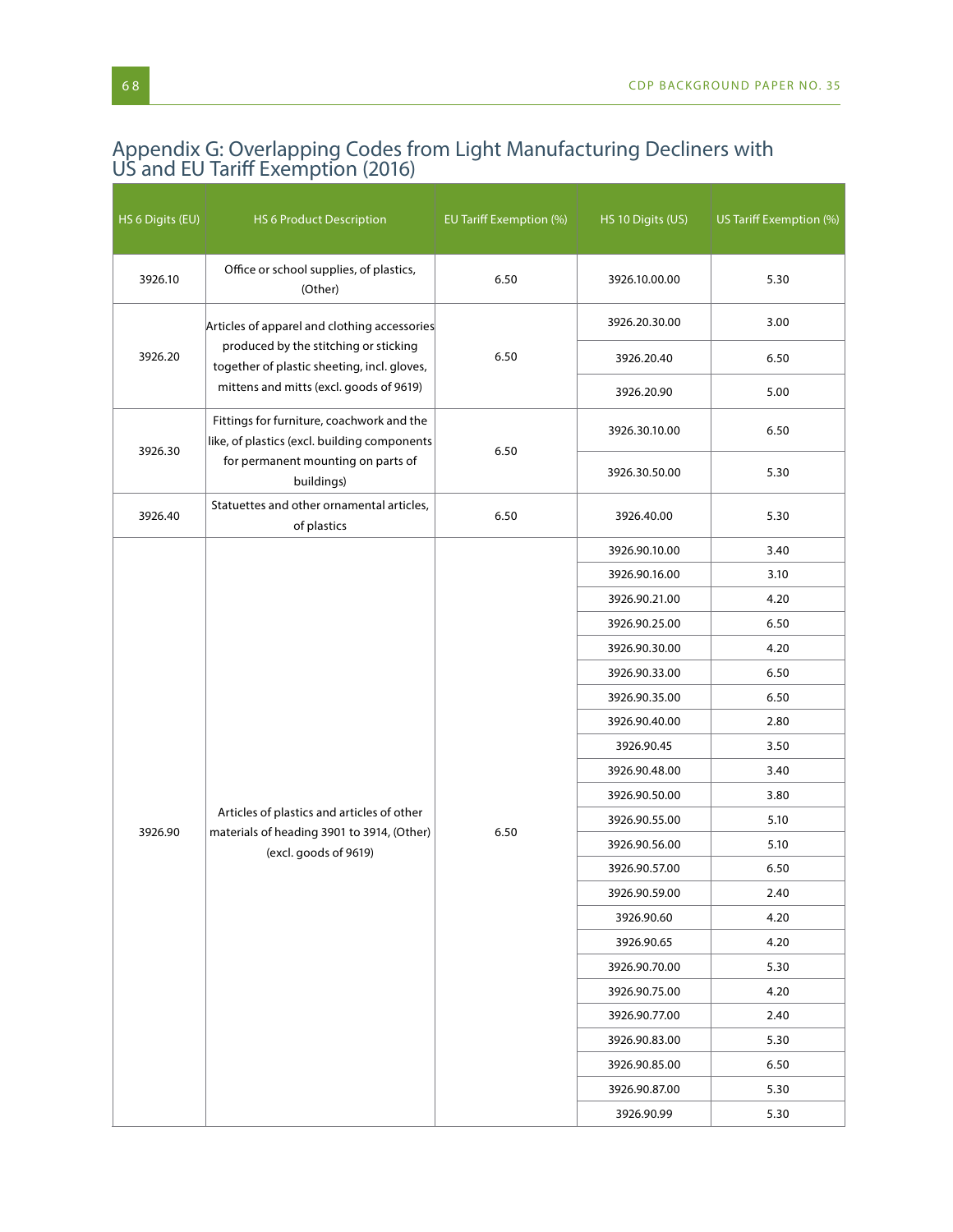| Continued)HS 6<br>Digits (EU) | HS 6 Product Description                                                                                                                                                                                  | EU Tariff Exemption (%) | HS 10 Digits (US) | US Tariff Exemption (%) |
|-------------------------------|-----------------------------------------------------------------------------------------------------------------------------------------------------------------------------------------------------------|-------------------------|-------------------|-------------------------|
| 4202.11                       | Trunks, suitcases, vanity cases, execu-<br>tive-cases, briefcases, school satchels and<br>similar containers, with outer surface of<br>leather, composition leather or patent<br>leather                  | 3.00                    | 4202.11.00        | 8.00                    |
|                               | Trunks, suitcases, vanity cases, execu-                                                                                                                                                                   | 6.40                    | 4202.12.20        | 20.00                   |
|                               | tive-cases, briefcases, school satchels and                                                                                                                                                               |                         | 4202.12.40.00     | 6.30                    |
| 4202.12                       | similar containers, with outer surface of                                                                                                                                                                 |                         | 4202.12.60.00     | 5.70                    |
|                               | plastics or textile materials                                                                                                                                                                             |                         | 4202.12.80        | 17.60                   |
|                               | Handbags, whether or not with shoulder<br>straps, incl. those without handles, with<br>outer surface of leather, composition<br>leather or patent leather                                                 |                         | 4202.21.60.00     | 10.00                   |
| 4202.21                       |                                                                                                                                                                                                           | 3.00                    | 4202.21.90.00     | 9.00                    |
|                               | Handbags, whether or not with shoulder<br>straps, incl. those without handles, with<br>outer surface of plastic sheeting or textile<br>materials                                                          | 6.70                    | 4202.22.15.00     | 16.00                   |
|                               |                                                                                                                                                                                                           |                         | 4202.22.35.00     | 8.40                    |
|                               |                                                                                                                                                                                                           |                         | 4202.22.40        | 7.40                    |
| 4202.22                       |                                                                                                                                                                                                           |                         | 4202.22.45.00     | 6.30                    |
|                               |                                                                                                                                                                                                           |                         | 4202.22.60.00     | 5.70                    |
|                               |                                                                                                                                                                                                           |                         | 4202.22.70.00     | 7.00                    |
|                               |                                                                                                                                                                                                           |                         | 4202.22.80        | 17.60                   |
|                               | Handbags, whether or not with shoulder<br>strap, incl. those without handle, with<br>outer surface of vulcanized fibre or<br>paperboard, or wholly or mainly covered<br>with such materials or with paper | 3.70                    | 4202.29.10.00     | 5.30                    |
| 4202.29                       |                                                                                                                                                                                                           |                         | 4202.29.20.00     | 3.30                    |
|                               |                                                                                                                                                                                                           |                         | 4202.29.50.00     | 7.80                    |
|                               |                                                                                                                                                                                                           |                         | 4202.29.90.00     | 20.00                   |
| 4202.31                       | Wallets, purses, key-pouches, ciga-<br>rette-cases, tobacco-pouches and similar<br>articles carried in the pocket or handbag,<br>with outer surface of leather, composition<br>leather or patent leather  | 3.00                    | 4202.31.30.00     | 3.70                    |
|                               |                                                                                                                                                                                                           |                         | 4202.31.60.00     | 8.00                    |
|                               | Wallets, purses, key-pouches, ciga-<br>rette-cases, tobacco-pouches and similar                                                                                                                           | 6.70                    | 4202.32.10.00     | $12.1\zeta/kg + 4.6$    |
|                               |                                                                                                                                                                                                           |                         | 4202.32.20.00     | 20.0                    |
| 4202.32                       | articles carried in the pocket or handbag,                                                                                                                                                                |                         | 4202.32.40.00     | 6.30                    |
|                               | with outer surface of plastic sheeting or                                                                                                                                                                 |                         | 4202.32.80.00     | 5.70                    |
|                               | textile materials                                                                                                                                                                                         |                         | 4202.32.95        | 17.60                   |